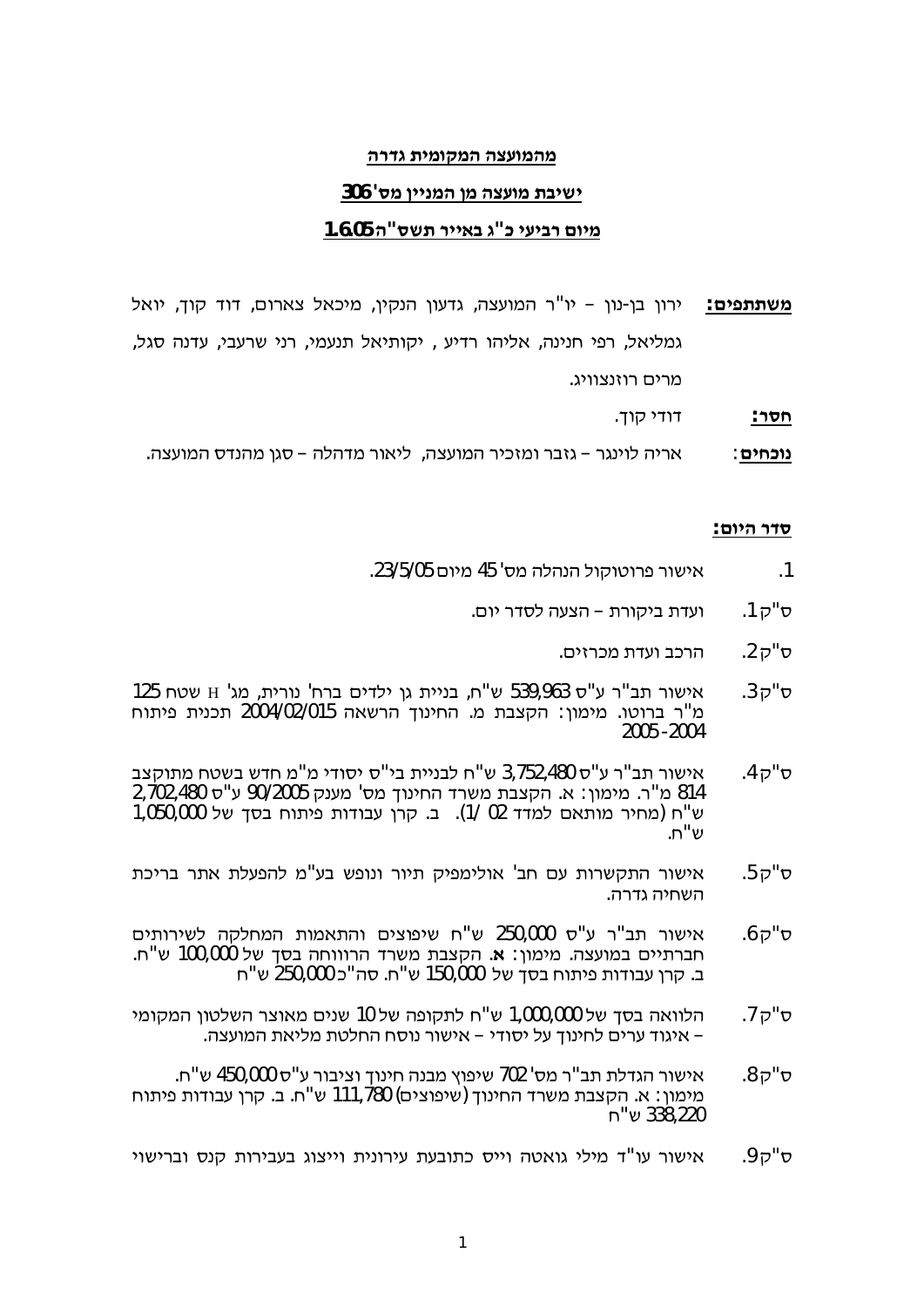.§£±«¬

- ."§¦³¦""¨¨£¥ª£¡«¨©ª¥´¡"³ 143,000«"¬²"´²³£ .10±"« .<br>מימון: הקצבת משרד החינוך
- ס"ק 11. אישור תב"ר גינון ופיתוח בסך של 600,000 ש"ח. מימון: קרן עבודות פיתוח
- ס"ק 12. אישור תב"ר סלילת רח' פוקס בגדרה בסד של 3,065,400 ש"ח. ×. קטע של בן גוריון – שלדג (חתך מלא) 940,000 ש"ח ב. קטע שלדג – מאיר הכהן (שכבת אספלט זמנית בלבד) 60,000 ש"ח. ג. קטע יעקב מעיר הכהן הורוביץ – חתך מלא 1,620,000 ש"ח. סה"כ 2,620,000 ש"ח. מע"מ 445,000 §££ª£ ©¨£¨¥ ¡´£® ´¬ ©²± :©¨£¨ .¡"³ 3**,**065**,**400 ¥"« .¡"³ מהכנסות מבעלים.
- ס"ק 13. אישור תב"ר ע"ס 1,300,000 ש"ח, שיקום רח' ראובן. מימון: קרן עבודות פיתוח.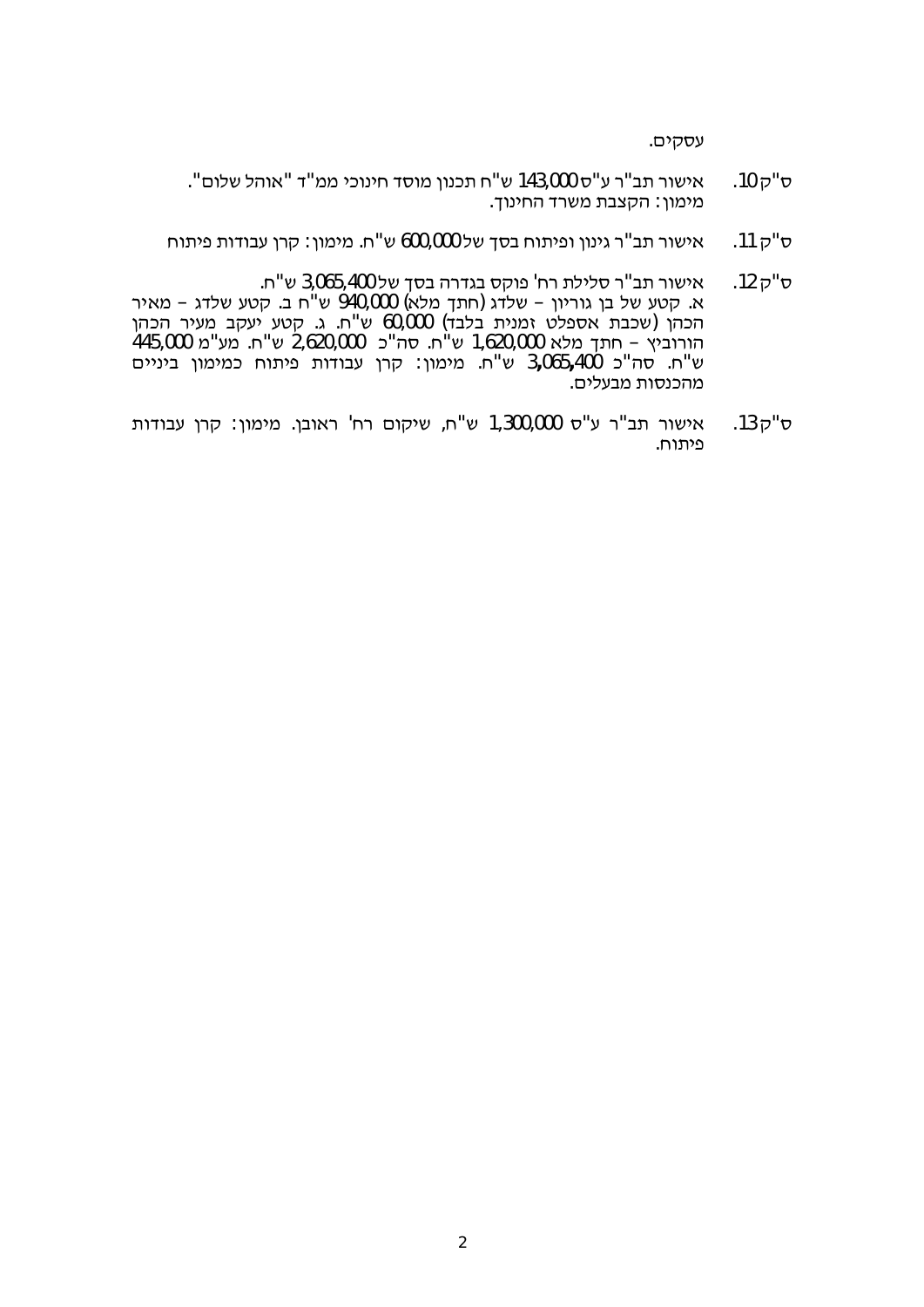הקהל החביב והנפלא הזה לא היה שנים ברחבת המועצה (כך אמרו לי ירון בן-נון: לפחות) והתפללתי אתם. אני מאמין שחלקכם לא היה בישיבות מליאה. אני רוצה לומר הערה לסדר לקהל. יש לכם תפקיד אחד, לצפות ולהקשיב. התייחסויות והתבטאויות לא מותרות ולא מאושרות. יש מקום להתעקש לספור 3 פעמים ולומר לאדם שהוא צריך לצאת. אני אומר את הדברים מראש כדי שיהיה ברור. זו בין הישיבות הראשונות בהן יש יותר מ 3 אנשים ואני מברד על כד.

אני מתכבד לפתוח את ישיבת המועצה מן המנין מס' 306 שמתקיימת ביום רביעי כ"ג באייר תשס"ה 1.6 בשעה 19:20 באולם הישיבות בבית המועצה.

#### סעיף 1. אישור פרוטוקול הנהלה מס' 45 מיום 23/5/05.

#### ס"ק 1. ועדת ביקורת – הצעה לסדר היום.

- על סדר היום: אישור פרוטוקול הנהלה מס' 45 מיום 23.5.05. ס"ק 1. ועדת ירוו בו-נוו: ביקורת – הצעה לסדר היום. לבקשתו של חבר המועצה אלי רדיע עשינו שינוי בהרכב ועדת הביקורת. אליהו רדיע יהיה ראש ועדת הביקורת עם עדנה סגל ורפי חנינה. אלי רדיע לא היה בשנה שעברה, למרות שהיה נציג האופוזיציה בשנה שעברה. היות והדו"ח עסק בשנת 2003 היה ראוי שראש המועצה בשעתו לא ידון בדו"ח. התייחסויות?
	- אליהו רדיע: אנחנו ב 2005 ולא ב 2004.
	- לכו, השנה אתה דן בדו"ח של 2004. ירון בן-נון:
- לא הייתי משתתף. יש עוד שני חברי מועצה. זו בדיחה לומר דבר כזה. בדיחה : אליהו רדיע להגיד שבגלל שאני לא יכול לדוו בדו"ח 2003 אני לא יכול להיות לפחות חבר.
	- יואל גמליאל: זה מה שאמר היועץ המשפטי.
- ירון, נדמה לי שגם אני ביקשתי להיות חבר ועדת ביקורת. גם במסגרת שאתה רני שרעבי∶ מדבר עליה כרגע, המצב אבסורדי. יש שני חברי הנהלה בוועדת ביקורת. בגרסה הקודמת היו 3 חברי הנהלה בוועדת ביקורת. אני חושב שזה מגוחד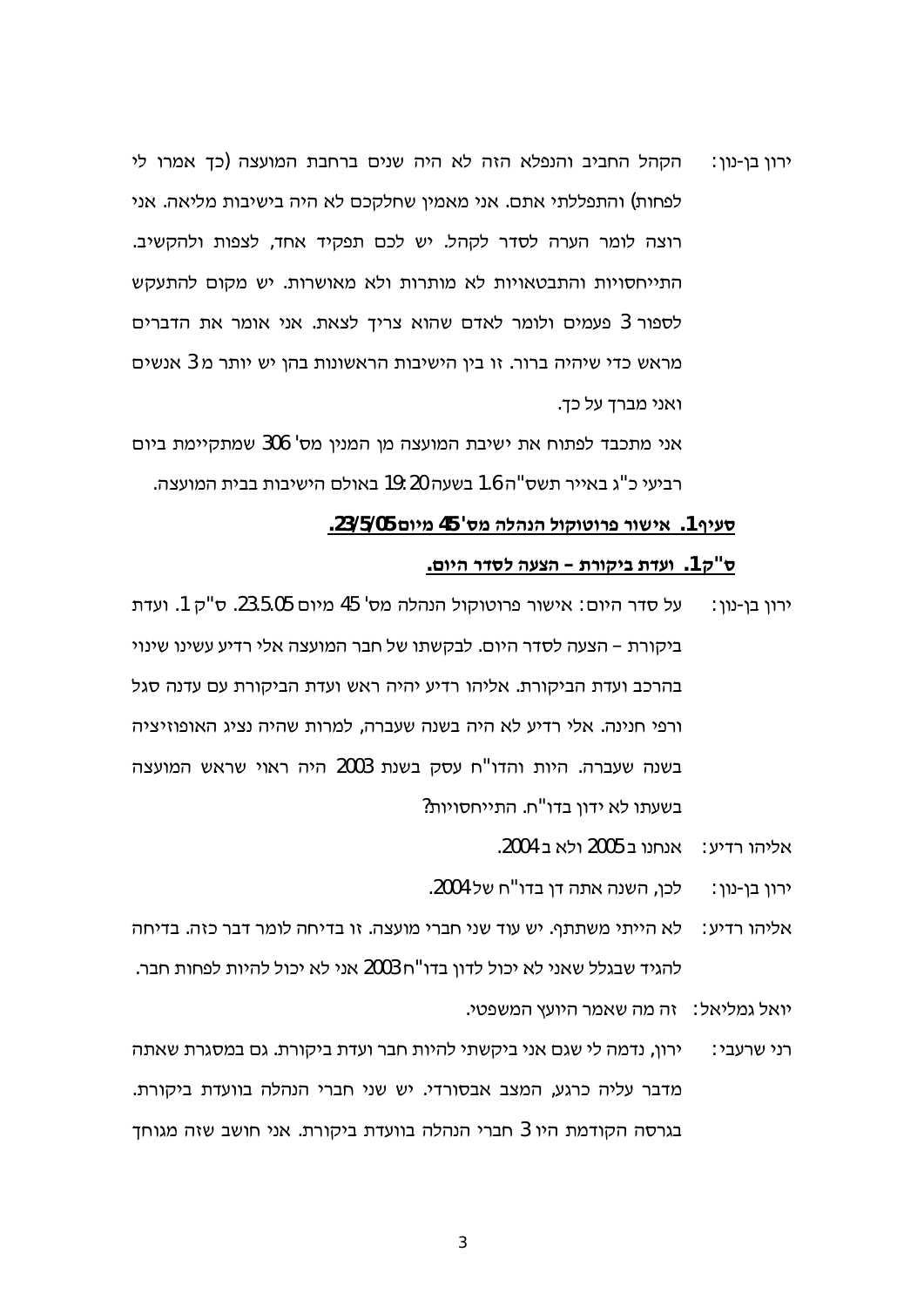ומצחיק. יש לך הזדמנות לשנות את זה עכשיו.

- היום הגשתי מכתב התפטרות מההנהלה ואני לא מעוניינת להיות בוועדת עדנה סגל : ביקורת.
	- נשמע התייחסויות נוספות. יש נוהל ותהליך להתפטרות מההנהלה. : ירון בן-נון
		- היום הגשתי את הבקשה. עדנה סגל∶
			- כרגע היא חברת הנהלה. רני שרעבי∶
		- ּזה נכנס לתוקף תוך 48 שעות. ירון בן-נון:
- כרגע היא חברת הנהלה. היא לא יכולה להיות חברת ועדת ביקורת. נכון רני שרעבי: לעכשיו היא חברת הנהלה.
	- על פי החוק היא יכולה להיות חברה בוועדת ביקורת. ירון בן-נון:
		- אליהו רדיע∶ היא לא יכולה להיות.
		- היא יכולה להיות בוועדה כחברת הנהלה. ירון בן-נון:
			- יואל גמליאל∶ יש כאן החלטת הנהלה.

בהחלטת הנהלה אפשר גם להעביר את הבניין הזה מחר ליזם פרטי. רני שרעבי∶

מיכאל צארום :כתוב בפירוש שמותר.

רני שרעבי: תבקר את עצמך? איפה נשמע דבר כזה?

מיכאל צארום : זה מה שכתוב.

- לא כתוב דבר כזה בשום מקום. לא רק בזה, גם בעוד דברים, תנהגו לפי רני שרעבי∶ החוק. זה מוגזם.
- אני חושב שראוי שנתנהג בצורה מכובדת ולא נתפרץ. שנית, הרכב הוועדה ירון בן-נון: וההחלטה לא סותרת את מה שמופיע בספר דיני הרשויות המקומיות. זה ההרכב שאישרתי בישיבת הנהלה. ההרכב מוצע כאן. נעשה סבב התייחסויות.

תקריא לפרוטוקול איפה כתוב שמתוך 3 חברי הוועדה 2 יהיו חברי הנהלה. רני שרעבי:

יואל גמליאל: איפה כתוב אחרת?

רני שרעבי: אני אראה לך.

 $\overline{4}$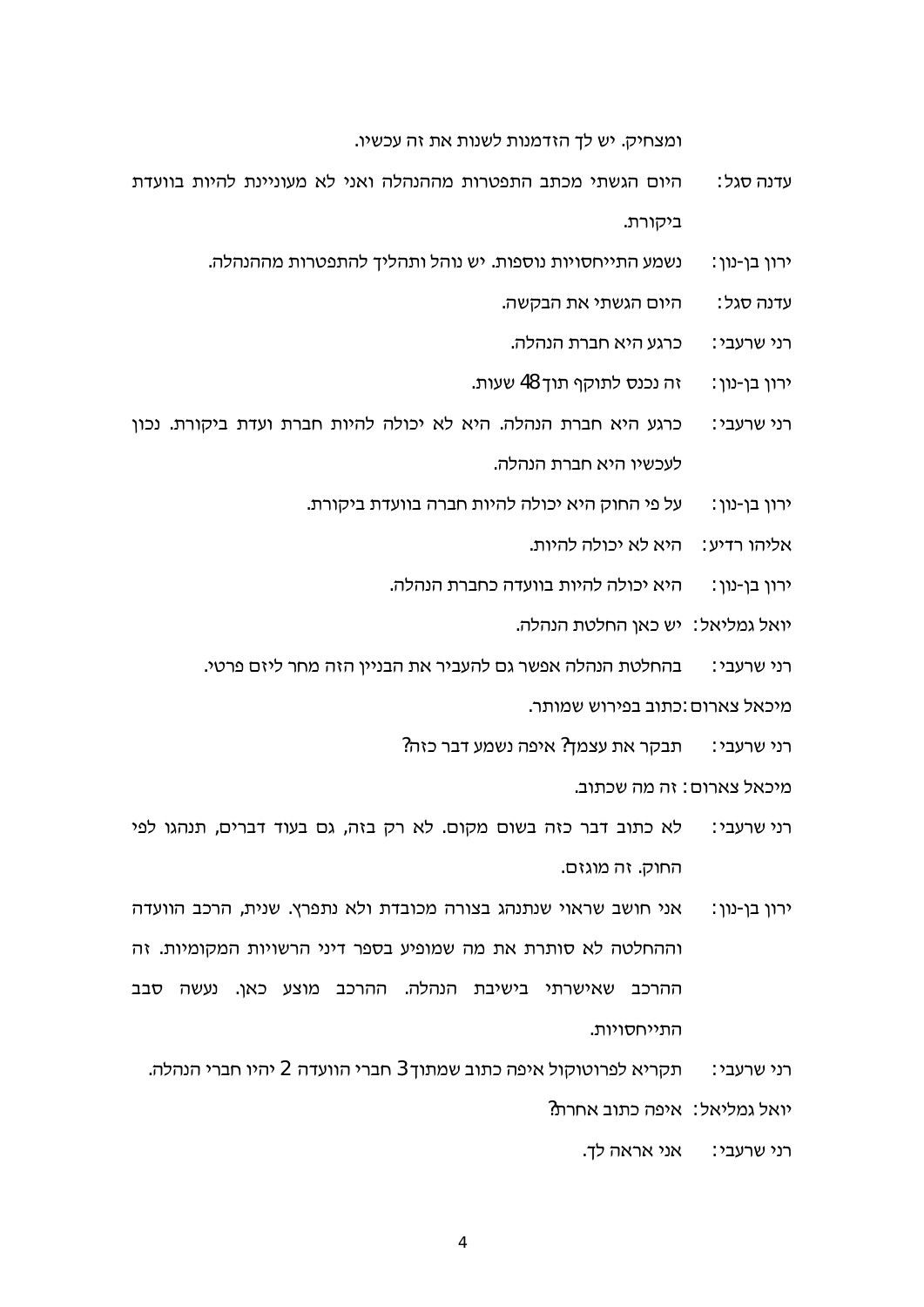- ההרכב שהצעתי לא סותר את מה שאומר ספר דיני הרשויות המקומיות ואת ירון בן-נון: מה שאומר החוק. איו לי את הספר בהישג יד.
- זו השגה מאוד הגיונית. לא ייתכן שגוף יבקר את עצמו. יש כאן רוב להנהלה. רני שרעבי∶
- : אליהו רדיע ירון, אתה חייב להעמיד בפנינו את הדברים ככתבם. לא לומר שכתוב בספר. אני מוכן להביא בפניך בכתובים דברים שהם בניגוד למה שאתה אומר עכשיו.
	- ההחלטה לא סוטה ולא חורגת כהוא זה ממה שמופיע בספר. ירון בן-נון:
		- יואל גמליאל: בדקנו את הנושא עם המבקר. הכל חוקי.
- למה המבקר לא כתב את זה? תביא את מה שהמבקר כתב? אני רוצה רני שרעבי∶ שהמבקר יהיה פה.
- יואל גמליאל: אם אתה רוצה, נביא לך את זה. זה מה שהמבקר אמר. אם אתה אומר שזה לא נכון, תראה.
- היינו אצל המבקר יחד עם צארום. המבקר הראה לנו בכתובים שיו"ר לא רפי חנינה : חייב להיות איש אופוזיציה וניתן לעשות את זה.
	- אני מבקש שתביאו את זה. יש כאן דיני רשויות? תביאו את זה. : אליהו רדיע
- אני קורא את סעיף 18, "חבר מועצת העיר המשמש כחבר ועדת הנהלה של רני שרעבי∶ המועצה המקומית פסול מלשמש כיו"ר או כחבר ועדת ביקורת של המועצה".
	- זה לגבי עיריות. ירון בן-נון:
	- של המועצה. יש גם היגיון. רני שרעבי∶
- ירון, מה הפחד מביקורת? נכשלת בכך שלא קיבלת את התפטרותה של עדנה. : אליהו רדיע כך הכל היה כשר. אם היית אומר שאתה מקבל את ההתפטרות לא היתה בעיה עם עדנה. עדנה היום חברת הנהלה ולכן, לא יכולה להיות. היא גם אומרת שהיא לא רוצה להיות.
	- יואל גמליאל: אני מאמין שעדנה תחזור בה בעוד 12 שעות.
		- אליהו רדיע: זה לא דיני רשויות. תביא דיני רשויות.
- רני שרעבי: נואו נסכם שתתקבל חוות דעת של יועץ משפטי. הגיע הזמן שהיועץ המשפטי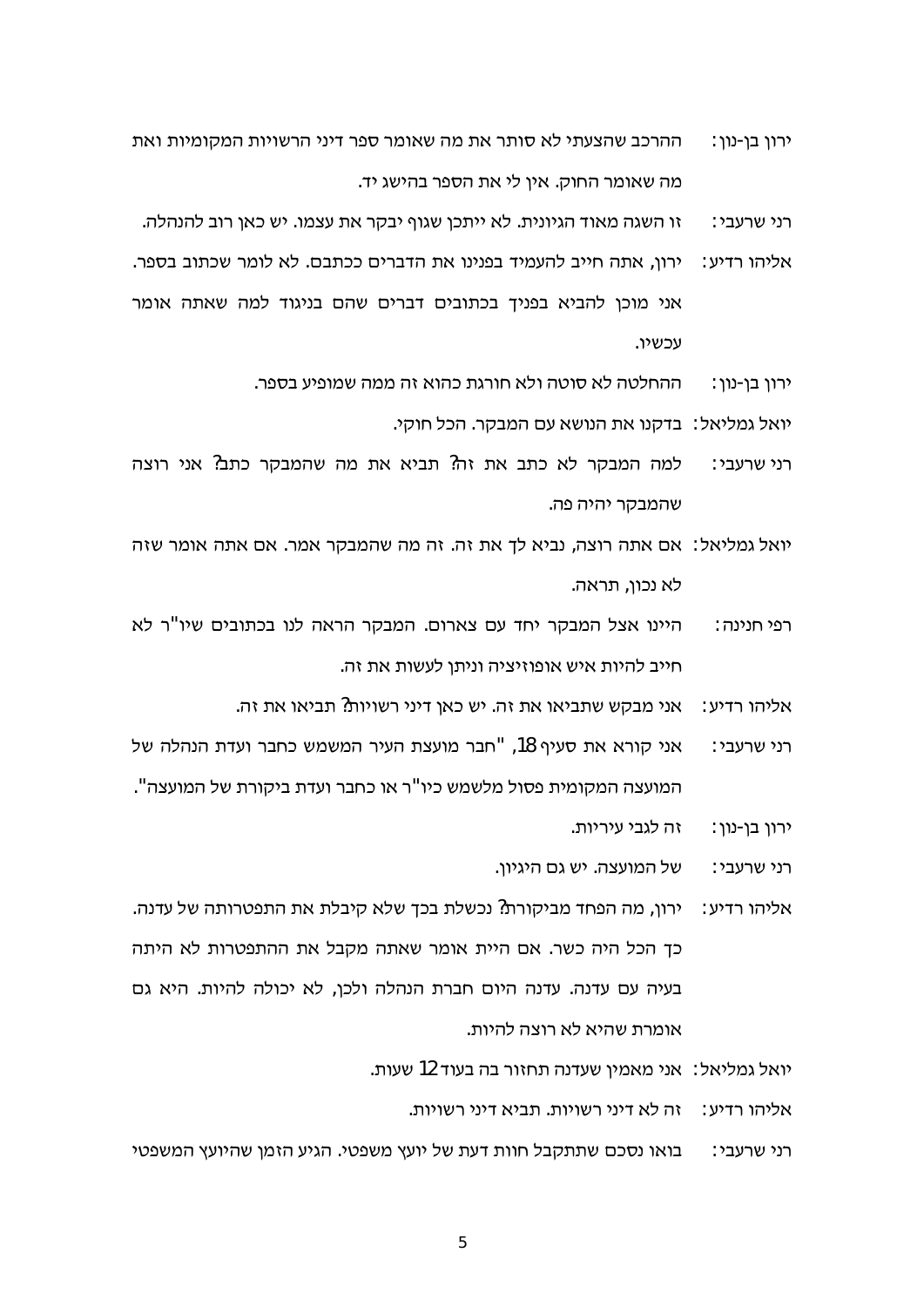יהיה פה ויגיד מה שיש לו.

- יואל גמליאל: "בישיבה הזאת מאשרים ואם אתה צודק. בישיבה הבאה משנים, יש החלטת הנהלה.
	- ַזה לא הגיוני. ∵רני שרעבי
	- זה לא הגיוני. עדנה סגל∶
- יואל גמליאל: מינינו את אלי רדיע ליו"ר ועדת ביקורת. יותר טוב מזה? לא מתחמקים. ממנים את יו"ר האופוזיציה להיות יו"ר ועדת ביקורת. אני לא מבין מה הרעיה עם זה
	- אני מקריא מתוך מדריך לשימוש הנבחר ברשות. ירון בן-נון:
	- תביא את דיני הרשויות. יש אצל אריה והמבקר דיני רשות. אליהו רדיע∶
- זה יוחלט בבית משפט. או שהיועץ המשפטי יגיש חוות דעת וזה. אם הוא יגיד רני שרעבי∶ שזה אפשרי, נקבל.
- רני, חשבתי שנכון שאלי רדיע יהיה יו"ר ולא רק חבר. אין שום סתירה. היתה ירוו בו-נוו∶ התייעצות ובדיקה עם המבקר שהפנה את תשומת לבי.
	- אלי, שיגישו חוות דעת של היועץ המשפטי. אנחנו מבזבזים זמן. רני שרעבי∶
- אני רוצה להוסיף לגבי חוות הדעת של היועץ המשפטי. "במועצה מקומית או ∶ירון בן-נון אזורית מספר חברי הוועדה לא יפחת מ 3 ולא יעלה על 5. במועצה שלה ועדת הנהלה ולא כל הסיעות מיוצגות בה ובמועצה שראש המועצה שלה לא נבחר בקולותיהם של נציגי כל הסיעות יהיה לפחות חבר אחד של ועדת ביקורת נציג של סיעה שאינה מיוצגת בוועדת ההנהלה או שלא הצביעה בעד בחירתו של ראש המועצה". שנית, אני מוכו שזה יהיה נתון לחוות דעת של יועץ משפטי ואין סתירה בין הדברים. צריך גם להקשיב ולא לפסול כל דבר. זה לא מכובד ולא מקובל.
- בשורה התחתונה, ביקשתי להיות בוועדת ביקורת ומענתם ממני. אני חושב רני שרעבי: שאני יודע למה.
	- אתה חושב שהיו"ר החדש המיועד לא יכול לעשות את התפקיד? ירון בן-נון: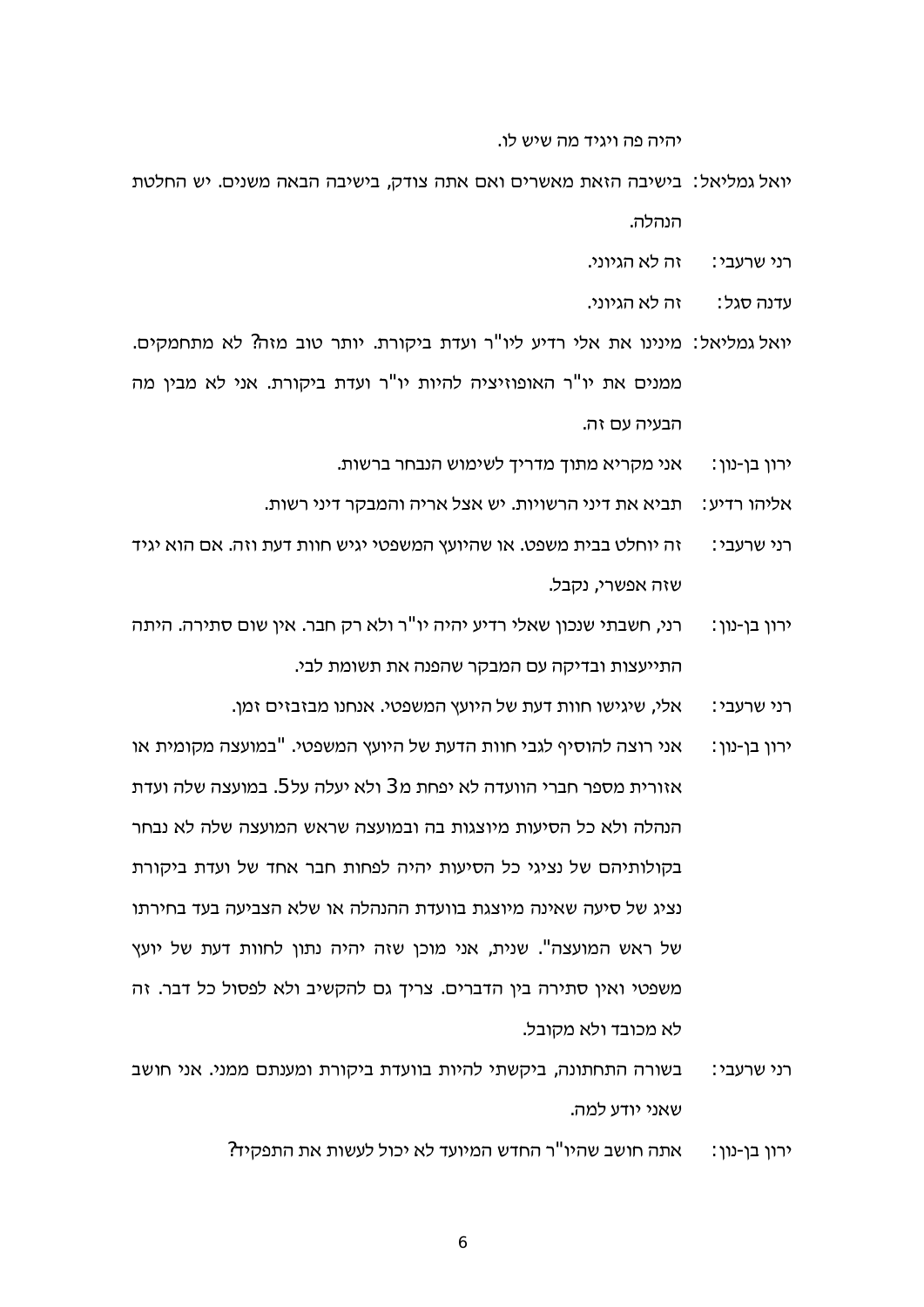יעשה עבודה מצוינת. יחד איתי יעשה עבודה עוד יותר טובה. רני שרעבי∶

> עדנה, עוד התייחסויות? ורוו בו-נוו:

> > לא. עדנה סגל∶

- נעזוב את דיני הרשויות, לא בגלל שאתה צודק, אלא מסיבה פשוטה. לא :אליהו רדיע כדאי שנתפזר ונקריא עכשיו את הקטע הזה. יש כאן דבר פשוט. המועצה החליטה שיהיו 3 חברי ועדה. עדנה חברת הנהלה. שלחתי לך חומר. לא מצאת לנכון לצטט משפט אחד ממה שנשלח אליך. 3 חברי מועצה צריכים להיות בוועדה. עדנה לא מעוניינת. בכדי שיהיו 3 חייב להיות אחד חבר הנהלה, וזה רפי. תראה לי שמה שאמרת נכון. אני מציע לא להיכנס לנושא. אם תרצה אני מוכן להתעמת איתך בעניין. יש לנו הרבה סעיפים. אני מציע שרני ייכנס במקום עדנה. גם בגלל שהיא הביעה את דעתה. שלישי. נציג הנהלה רפי חנינה. רפי יהיה נציג ההנהלה. הכל יבוא על מקומו בשלום במקום להתווכח ולבזבז זמן. זה יהיה מכובד לכולנו.
- יקותיאל תנעמי: כל עוד הסוגיה המשפטית לא פתורה, אולי באמת כדאי להמתין. אם החוק מאפשר וההנהלה החליטה, החוק מאפשר וההנהלה החליטה. יכול להיות שזה לא מוצא חן בעיניי, זה לא קשור. חייבים להתייחס קודם כל לסוגיה המשפטית. אם הסוגיה המשפטית נפתרת לכאן או לכאן נפתרה הבעיה. זו דעתי. כל עוד הסוגיה המשפטית לא סגורה הייתי מציע לדחות.
	- לא הבנתי מה פירוש "הסוגיה המשפטית". אליהו רדיע∶
	- תן לו להשלים את הדברים. אתן לך את רשות הדיבור אחר כך. ירון בן-נון :
- שאלתי אותו והוא כבר עונה לי. אני לא מבין למה אתה מפריע לדו השיח : אליהו רדיע בינינו. גם בזה אתה צריך להתערב? שאלתי אותו והוא עונה לי.
- אני מבקש לשנות את ההתנהגות שלך, גם לנוכח הקהל, לתת את הכבוד ירון בן-נון: לפחות לעצמך ולמועצה.
	- אתה רוצה דו שיח של חרשים? שאלתי אותו והוא כבר עונה לי. : אליהו רדיע
		- אני רוצה שהישיבה תתנהל כמו שצריך. ירון בן-נון :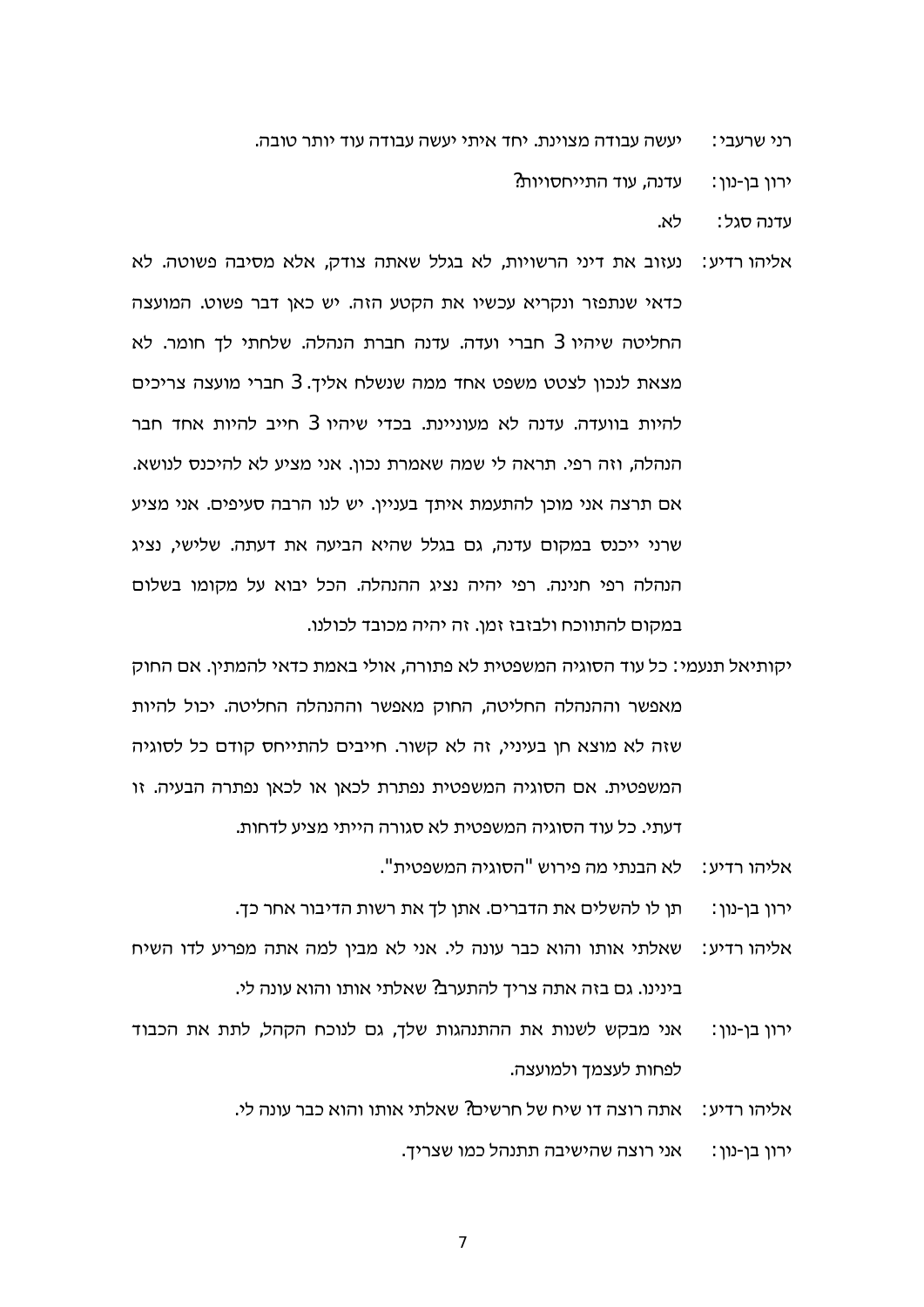יקותיאל תנעמי: הסוגיה המשפטית היא האם החוק מאפשר ששני חברי הנהלה יהיו חברי

ועדת ביקורת. זו השאלה שעומדת. אם לא, אפשר לבחוו ומי שנששאר מחברי אופוזיציה זה כנראה יהיה רני.

> בתפיסת העולם שלך, נניח שהחוק מאפשר, זה מה שהיית עושה? רני שרעבי∶ יקותיאל תנעמי: לדעתי, לא, על פניו. אני מעדיף לבדוק.

> > יגררו את זה עכשיו לעוד שנה. רני שרעבי∶

- כדי שלא ייווצר מצב שנגרור את זה עוד שנה, אני רוצה לאשר את זה היום. ירון בן-נון: תקבל חוות דעת של היועץ המשפטי. אם יהיו לך הסתייגויות נוספות אתה רשאי להגישן, אם וכאשר זה ישונה.
- תראה לנו שחברי הנהלה יכולים להיות חברי ועדת ביקורת. תקרא. תסתכל. : אליהו רדיע אתה מסתמד על דיני רשויות. תגיד לנו איפה זה כתוב.
- אני מקריא מצו המועצות המקומיות. לגבי ועדת ביקורת כתוב, "המועצה רפי חנינה : תבחר מבין חבריה ועדת ביקורת. ב. ראש המועצה וסגניו לא יהיו חברים בוועדת הביקורת. ג. מספר חברי ועדת הביקורת לא יפחת מ 3 ולא יעלה על 5 ובלבד שבמועצה. שלידה פועלת ועדת הנהלה. ולא כל הסיעות במועצה מיוצגות בה. יהיה לפחות חבר אחד של ועדת הביקורת נציג של סיעה שאיננה מיוצגת בוועדת ההנהלה".
	- זה לא אותו דבר, זה מהמדריך. רני שרעבי∶

אליהו רדיע: ה צילום שיש לו.

- וי"ר ועדת הביקורת יהיה מסיעה שונה מזו של ראש המועצה זולת אם" רפי חנינה : היתה במועצה סיעה אחת בלבד". זה לא אומר שיו"ר חייב להיות מהאופוזיציה, יכול להיות גם מהקואליציה.
- אנחנו שואלים האם חבר הנהלה יכול להיות חבר ועדת ביקורת. תראה לי : אליהו רדיע איפה זה כתוב.
- בוודאי, כתוב בפירוש "מספר חברי ועדת הביקורת לא יפחת מ 3 ולא יעלה על רפי חנינה : 5 ובלבד שבמועצה שלידה פועלת ועדת הנהלה ולא כל הסיעות במועצה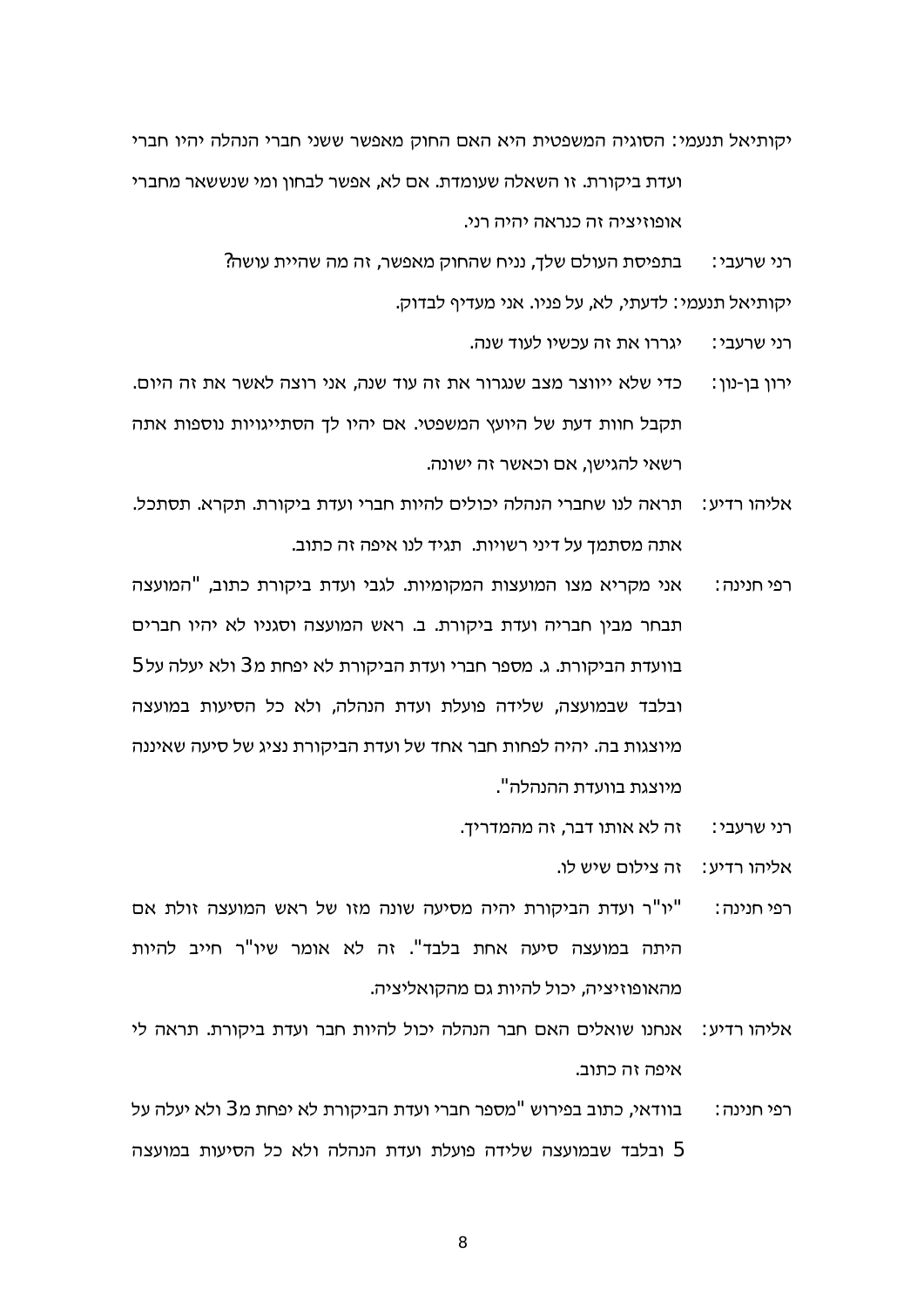מיוצגות בה, יהיה לפחות חבר אחד של ועדת הביקורת נציג של סיעה שאיננה מיוצגת בוועדת הנהלה". חייב להיות אחד והשאר יכולים להיות מתוד ההנהלה.

אליהו רדיע: אחד, כן..עדנה אמרה שהיא לא מעוניינת, רני ייכנס ונגמר הסיפור. אתה בסדר גמור. חבר הנהלה לא יכול להיות בוועדה. זה על פי פסיקה.

מיכאל צארום : תעלה להצבעה. לשוו החוק מתאימה בדיוק להצעה.

- סעיף 22, עמוד 8 פרק א' צו המועצות המקומיות תיקון תשכ"ד ותשל"ט. ירון בן-נון: "א. המועצה תבחר מבין חבריה ועדת ביקורת. ב. ראש המועצה וסגניו לא יהיו חברים בוועדת הביקורת. ג. מספר חברי ועדת הביקורת לא יפחת מ 3 ולא יעלה על 5 ובלבד שהמועצה שלידה פועלת ועדת ההנהלה ולא כל הסיעות שבמועצה מיוצגות בה יהיה לפחות חבר אחד של ועדת ביקורת נציג של סיעה שאינה מיוצגת בוועדת ההנהלה. ד. יו"ר ועדת הביקורת יהיה מסיעה שונה מזו של ראש המועצה זולת אם היתה במועצה סיעה אחת בלבד". אני חושב שהגדלתי לעשות ונתתי לאלי רדיע להיות יו"ר הוועדה.
- אליהו רדיע∶ אני מודה לך, אבל אני מבקש שתגיד לי איפה כתוב שחבר הנהלה יכול להיות חבר ועדת ביקורת. אין כאן שום פרשנות. לעניין המניין - מספר החברים הוא או 5. פה כתוב שאם, נניח, יש 7 סיעות, לכל אחת מהסיעות צריך להיות 5 ייצוג. כלומר, לא 3 או 5 אלא לפחות 7 אנשים. זה מה שכתוב.

מרים רוזנצוויג∶ כתוב שלפחות אחד מההנהלה.

כתוב בפירוש "ובלבד שבמועצה פועלת הנהלה ללא כל הסיעות". רפי חנינה :

אליהו רדיע∶ הבנת הנקרא.

תמשיך להיות יו"ר הוועדה. תמשיכו לבקר את עצמכם, תהיו מרוצים. רני שרעבי∶

> אני מבקש לגשת להצבעה. ירון בן-נון:

אליהו רדיע: הסעיף הזה מדבר לגבי מניין. תקריא לי, איפה כתוב שחבר הנהלה יכול להיות בוועדת ביקורת. יש פה שניים.

יקותיאל תנעמי: כתוב "יהיה לפחות חבר אחד של ועדת הביקורת נציג של סיעה שאיננה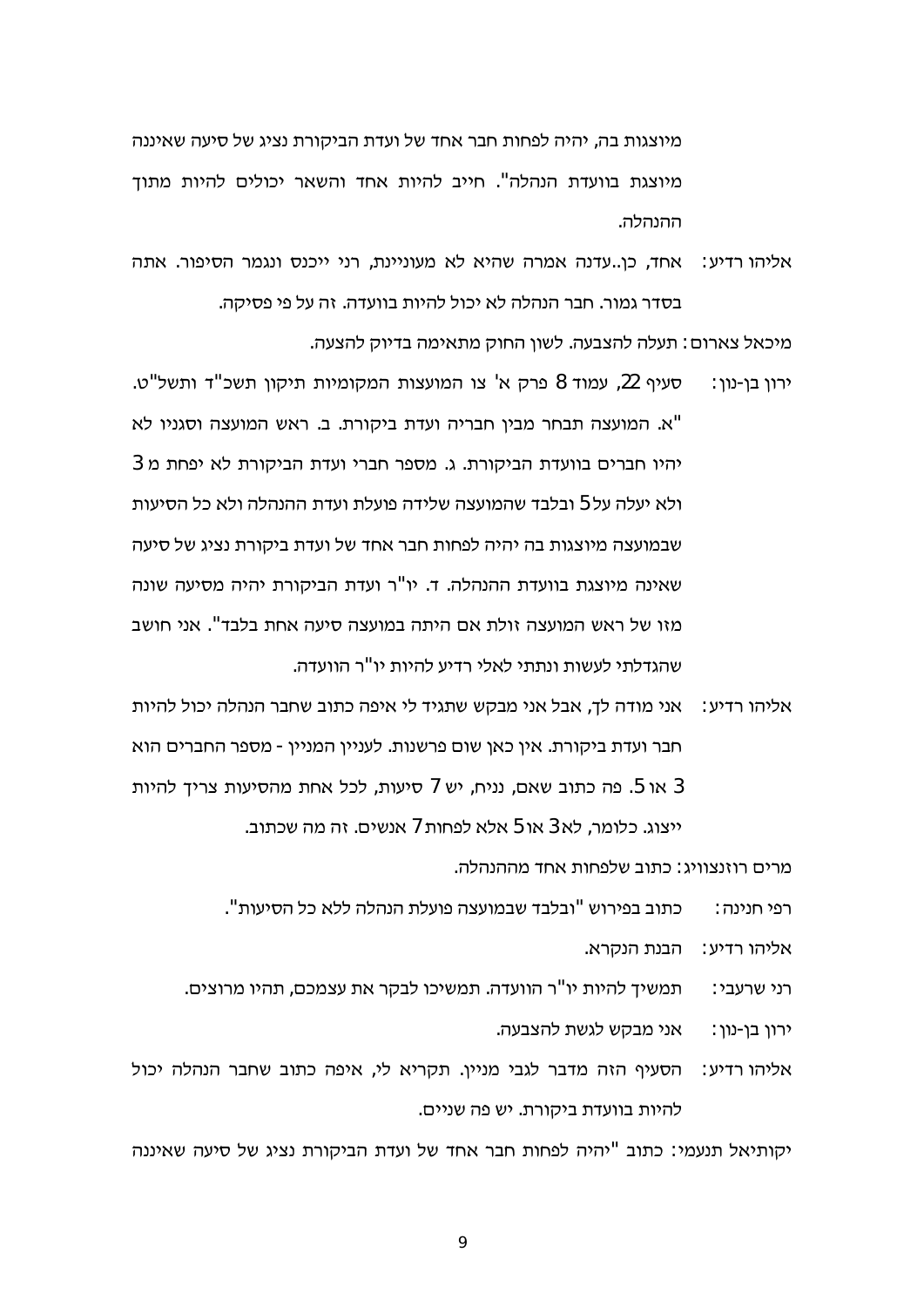מיוצגת בוועדת ההנהלה". דהיינו, שניים יכולים להיות חברי הנהלה.

- .5 אליהו רדיע: הה לענייו המנייו. 3 או
	- יקותיאל תנעמי: לא לעניין המניין.
- אני מבקש לגשת להצבעה. ירון בן-נון:
- אליהו רדיע: אני רוצה להציג את הצעתי. לא הקראת אותה. אתה צריך לתת לי להציג את ההצעה שלי.
	- רציתי לחסוך זאת ממך. ירון בן-נון:
	- אליהו רדיע: חייבים להצביע על הצעתי.
	- עד היום לא קיבלתי את ההצעה. אמרתי זאת גם בישיבה האחרונה. ירון בן-נון:
- הנה עוד העתק עם חתימת המועצה. כתוב תאריך מתי נתקבל. קיבלת אותו? : אליהו רדיע אני לא זוכר שקיבלתי דבר כזה. יכול להיות. אני מקריא את המסמד. "לכבוד ירון בן-נון: ירון בן-נון יו"ר מועצת.גדרה. הנדון: מינוי ועדת ביקורת. המועצה מינתה חברי ועדה שהם חברי ועדת ההנהלה. חובה לציין כי ועדה זו אינה פעילה. ב. מינוי זה הוא בניגוד לפסיקת בג"ץ והוראת משרד הפנים המצורפת. ג. הצעה למינוי חברי הוועדה: רני שרעבי – יו"ר, עדנה סגל – חברה, אלי רדיע - חבר". מצורפת כאן פסיקת בג"ץ והוראת מנכ"ל משרד הפנים. יש כאן עובדה אחת לא נכונה. אני לא יודע איך קבעת שהוועדה לא פעילה.
- כמה ישיבות צריכה לעשות ועדת ביקורת? כמה ישיבות צריך לעשות לפחות? : אליהו רדיע כמה ישיבות היו בשנה וחצי?
	- אני לא יודע כמה ישיבות צריך. אני מבקש לגשת להצבעה. ירון בן-נון:

אפשר להצביע גם על ההצעה שלו. רפי חנינה∶

- מי שצריך להציע זה אני ולא אף אחד אחר. אני יכול גם לשנות את הצעתי. :אליהו רדיע עדנה לא רוצה להיות חברה בוועדה וטעמה עימה. אני מציע את רפי חנינה כחבר נוסף. הצעתי היא : רני שרעבי, רפי חנינה ואנוכי כשאני יו"ר.
- נצביע על הצעתו של אלי רדיע ולאחר מכן נעבור גם להצבעה על ס"ק 1. מי ירוו בו-נוו: בעד הצעתו של חבר המועצה אלי רדיע?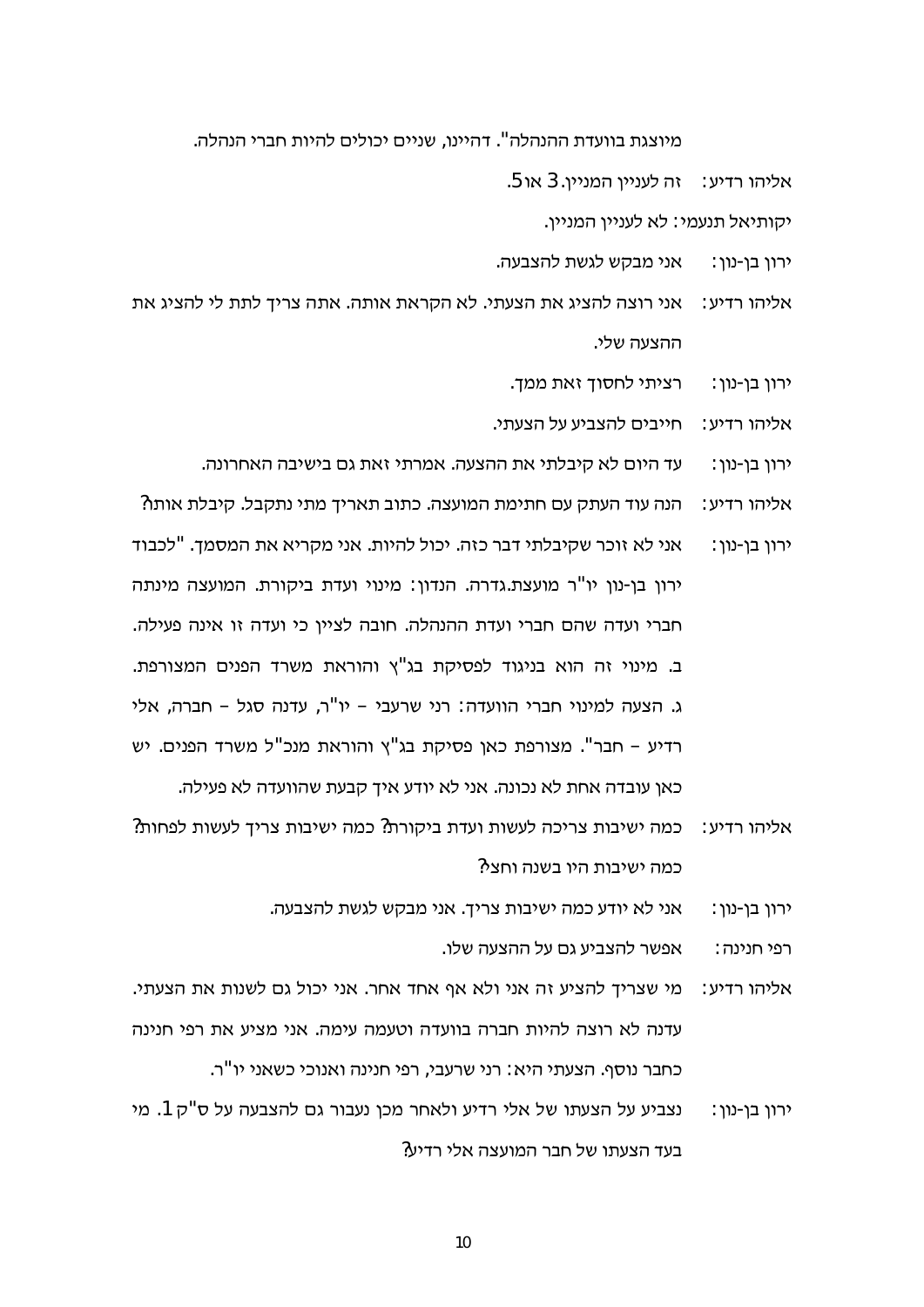**:¬°**

**3 :¬**

**7 :ª**

.<del>ההצעה לא אושרה</del>

- ירון בן-נון: [1 נגד, הוחלט לא לאשר. מי בעד ס"ק 1, אותו הרכב שציינתי קודם. אלי רדיע, עדנה סגל ורפי חנינה. אלי רדיע יו<sup>יי</sup>ר. מי בעד? **:¬° 8 :¬ 1 :ª 1 : גמנעים** 
	- .**הסעיף אושר**

#### **.§£ ²¥¨´¬¥² .2±"«**

ירון בן-נון: שינוי הרכב ועדת מכרזים. דודי קוך יחליף את אלי רדיע בוועדת מכרזים. יש התייחסויות? אין התייחסויות. מי בעד?

**:¬°**

- **10 :¬**
- **(גד: אין**

.**הסעיף אושר פה אחד** 

ירון בן-נון : = הוחלט לאשר פה אחד.

**H ³²¨ ,´£²ª '¡² §£¦£ © ´££ª ,¡"³ 539,963 «"¬ ²"´ ²³£ .3 ±"« ´£ª¥´ 2004/02/015 ³² ¤ª£¡ .¨ ´°± :©¨£¨ .¢² ²"¨ 125 ¡¢³ 42005 – 2005**.

ירון בן-נון: אישור תב"ר ע"ס 539,963 ש"ח לשם בניית גן ברח' הנורית, מגרש H, שטח של 125 מ"ר ברוטו. מימון: הקצבת משרד החינוך הרשאה מס' 2004/02/015 תכנית פיתוח 2004 – 2005. התייחסויות? הערות? ליאור יסביר.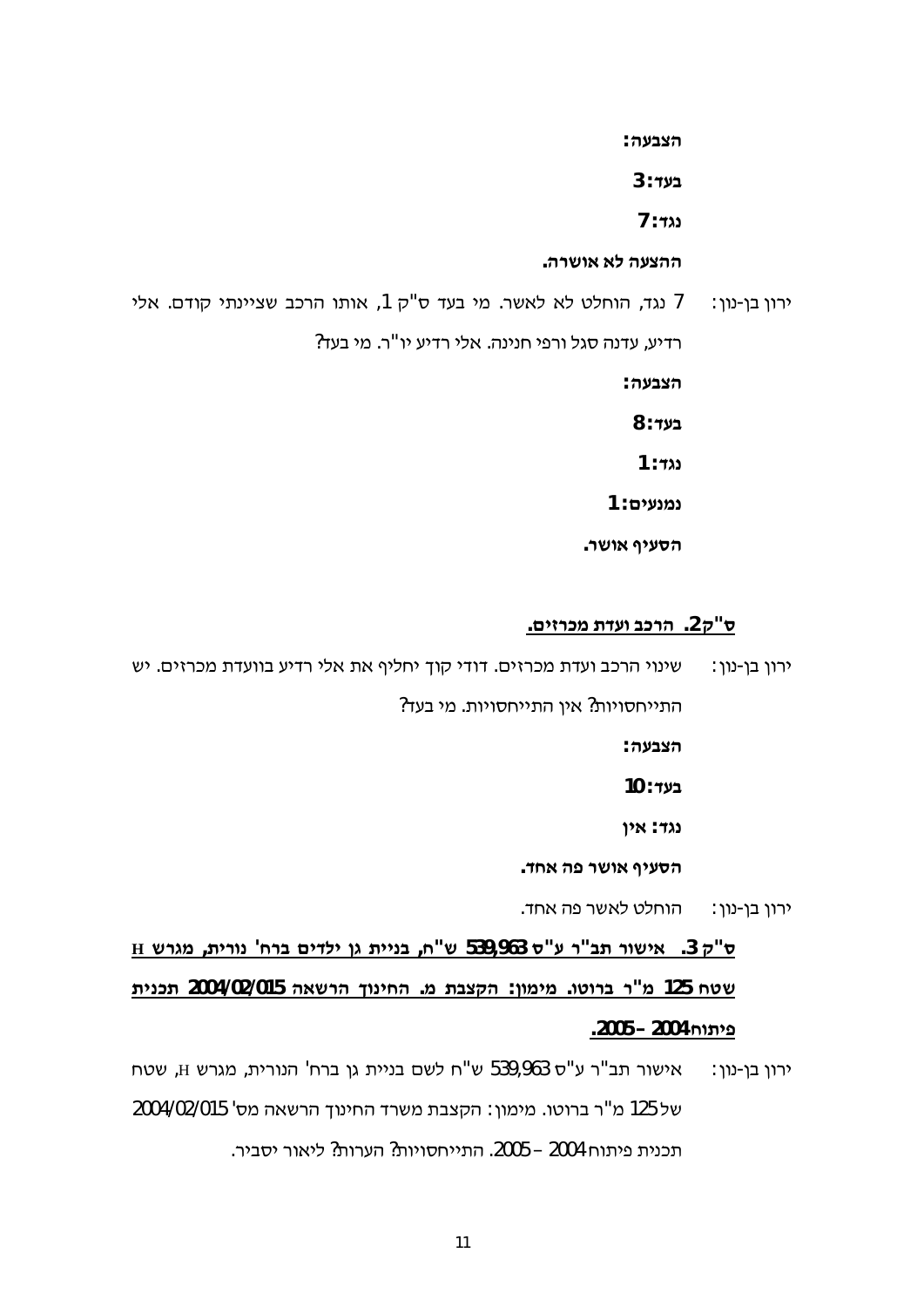אליהו רדיע $\cdot$  אם אפשר להראות לנו איפה זה.

אלי רדיע. יש לד הערות שלא מכבדות את הפורום. זה לא מכובד. ירוו בו-נוו∶

אליהו רדיע: אני בטוח ומשוכנע שחברי ההנהלה לא יודעים איפה זה. אני מבקש לדעת איפה זה, תגיד לי איפה זה, איפה המגרש? אני רוצה לדעת איפה זה,

> ליאור. תציג על התצ"א. ירוו בו-נוו:

ליאור מדהלה: זאת התצ"א, זה רח' וייצמן. זה רחוב בן-גוריון, זה רחוב הרצל. זה בניין המועצה. אנחנו מדברים על רח' מנחם בגין וזה מעגל התנועה מול גוזלן. רחוב פרחי בר. רחוב הנורית. תחום הביצוע של חברת "אזורים". מגרש של 1.3 דונם. זה מגרש H. אנחנו בונים גן ילדים על החלק המערבי של המגרש. המגרש מותאם לדו משפחתי, לשתי יחידות. אנחנו בונים רק את החלק המערבי. בתוכניות אנחנו מראים גם תמונת מראה, זה הגן הנוסף העתידי שיהיה על המגרש. זה רחוב נורית, פרחי בר.

> מי בונה את הגו? רני שרעבי∶

> > ליאור מדהלה: חברת .....

לפי מכרז של? רני שרעבי∶

ליאור מדהלה: החברה למשק וכלכלה.

למה החברה למשק וכלכלה? רני שרעבי∶

ליאור מדהלה: החברה למשק וכלכלה מאפשרת בניה באמצעות חברה טרומית. אנחנו נמצאים ביום ב 1.6.05 ורק התחלנו לגדר. אם היינו מבצעים מכרזים והיינו צריכים לעבור את כל שרשרת אישור המכרזים לא היינו מספיקים להכין אותו ל 1.9. בשנה שעברה היינו באותו מצב והספקנו להקים שני גנים ברחוב צאלה וברחוב הברוש בחודשיים וחצי.

> זה חוזר על עצמו כל הזמן. אנחנו בלחץ של זמן. רני שרעבי∶

> > יקותיאל תנעמי: מי נרדם בשמירה?

ליאור מדהלה: את ההקצבה ממשרד החינוך קיבלנו רק ב 1.5. אם היינו ממתינים לא היינו מספיקים לתכנו.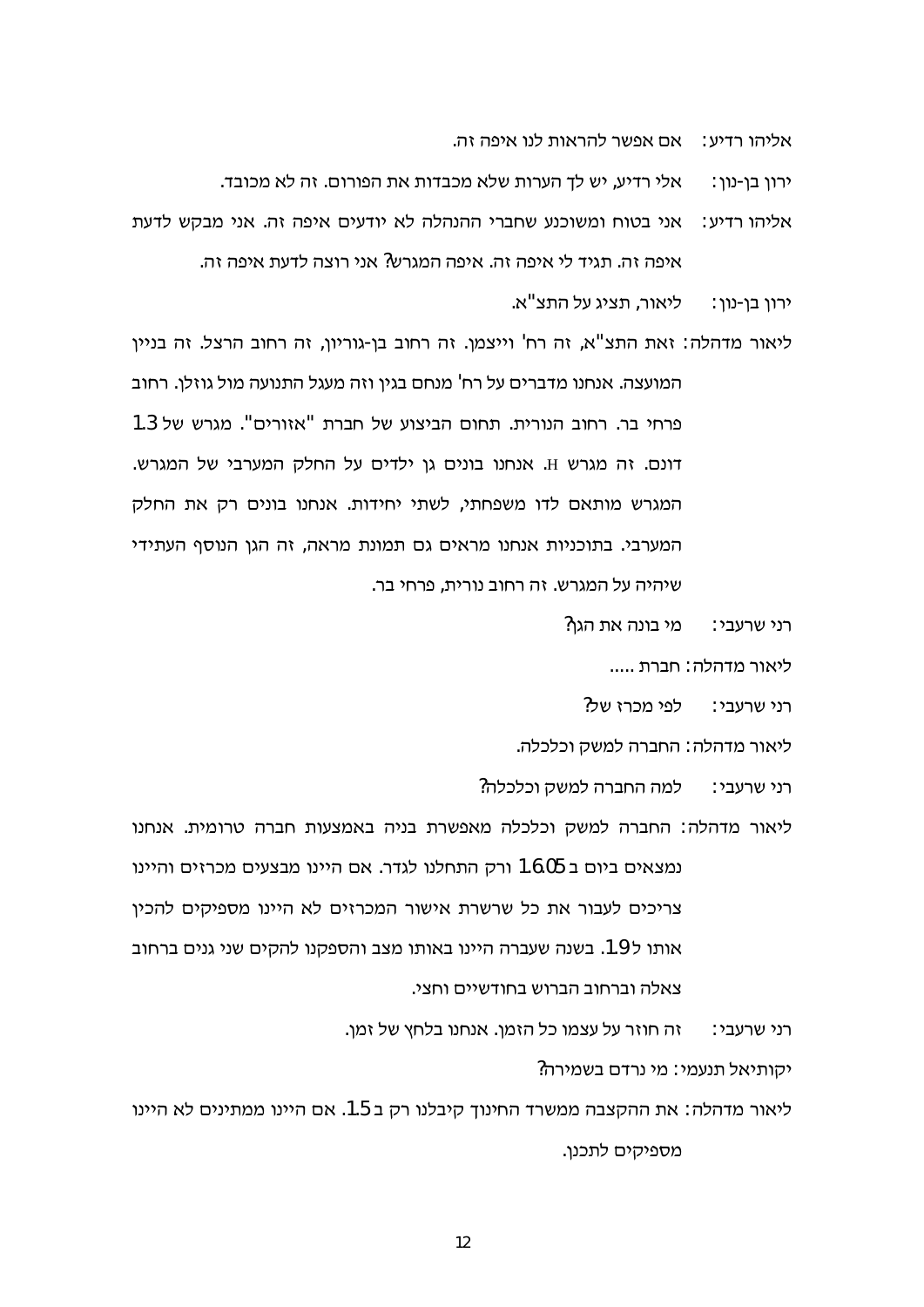יקותיאל תנעמי: אפשר לעשות מכספים של המועצה, כפי שעשינו מספר פעמים. יואל גמליאל∶ משרד החינוד לא מאשר.

ליאור מדהלה: אין זיכוי רטרואקטיבי. בנינו גן אחד מכספי המועצה ברחוב ברוש.

מה תוכל לעשות עם התב"ר הזה? הכל? רני שרעבי∶

ליאור מדהלה: התב"ר הזה מצטרף לתב"ר מישיבה קודמת. סד כל התב"ר הוא 649,000

ש"ח, שמוקצב עבור גן הילדים. המטרה היא לשדרג את הבניה הקיימת. בנינו ברחוב הצאלה והברוש. להוסיף חיפוי גדר באבן כדוגמת פרויקט "אזורים", אבו כורכרית מנוסרת. מוסיפים פרגולות. משפרים את המתקנים. מבצעים עבודות גינון. מסיימים את כל עבודות הפיתוח של הגן מתקציב המועצה.

> על סד? רני שרעבי∷

ליאור מדהלה: 100,000 ש"ח.

- למה תמיד אנחנו נדחפים לגנים הסטנדרטים במודלים של החברה למשק רני שרעבי∶ וכלכלה? את מה שעושה החברה למשק וכלכלה אפשר לעשות כאן. נבנה עוד לפחות 10 גנים ב 5 השנים הקרובות. הגיע הזמן שגם במגירה שלד יהיה מודל לגן ותשלוף אותו בדיוק כמו החברה למשק וכלכלה. את כל התרגילים שהם עושים אפשר לעשות גם פה. אפשר לבנות בכסף הזה גן יותר טוב. בשנה שעברה העברנו את זה.
- גדעון הנקין: אני לא רוצה להיות קנטרני אבל יכלת לעשות זאת בתקופה בה היית במחלקת הנדסה.
- אתה קנטרני. רציתי לעשות זאת בתקופה בה הייתי במחלקת הנדסה. היו לי רני שרעבי: 4 חודשים לשרוד כאן עם ההתנהלות שלכם. הלאה. למה לא לעשות את זה?
- ליאור מדהלה: ניתן לעשות את זה. זה מצריך הוצאות מימון של המועצה, להכין תכנון של מבנה שאנחנו רוצים. פרסום מכרזים ללא תקציבים. שיריון. אם הייתי צריך להפעיל קבלן היום הייתי צריך חוזה סגור מלפני חצי שנה במגירה עם ערבות, אחרת הוא יכול לברוח ולומר שהוא לא בונה. אני יכול להיקלע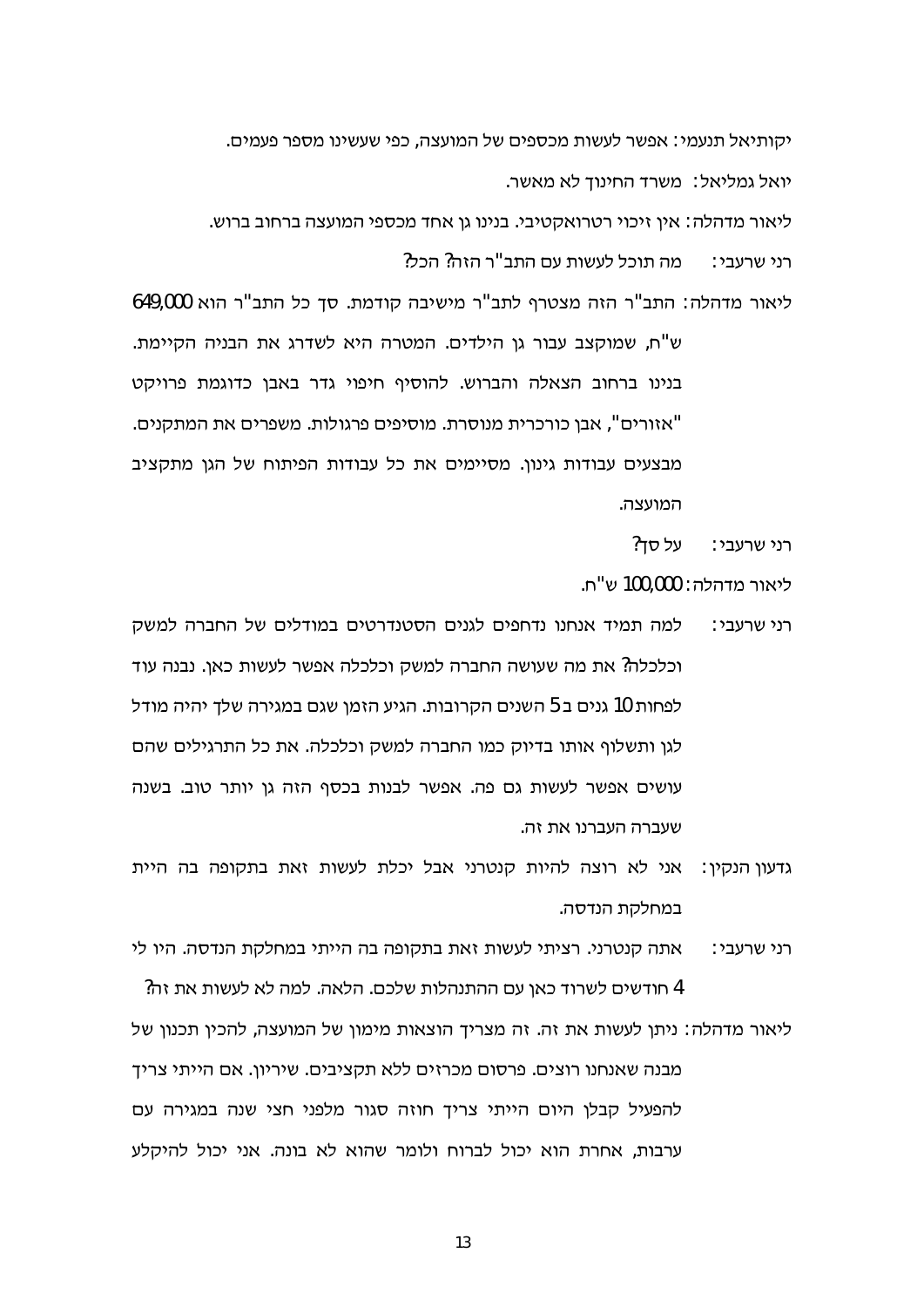למצבים בהם בזמן אמת הוא ייעלם. אלא אם כן מוציאים מכרז עם ערבויות בטווחים ארוכים.

- אפשר לעשות את זה. רשויות אחרות עושות את זה. זה כל הזמן חוזר. שאלה רני שרעבי∶ אחרת לגבי גנים במזרח גדרה. מה עם הקירוי החיצוני של הגדרות? בגן הזה יהיה קירוי?
- ליאור מדהלה: כן. את משרד החינוך זה לא מעניין. אותו מעניינת גדר ביטחון לילדים. לא מעניינות אותו כל התוספות והעיטורים לגדר. הוא מתקצב את הגן עם מפרט מאוד מינימלי לעבודות חשמל ולעבודות פיתוח ומתקני משחקים. הגדר תהיה מצופה באבן וצבועה.
- יואל גמליאל: אני חושב שרני צודק, אם נצא למכרזים פתוחים יהיה יותר טוב. בתנאי שיהיה לנו זמן. כשאין זמן זו בעיה.
- לא נרדמנו בשמירה. הנקודה הספציפית הזאת בסדרי עדיפות של שלושת ירון בן-נון: הגנים המתוכננים, אני מקווה שבשנה זו, זה המקום הראשון המועדף מול עבודה עם מחלקת החינוך. משרד החינוך נתן לנו את זה ממש עכשיו. לכן, אנחנו יוצאים בהליך מאוד מזורז. שנית, אנחנו כן מפיקים לקחים. בשעתו דובר על סוגיית הפיתוח שלא מומן מכספי המועצה כל המימון הוא על ידי הקצבה, אבל מכספי המועצה, אושרה בישיבת המליאה 14.4. הגן קיבל הקצבה לתכנון ופיתוח ולכל הדברים שמסביב. עוד הערות? אני מבקש לגשת להצבעה. מי בעד?

הצבעה∶

 $10:$  בעד

נגד:אין

הוחלט לאשר פה אחד.

הוחלט לאשר פה אחד. ירון בן-נון: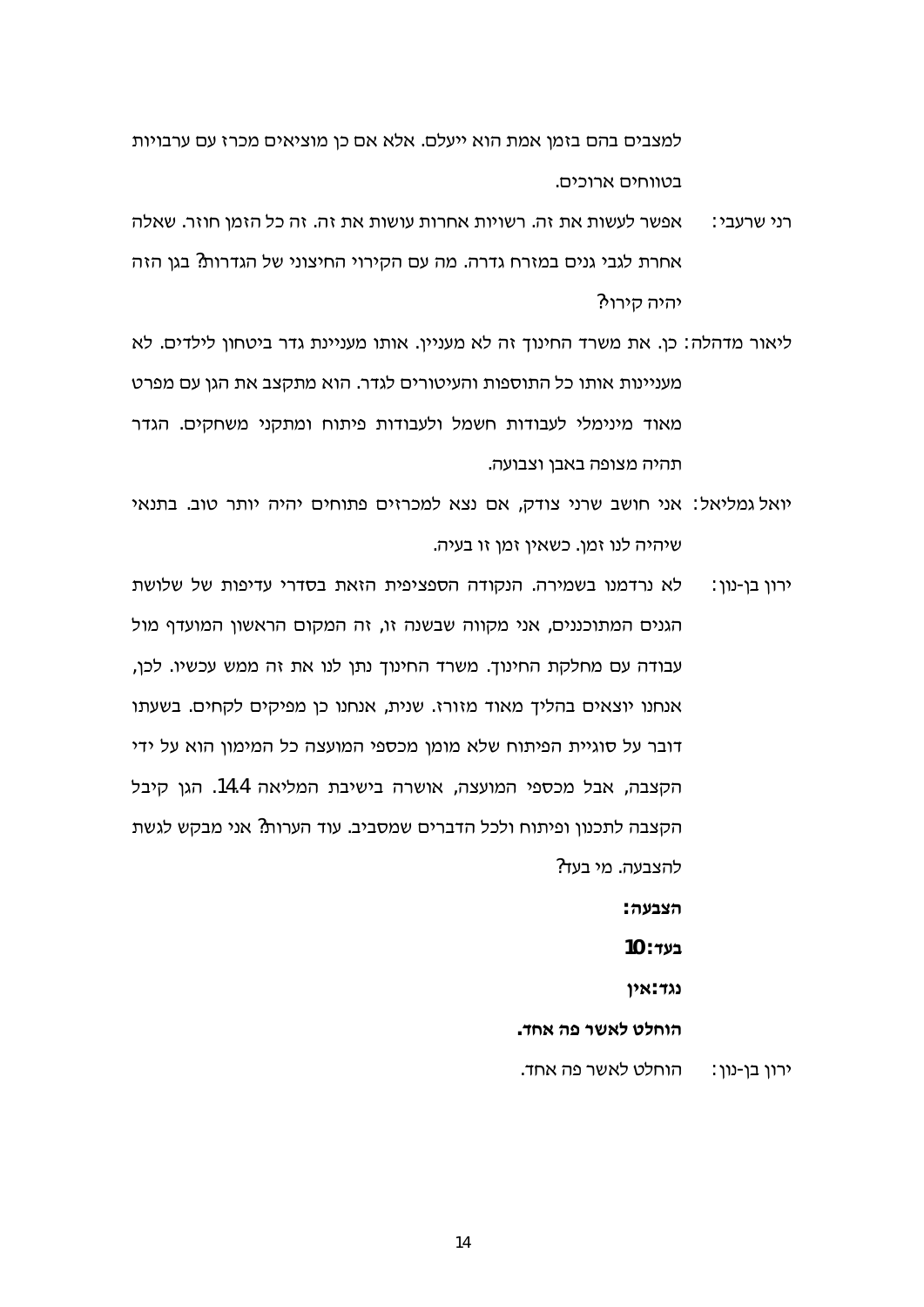# ס"ק 4. אישור תב"ר ע"ס 3,752,480 ש"ח לבניית בי"ס יסודי מ"מ חדש בשטח מתוקצב 814 מ"ר. מימוו: א. הקצבת משרד החינוד מס' מענק 90/2005 ע"ס 2,702,480 ש"ח (מחיר מותאם למדד 1.02). ב. קרן עבודות פיתוח בסך של 1,050,000 ש"ח.

(דודי קוד הצטרף לישיבה)

- אישור תב"ר ע"ס 3,752,480 ש"ח לבניית בי"ס יסודי מ"מ חדש בשטח ירון בן-נון∶ מתוקצב 814 מ"ר. מימון: א. הקצבת משרד החינוך מס' מענק 90/2005 ע"ס 2,702,480 ש"ח (מחיר מותאם למדד 02 / 1). ב. קרן עבודות פיתוח בסך של 1,050,000 ש"ח. ליאור ייתן הסבר על בית הספר והתהליך שהיה במהלך השנה האחרונה ומדוע אנחנו עומדים להוציא מכספי המועצה. מיקום והיסטוריה על כל ההתנהלות שהיתה.
- ליאור מדהלה: בית הספר נמצא ברחוב ארז, מרכז השכונה החדשה שנבנתה על ידי משרד הבינוי והשיכון. זה המגרש. הוא משיק לשני הגנים. זה מיקום המגרש. קיבלנו פרוגרמה מלפני שנתיים. הפרוגרמה דיברה על בית ספר של 1,560 מ"ר. זו ההקצבה של משרד החינוד, הקצבה קטנה מאוד מבחינת מ"ר. גם את זה פילחו לשני שלבים - שלב א' ושלב ב'. שלב א' בנוי ממינהלה ו 6 כיתות. שלב ב' הוא המעבדות ו 6 כיתות נוספות. בזמנו קיימנו ישיבות עם רני שרעבי, שהיה ממונה על ההנדסה, והחלטנו להגדיל את בית הספר. הגדלנו אותו, הרחבנו אותו, שדרגנו אותו לפחות ב 10%. הוספנו כ 160 מ"ר לסך הכולל של בית הספר. מעבר לכך, התחלנו להתקדם בהליכי התכנון. באותה תקופה רני פרש. התחלנו בתכנון עבודות הפיתוח. שדרגנו כפי שאנחנו עושים בגני הילדים. אנחנו מוסיפים כספים מהקרן שלנו לטובת בית הספר. בית הספר יכלול את כל עבודות הפיתוח באיכות הרבה יותר טובה כדי שלא ניקלע למצב בו מקבלים בית ספר קרח, כפי שקרה ב"רעות". זה כולל עבודות גינון, עבודות פיתוח, חיפוי כל הגדרות באבן מתאימה לאזור 586, כולל אפילו מתקן לאופניים, דגלים, פרגולות ישיבה, צמחים, אספלטים צבעוניים. בית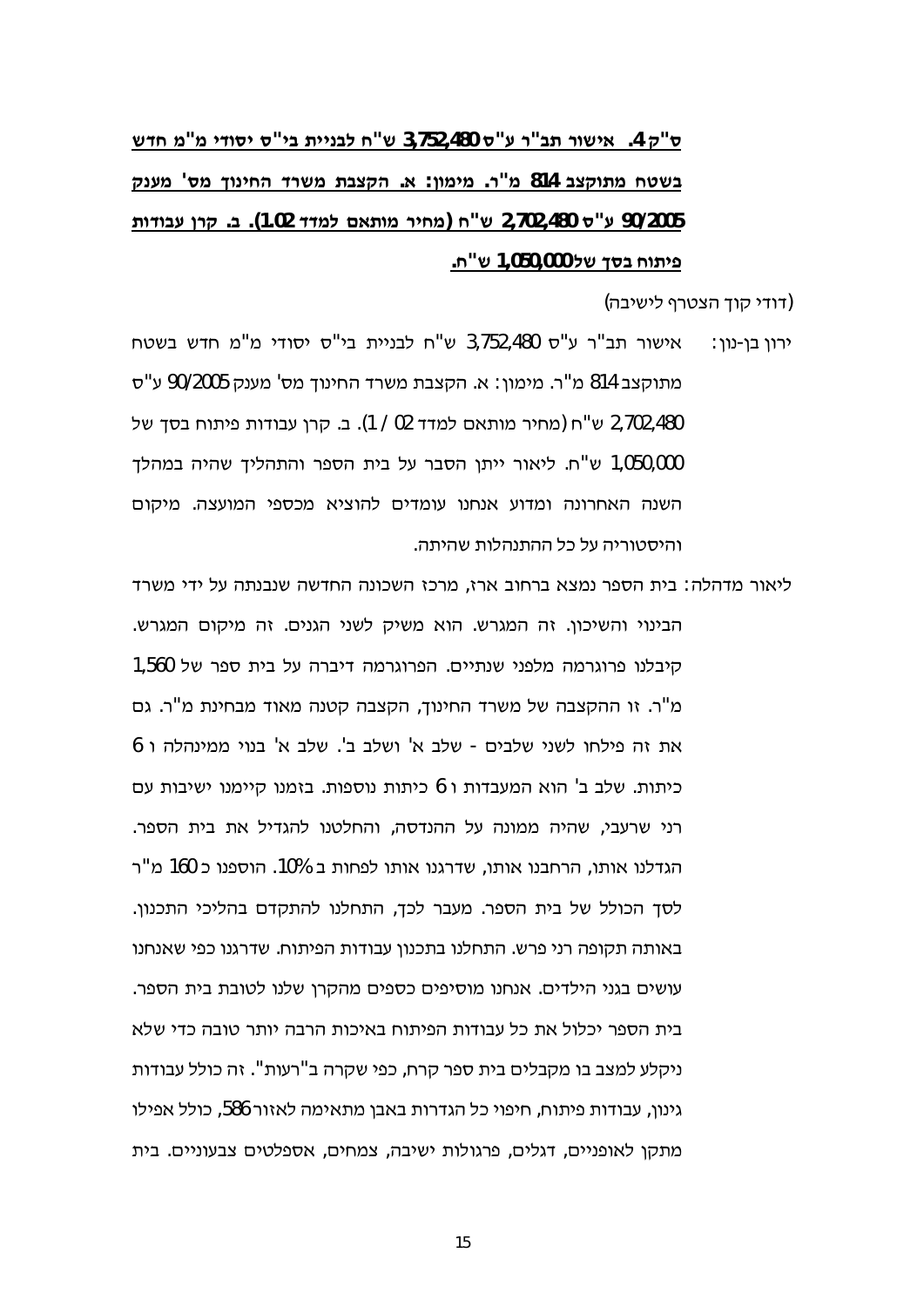הספר מוכן ברמה גבוהה מאוד. בית הספר מוכן למכרז פומבי. יש לנו אומדן למכרז הפומבי. אני מקווה שהתוצאות יהיו הרבה יותר נמוכות. כבר קנו את המכרזים. בשלב ראשון אנחנו בונים 820 מ"ר, 6 כיתות ומינהלה.

- לאחר הפקת לקחים מ"רעות", רני עסק יחד עם ליאור בנושא הגדלה ירון בו-נון: ותוספות רלוונטיות. בהתייחס להערה הקודמת בעניין חברת "מלד" או משק וכלכלה, בגלל שהיה לנו מרחב זמן גדול יותר ואפשרות לצאת למכרז חיצוני הקל על העניין ועשינו זאת.
- ליאור מדהלה: הקצבה זו אינה כוללת תוספת עבור כלונסאות. האזור נחפר בתקופת הבניה הגדולה. הוטמנו שם כל מיני ערימות כאלה ואחרות, מצב שמצריך ביצוע סידוחי כלונסאות CFA. מדובר בשבלול מיוחד, זה מגדיל את ההוצאות. הוצאה זו לא נלקחה בפרוגרמה. פניתי למשרד החינוך עם המצאת דו"ח קרקע לקבל תוספת של 4%. ניתן יהיה לעדכן את התקציב לאחר שנקבל את התוספת.

זו עלולה להיות תוספת אדירה. רני שרעבי∶

ליאור מדהלה: ה CFA ידוע והוא כלול במחיר ההגדלה שאנחנו מבקשים. אם ביקשנו מיליון ש" ח נוריד מזה את הסכום שנקבל כ 4% על ה 2.7 מיליון ש"ח, כ 100,000

ש"ח.

מדוע ועדת מכרזים לא קיבלה זימון לישיבה? רני שרעבי∶

ליאור מדהלה : המכרז רק פורסם.

אפילו. רני שרעבי∶

ליאור מדהלה: המכרז פורסם בעיתון לפני שבוע.

יקותיאל תנעמי∶ תענו לשאלה. זו שאלה רצינית.

תתחילו לחשוב שאנשים מתכננים את החיים שלהם. זה לא הוגן לקבל זימון רני שרעבי∶ יומיים לפני ולשאול מדוע אנשים לא מגיעים ואין פורום. לא שאלתי כדי לקנטר, אני שואל בשיא הרצינות. חבל מאוד שבסוף נגיע לוועדת מכרזים ולא יהיה פורום ועדת מכרזים בגלל שצארום בתאילנד, אני בארה"ב ואין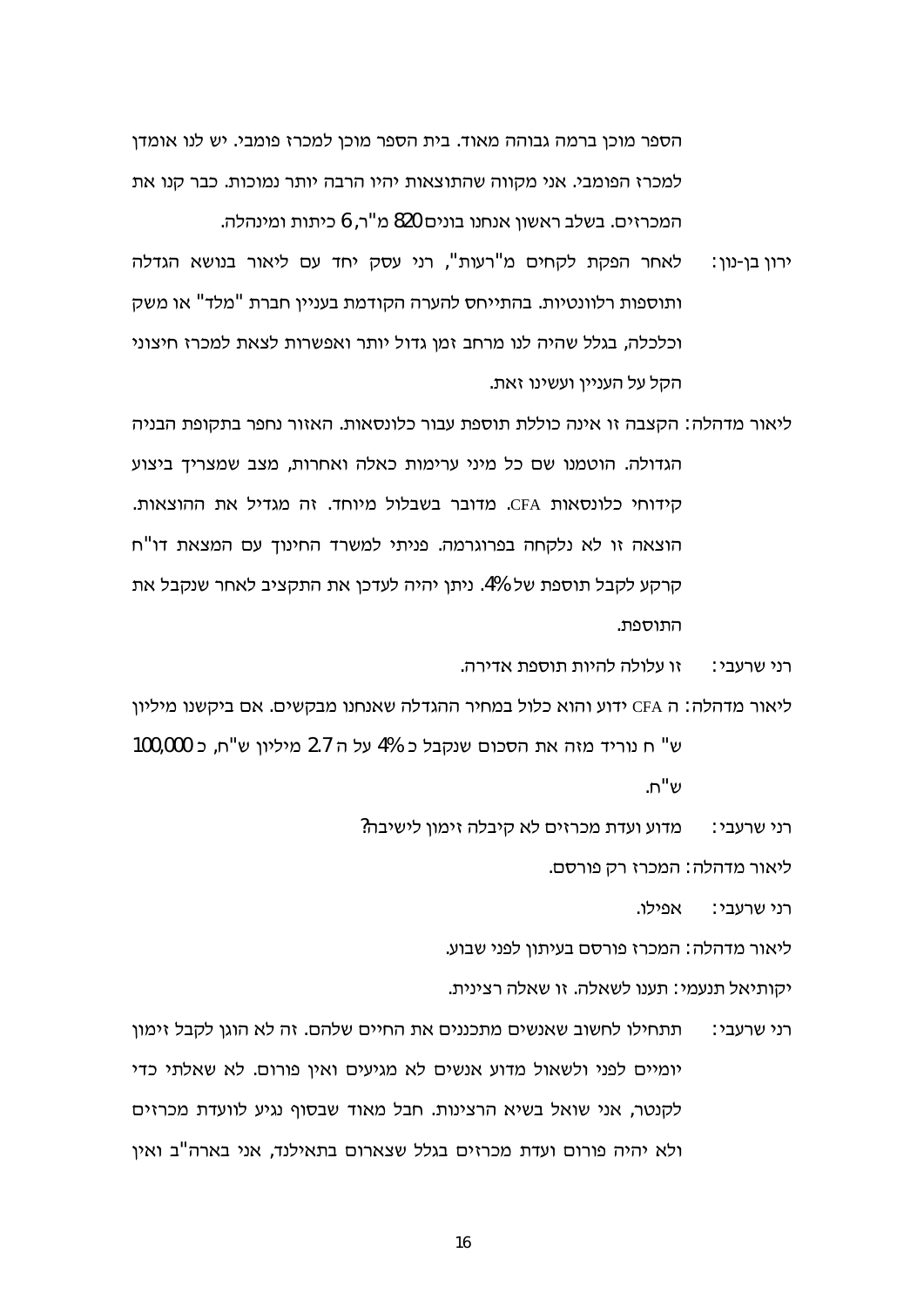פורום. אפשר להתחיל לתכנן את לוח הזמנים חודש לפני.

- גדעוו הנקיו : \_ אתמול הכניסו למעטפות. אתמול היתה ישיבת הנהלה. יש שינוי בהרכב ועדת מכרזים.
- בסוף בית הספר לא יהיה מוכן בספטבר 2006. בזמנו נשקלה אפשרות למקם רני שרעבי∶ את בית הספר בשטח סימטרי אחר, יותר גדול. דיברנו על כך. זה נבחן עד הסוף? שני השטחים סימטריים לגמרי. כל ההבדל הוא שבשטח האמור נגרע השטח לאותם שני גני ילדים.
- ליאור מדהלה: לא קשור. זה שתי חלקות שונות. גני הילדים לא נגרעו מהשטח שמיועד לבית הספר.
- אני יודע. איך שבחנו את הדברים באותם זמנים, היתה תחושה שהשטח קטן רני שרעבי∶ לבית הספר.

אני זוכרת. עדנה סגל∶

ליאור מדהלה : השטח לא קטן לבית הספר. יש תקן של משרד החינוך.

לא מדברים על תקן. אמרנו שבבית הספר הזה נשכח מהתקן ונחשוב אחרת. רני שרעבי∶ לא חסרים שטחים חומים במזרח גדרה. בסוף ישארו שם שטחים שיתאימו רק למגרשי כדורגל של יואל גמליאל. תסתכל ימינה, יש שטח סימטרי. צפונה.

ליאור מדהלה : צפונה יש שטח סימטרי.

אליהו רדיע: הוא גם לא חפור.

רני שרעבי: אני מבקש לשקול את זה.

יקותיאל תנעמי∶ בית הספר ממוקם על מה שמכונה "הבור"?

לא. הוא מזרחה לו. ירון בן-נון:

מי אישר דבר כזה? דודי קוך :

יקותיאל תנעמי: מה המשמעות של זה? ליאור דיבר על קידוחים מיוחדים. אני מבין שהוטמן

שם משהו.

ליאור מדהלה: ביצענו קידוחי ניסיון במגרש. יש קטע שנחפר. זה קרה בכל מזרח גדרה.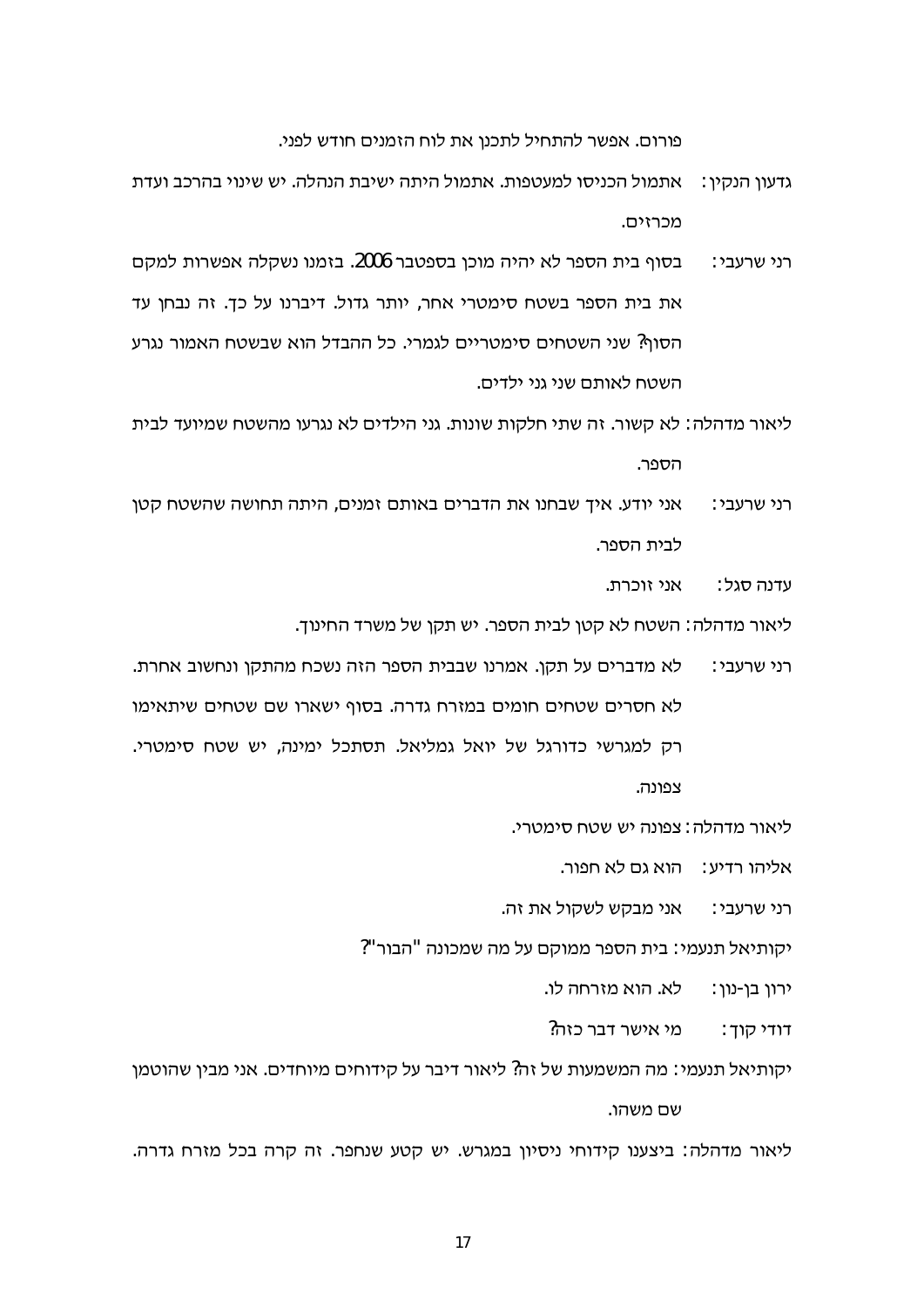כנראה זה נחפר בתקופת הבניה של הקבלנים.

העבירו את הזבל לשם. עדנה סגל :

ליאור מדהלה : זה היה משהו בלילות שהם עשו.

יקותיאל תנעמי: במה הוא מולא?

ליאור מדהלה: כל מיני. אני לא יודע. יש לכך משמעות.

יקותיאל תנעמי∶ זו המשמעות היחידה?

ליאור מדהלה: כן.

אני מבקש לבחון את זה. אם לא ניתן, לא ניתן. רני שרעבי∶

> יש בזה יתרון מסוים. דודי קוך :

כשבית הספר ייבנה הוא יהיה גדול על השטח. רני שרעבי∶

> הוא צודק. זה יהיה כמו "רעות". עדנה סגל∶

אני לא בטוח שב"רעות" חסר שטח קרקע. חסרים דברים אחרים. דודי קוך:

> אני מבקש לגשת להצבעה. מי בעד? ירון בן-נון:

> > הצבעה∶

11 : **בעד** 

נגד: אין

הוחלט לאשר פה אחד

## ס"ק 5. אישור התקשרות עם חב' אולימפיק תיור ונופש בע"מ להפעלת אתר בריכת השחיה בגדרה.

נעבור לס"ק 5. אני מאמין שחלק גדול מהציבור שבא לכאן הגיע גם כדי ירון בן-נון : לשמוע את ס"ק 5. עד עכשיו ההתנהגות היתה טובה ואני רוצה שנמשיך כך עם הקהל. ס"ק 5, אישור התקשרות עם חברת אולימפיק תיור ונופש בע"מ להפעלת אתר בריכת השחיה. אני רוצה לומר מספר דברים בנושא. אתן גם לגדעון את זכות הדיבור. אני מזכיר לכולנו, חברי המועצה ולחלק מהציבור שנכח ושמע. עמדנו כמעט באותו תאריך, בפני אישור העברת הבריכה במסגרת חוזה מסודר למתנ"ס. ואז, עלתה סוגיית השבת וסוגיות נוספות.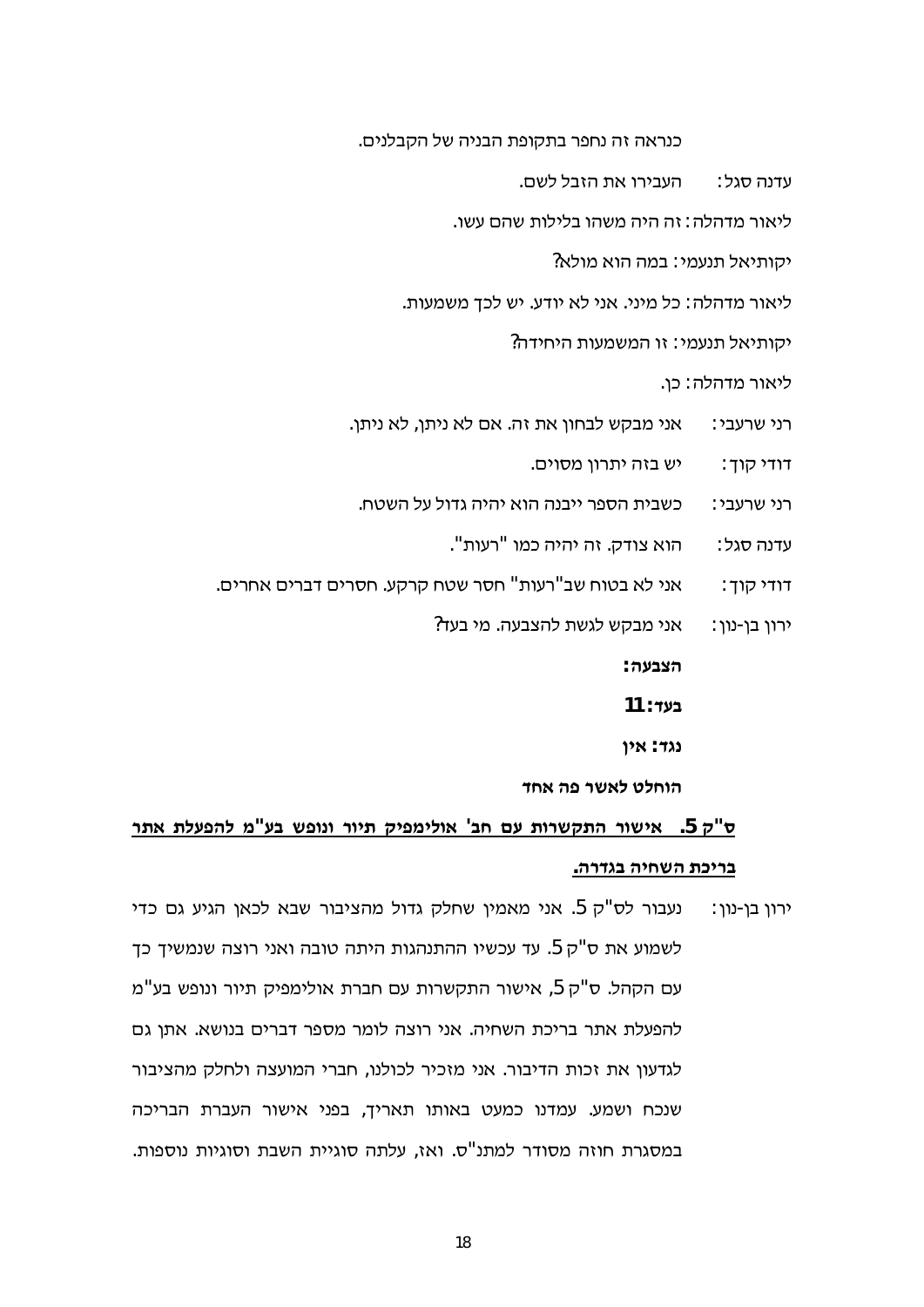הפקנו לקחים ומצאנו לנכון להוציא את הבריכה למכרז ולהפעיל באמצעות זכייו פרטי. היו שלבים מסודרים מאוד. יצאנו למכרז באישור היועץ המשפטי. גדעון, יו"ר וועדת מכרזים, יתייחס למכרז. כתוצאה מהמכרז נדרשה לקום ועדה. הוועדה הגדירה וסיכמה דברים ברורים מאוד. היום אנחנו נדרשים לאשר את הסכם ההתקשרות עם חברת אולימפיק לשם הפעלת הבריכה על פי החוזה שהופק והופץ אליכם בזמן.

- גדעוו הנקיו: נאותה ישיבה שזומנה ב 22.2.05 רני ואלי אמרו שהם לא ראו את החומר ודחינו אותה ליום שלאחריו. ל 23 בחודש.
- אמרתי דברים יותר כבדים. אמרתי שהזימון היה מטעה. זה יותר חמור. רני שרעבי∶ אמרתי שהזימון לא היה לתפעול הבריכה, אלא לשיפוץ הבריכה. אלה שני דברים שונים. זה היה חמור.
- גדעון הנקין: \_ זה לא נמצא תחת ידי אבל, אם אתה אומר שאמרת כך, אני מקבל. אני מקבל את דבריו של רני. ייתכן שזה אמנם היה כך. אולי לא היה זימון נאות לישיבה, אי לכך, דחינו את הדיון. בישיבה הבאה השתתפו אלי, רני, יואל ואני. מיכאל צארום לא נכח. בישיבה זו המוטיב המרכזי היה. האם אנחנו יכולים בכלל להתקשר מאחר והיו לפנינו 3 הצעות בלבד ש 2 מהן היו פסולות. כל אחד מהנוכחים הביע את דעתו. כל אחד אמר שאנחנו לא שלמים עם המכרז, אבל, אנחנו מכירים בצורך שלנו לקדם את העניין ולא לבלום אותו ולא לעצור אותו. הנושא עבר. כל אחד הביע את רחשי ליבו. בסופו של דבר היתה החלטה פה אחד, לאשר את הזכיין ולהיכנס למו"מ על ידי הקמת צוות של שלושה: יואל, רני וליאור. ההחלטה התקבלה פה אחד בישיבה. הצוות הוקם ונכנס למו"מ בנושא ההתקשרות עם הקבלן.
	- היתה חוות דעת משפטית של היועצת. רני שרעבי∶

גדעון הנקין: זה היה בשלב מאוחר יותר.

זה היה כבר בשלב הזה. רני שרעבי∶

גדעון הנקין: אה היה בשלב הדיון של ועדת השלושה. זה לא היה באותה ישיבה.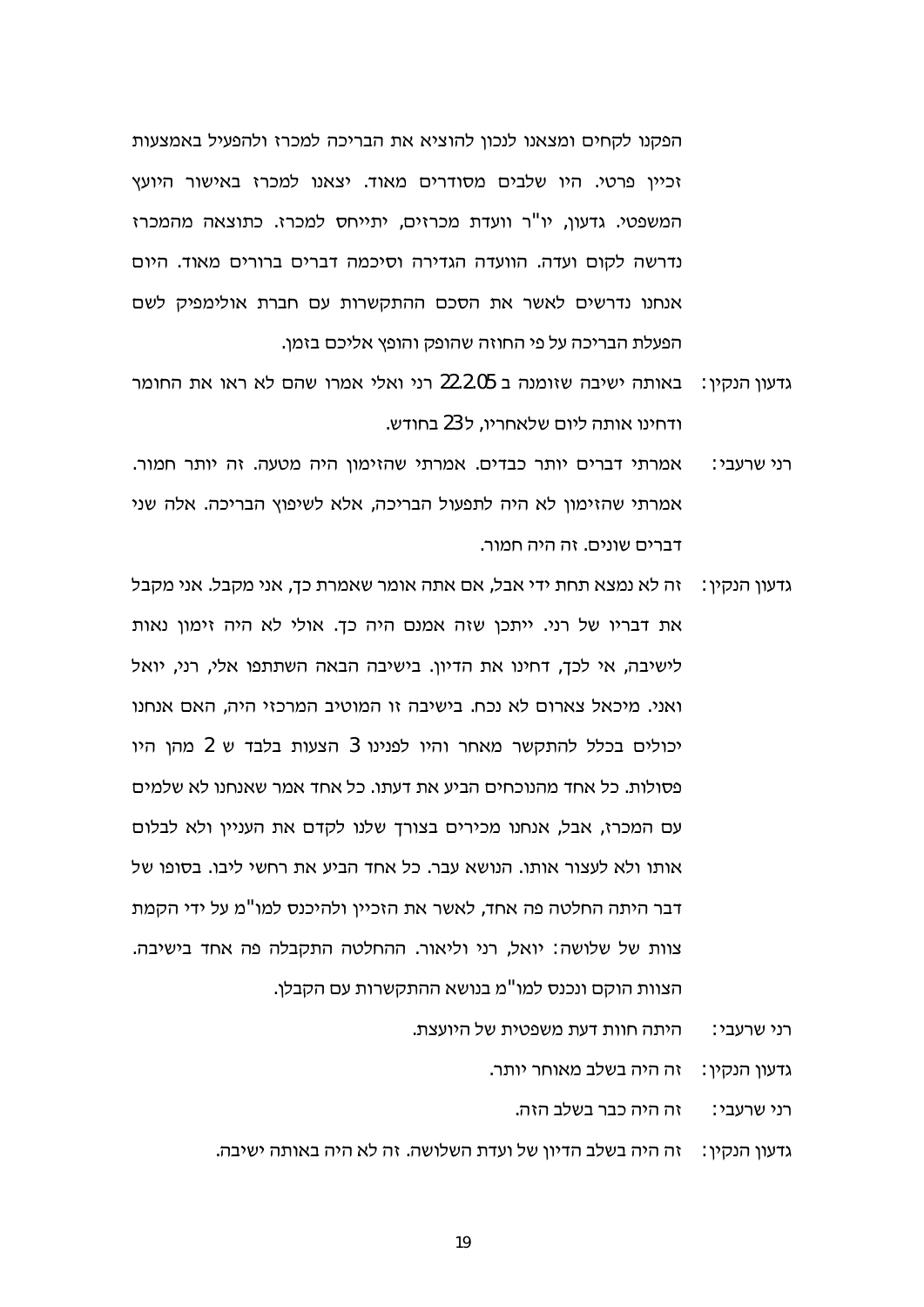- ירון בן-נון: נואל, התייחסות לוועדה שהוקמה בעקבות ההחלטה של ועדת המכרזים שציין גדעוו.
- יואל גמליאל: בוועדת השלושה רני העלה את כל השאלות. העלינו את כל הרעיונות. אני חושב שהקבלן עמד בכל מה שסיכמנו. בזמנו, לא עלתה סוגיית בג"ץ. התעקשתי להכניס את הנושא כדי שיינתן פתרון לאי הפעלת הבריכה בשבת. אכניס את זה לתוך החוזה. אני מעלה הצעה שלי להצבעה, את הצעתי בעניין המגבלות החלות בהתאם לפסיקת בג"ץ, בעיקר עניין אי הפעלת הבריכה בשבת ובחגים. התעקשותי תמיד היתה על הבג"ץ. זו הצעתי. הצעתי להכניס בחוזה אי הפעלת הבריכה בשבת על פי בג"ץ.
	- אליהו רדיע∶ תחזור על ההצעה.
- יואל גמליאל: ההצעה שלי: המועצה מאשרת את ההתקשרות וחתימת החוזה עם חברת "אולימפיק, להפעלת בריכת השחיה. הפעלה בניהול מוגבלות החלות בהתאם לפסיקת בג"ץ, בעיקר לעניין אי הפעלת הבריכה בשבת ובחגים. זו הצעתי.
	- מיד נעבור לשלב ההצעות. ∶ירון בן-נון
	- גדעון הנקין: על סדר היום אישור התקשרות עם הקבלן.
- אני מבהיר: אני מעלה על סדר היום את ס"ק 5 כפי שהקראתי קודם, ∶ירון בן-נון התקשרות עם חברת "אולימפיק". כל דבר נוסף נשמע ונשקול. על סדר היום ההתקשרות עם חברת "אולימפיק".
- בישיבה הראשונה של ועדת מכרזים היתה לי ביקורת על הכל, מהתחלה ועד רני שרעבי∶ הסוף. אני רוצה לומר אותה שנית בפורום הזה של חברי ההנהלה וחברי המועצה. אני לא חושב שזה בא לידי ביטוי נאות בפרוטוקול. ההתייחסות במהות לזימון היתה לא רלוונטית למה שהיה. שנית, הרבה פעמים דובר וביקשנו (וכנ"ל עכשיו גם לגבי המכרז של תשתיות), שנקבל לאחר פרסום המכרזים את חוברת המכרז וכשנבוא נהיה מוכנים ולא נצטרך ימים נוספים או שאנשים יצביעו לפי מצב הרוח. אני חושב שהנושא מהותי והגיע הזמן שיתנהגו בהתאם. חבל שהמכרז לא התבצע מלכתחילה כמו שצריך. ירון,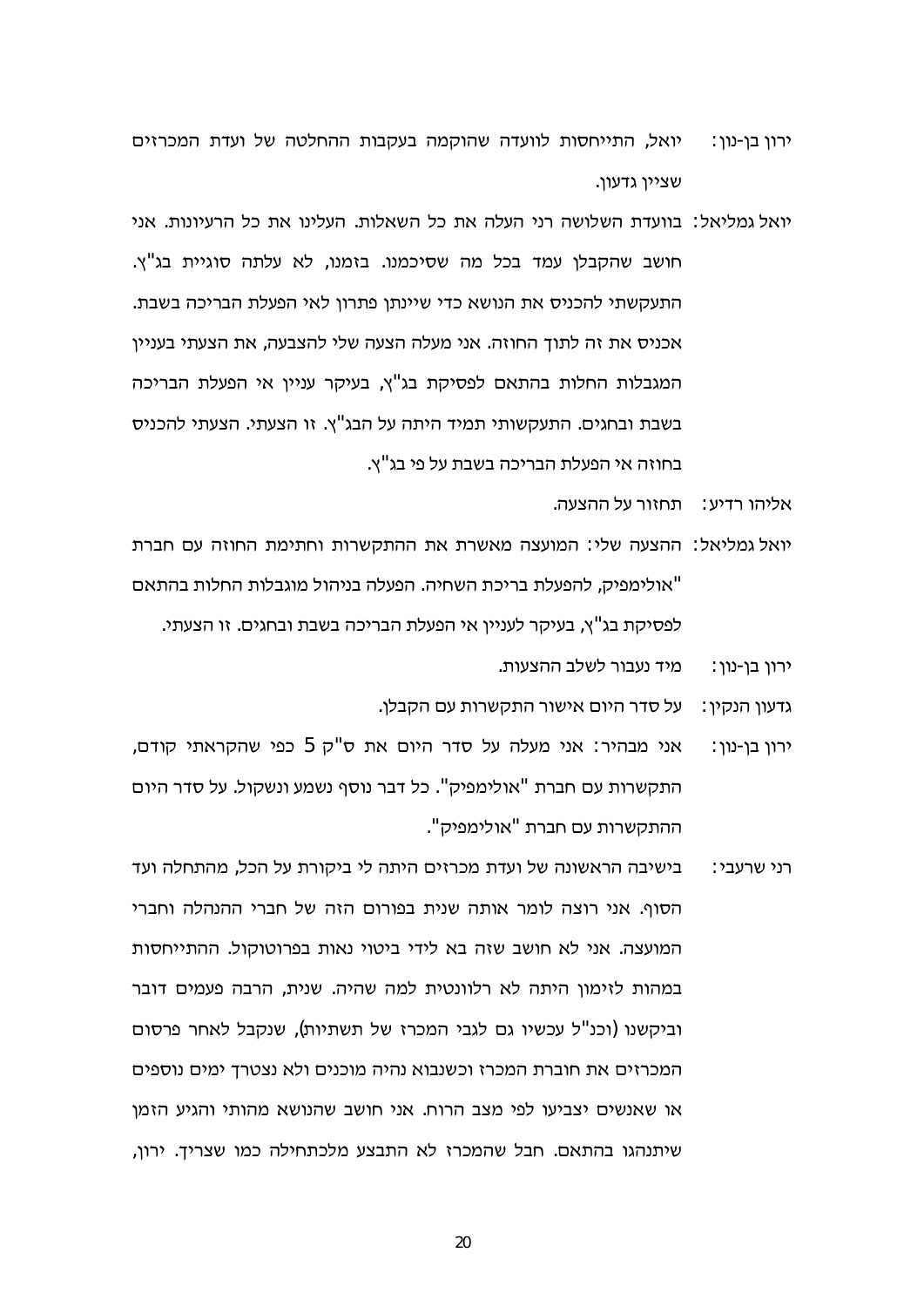ציינת שחלפה בדיוק שנה. בקול שלי, הבריכה לא נפתחה בשבת, מן הטעם שאמרתי שמתנ"ס לא יפתח את הבריכה בשבת. איו לי בעיה אם זה יהיה יזם פרטי. אני עומד על דבריי עד עכשיו. אני לא מבין למה היום מגיעים למצב בו היזם עובד בשטח כבר חודשיים והחוזה לא מאושר. בסופו של דבר היה צריד מלכתחילה להיות תהליד של מכרז בו מתכנו יתכנו את מה שאנחנו רוצים, מבחינת מה שטוב לנו. הפרמטר שהיה צריד לעמוד במכרז היה כמה שנים היזם מקבל את הבריכה לידיים שלו, ולא דמי הרשאה של 2,000 או 3,000. זה בדיחה, איש לא צריך את זה. הדבר הכי חשוב, שאנחנו המתכננים קובעים את סדרי העדיפות בתוך הבריכה. הבריכה בסוף תחזור אלינו. נכנסו למין קלחת שגם אני בתוכה ואני לא בורח מאחריות. נכנסנו למצב בו יש 2 מיליון ש"ח שצריך למצות מהר. צריך לתכנו וצריך להחליט. לא זאת הדרך. אני אומר זאת בביקורת. יש לי גם ביקורת עצמית וחוסר שלמות גם עם ההתנהלות שלי בוועדת מכרזים ובמו"מ. אני חושב שהדברים היו צריכים להתבצע אחרת. לגבי החוזה עצמו: נשאלת השאלה בתוקף מה הקבלן עובד כיום. לכן, אני חושב שהגיע הזמן שהיועץ המשפטי, שמקבל כל כך הרבה כסף מהמועצה, יישב מדי פעם בוועדות, בישיבות הנהלה, בישיבות מועצה, בוועדת מכרזים ויענה על שאלות. יש כאן סוגיה מהותית. הקבלן עובד. אפילו בהסכם הזה כתוב, לדוגמה, "היזם יתחייב להרחיב, לקרות, לשפץ את הבריכה בהתאם למפרטים שיתואמו עם המועצה ויאושרו על ידם מראש ובהתאם להיתרי בניה כדין". ברור לכולנו שאנחנו בלחץ של זמן. הבחור עובד שם. הוא שינה את הטופוגרפיה לגמרי. אני לא מעביר ביקורת אם זה טוב או לא. יש בריכה חדשה. יכול להיות שהיא יותר טובה. אבל יש נוהל עבודה. הוא שינה את כל התוואי. הוא עקר עצים. הוא עקר עצים ברשיון, יואל?

> ּהיה סימון. ירון בן-נון:

הוא עקר עצים. הוא שינה טופוגרפיה. הוא ביצע פעולות הנדסיות. אם יש רני שרעבי∶

יואל גמליאל∶ כן. דבר עם יהודה. לפי הוראה של יהודה שסימן את כל העצים.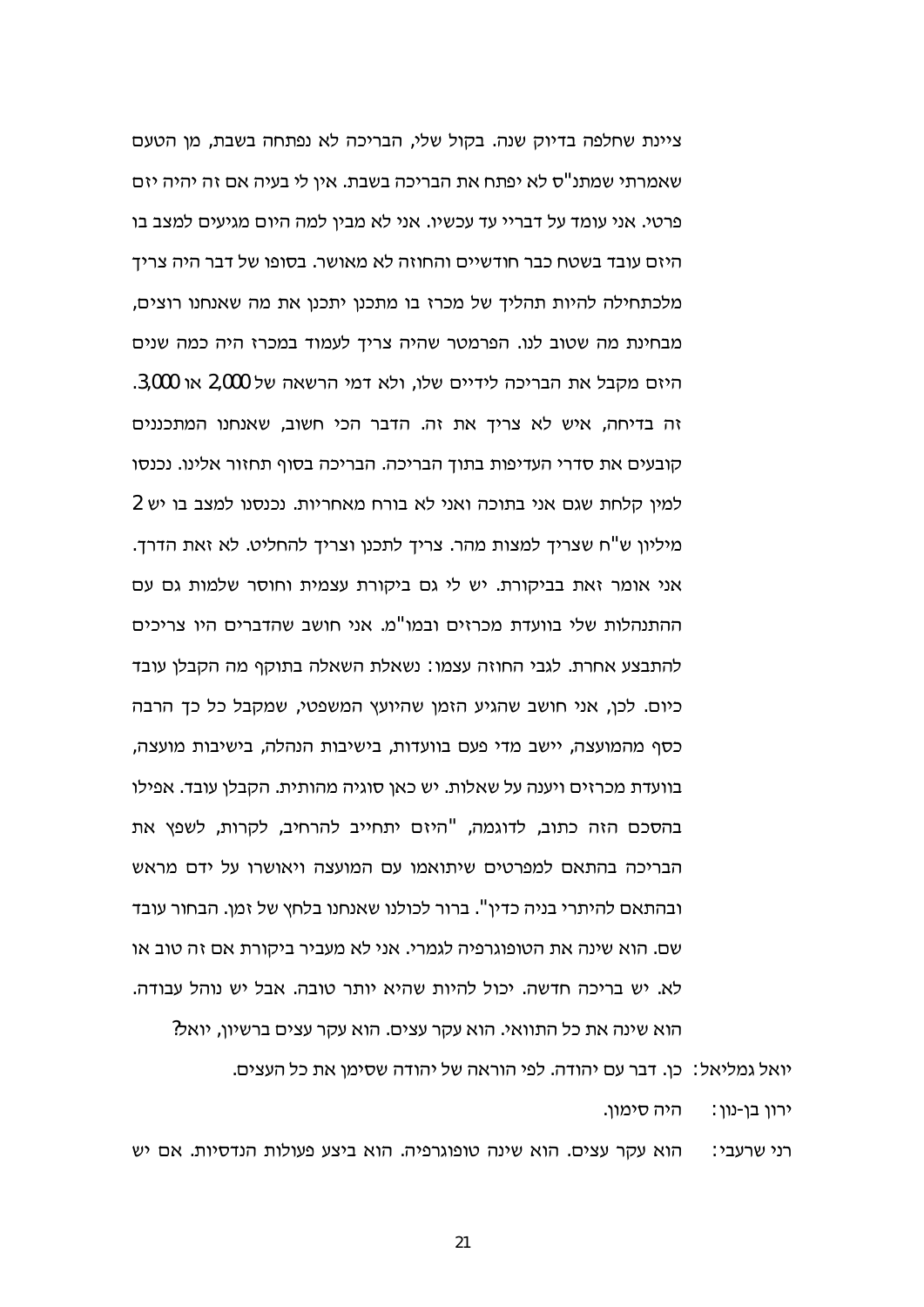רשיון, יש רשיון. מישהו פיקח על העבודות? מפקח חיצוני פיקח על העבודות ובדק אותו תוד כדי? הוציאו דו"ח פיקוח?

יואל גמליאל: | הוא לא עשה שום שינוי.

- הוא הרים רמפה ועשה ריצוף בנכס ציבורי. נכס ששייך לכל האנשים כאן. רני שרעבי∶ מישהו בדק?
	- אענה על כל השאלות בהמשך. ירון בן-נון :
		- ליאור, מישהו בדק? רני שרעבי∶
	- גדעון הנקין: תאמר את דבריך ויענו לך על הכל.
- בסופו של דבר, גם תהליך בלחץ אפשר לעשות מדוד ונכון בהתאם לכללים רני שרעבי∶ ונהלים. הרגשתי היא שכל ההתנהלות הביצועית בשטח לא היתה בהתאם לחוזה. היזם עצמו חתום עליו. גם אנחנו תכף נחתום עליו. לדוגמה. מישהו פיקח שהקבלן שעובד הוא קבלן מוסמך ורשום? לא בעל הבריכה. כתוב כאן שגם קבלן משנה שעובד אצל קבלן זוכה, צריך להיות קבלן רשום בהתאם לכל מה שנדרש בהסכם. לא נראה לי. באשר לעניין השבת, אמרתי את הדברים אז ואני עומד בהם היום. אם יזם פרטי פותח את הבריכה. מבחינתי אין מניעה שהבריכה תיפתח בשבת. איש באמונתו יחיה. ההתנגדות לגבי המתנ"ס היא שמבחינתי המתנ"ס הוא שוויון עובדי מועצה. אני לא רואה עובדי מועצה עובדים בשבת. במצב שנוצר עכשיו, כשכולנו אחראים, נוצרו שתי בעיות. א. הבעיה שהזכרתי כרגע. ב. בעיה חדשה שצריך לקחת בחשבון: בתנאי המחירים שהקבלן מציע לציבור פגענו בנתח גדול של האוכלוסייה. פגענו, גם אני. נפגע בנתח גדול של אוכלוסייה שכנראה לא יוכלו לממן את התנאים הנחמדים שהבריכה מציעה כיום. צריך לקחת זאת בחשבון ולראות איך פותרים את הבעיה. לא יהיה הוגן שבסופו של התהליך יצרו רף, נתח מסוים מהאוכלוסייה יכול להשתמש בבריכה ובעצם חלק גדול מהאוכלוסייה שהתשמש לפני כן בבריכה לא יוכל להשתמש בבריכה.

מרים רוזצוויג: השאלה אם זה יהיה כלכלי ליזם.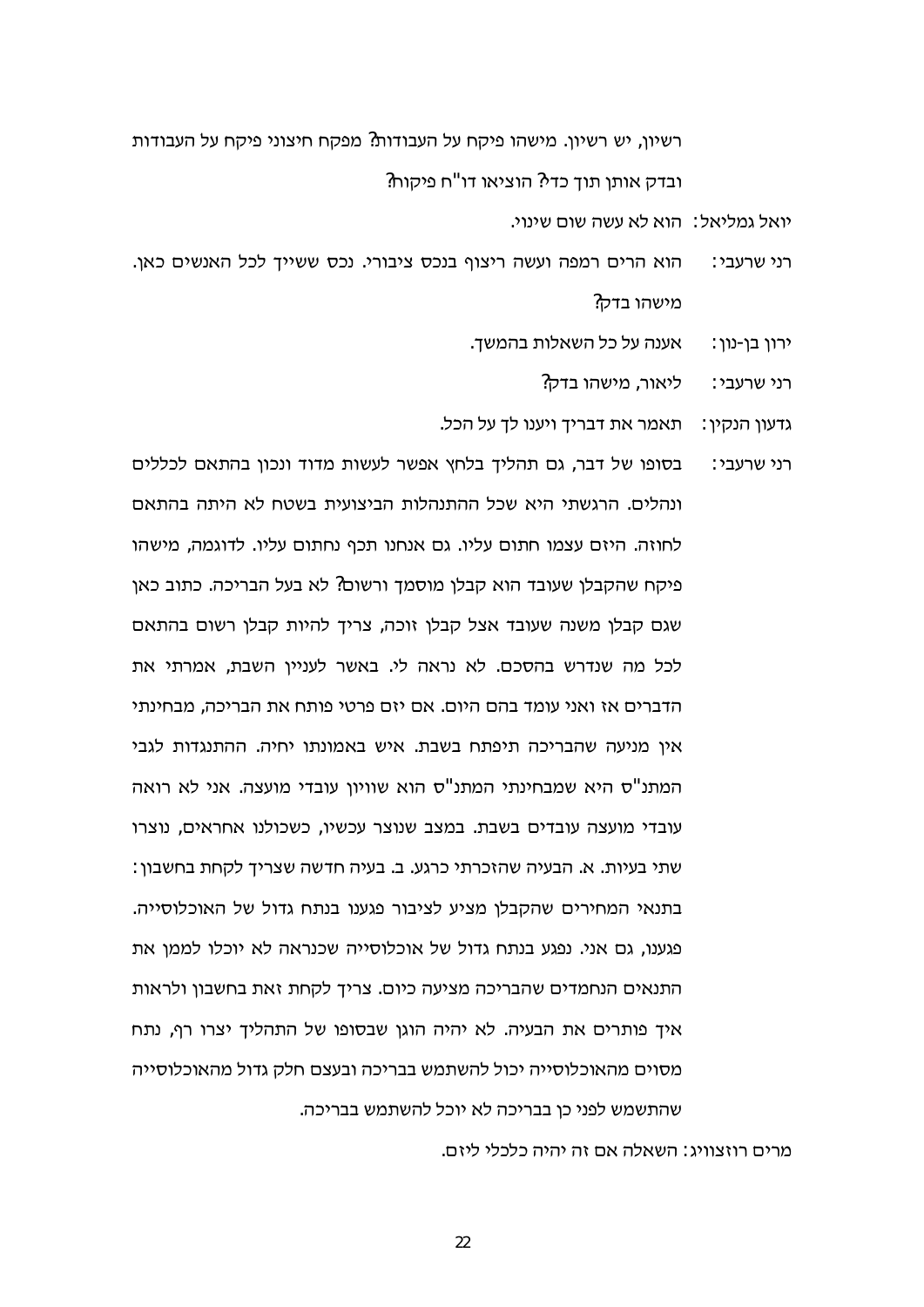- רני שרעבי: כל הסכם צריך לראות משני הצדדים. זה חייב להיות כלכלי ליזם. הוא איש עסקים. צריכים לראות גם את הצד שלנו.
- מרים רוזנצוויג: התכוונתי לכך שאם רק חלק מסוים יגיע יכול להיות שבסוף לא תהיה לו ברירה.
	- רשות צריכה למצוא את הפתרונות מהצד שלה. רני שרעבי∶
- יואל גמליאל: 'לגבי הסכם על הנחות, יש 50% הנחה לאנשים שזקוקים. דיברתי איתו והוא נותן בונוס ל 10 משפחות בלי כסף.
- נושא נוסף שמטריד אותי מאוד, וחבל שהיועץ המשפטי לא כאן כדי שנקבל רני שרעבי∶ תשובה ישירה ממנו. מסתובבת בציבור חוות דעת משפטית של היזם הזוכה. היא עברה בפקסים בין הבתים, הגיעה גם לפקס שלי. קיבלתי רק את הדף השני. הדף הראשון לא הגיע. אם קוראים את חוות הדעת המשפטית שלו, היתה חוות דעת משפטית של סורין גנות, כנראה.
- יקותיאל תנעמי: מהי? האם קיימת חוות דעת של היועץ המשפטי בנוגע לשאלת הבג"ץ?יש דבר כזה?
	- אליהו רדיע: לגבי מה חוות הדעת?
	- יקותיאל תנעמי: לגבי סוגיית השבת.
	- אליהו רדיע∶ בג"ץ זה לא רק שבת.
- בשורה התחתונה, אני רוצה להיות בעד ההסכם, אבל אני בלב כבד מאוד על רני שרעבי∶ התהליך מתחילתו ועד סופו.
- גדעון הנקין: ) אבקש להגיב על דברי רני לגבי ההתנהלות. אני רוצה לחזור לשתי הישיבות המדוברות. מבחינה פרוצדורלית ניסינו לתקן מיד ותיקנו את מה שביקשתם. אי לכך התכנסנו למחרת. ישבנו ארבעתנו והחלטנו ארבעתנו על ההתקשרות. היום מדובר באישור ההתקשרות. אפשר להכניס דברים נוספים בלי סוף. אבל אנחנו נדרשים לאשר את ההסכם. זה הסעיף. ס"ק 5 אומר שאנחנו נדרשים לאשר את ההסכם. אני חושב שארבעתנו היינו שותפים לקבלת ההחלטה, עם כל ההסתייגויות שהיו לנו ועם המעמסה. הבנו שלא נדייק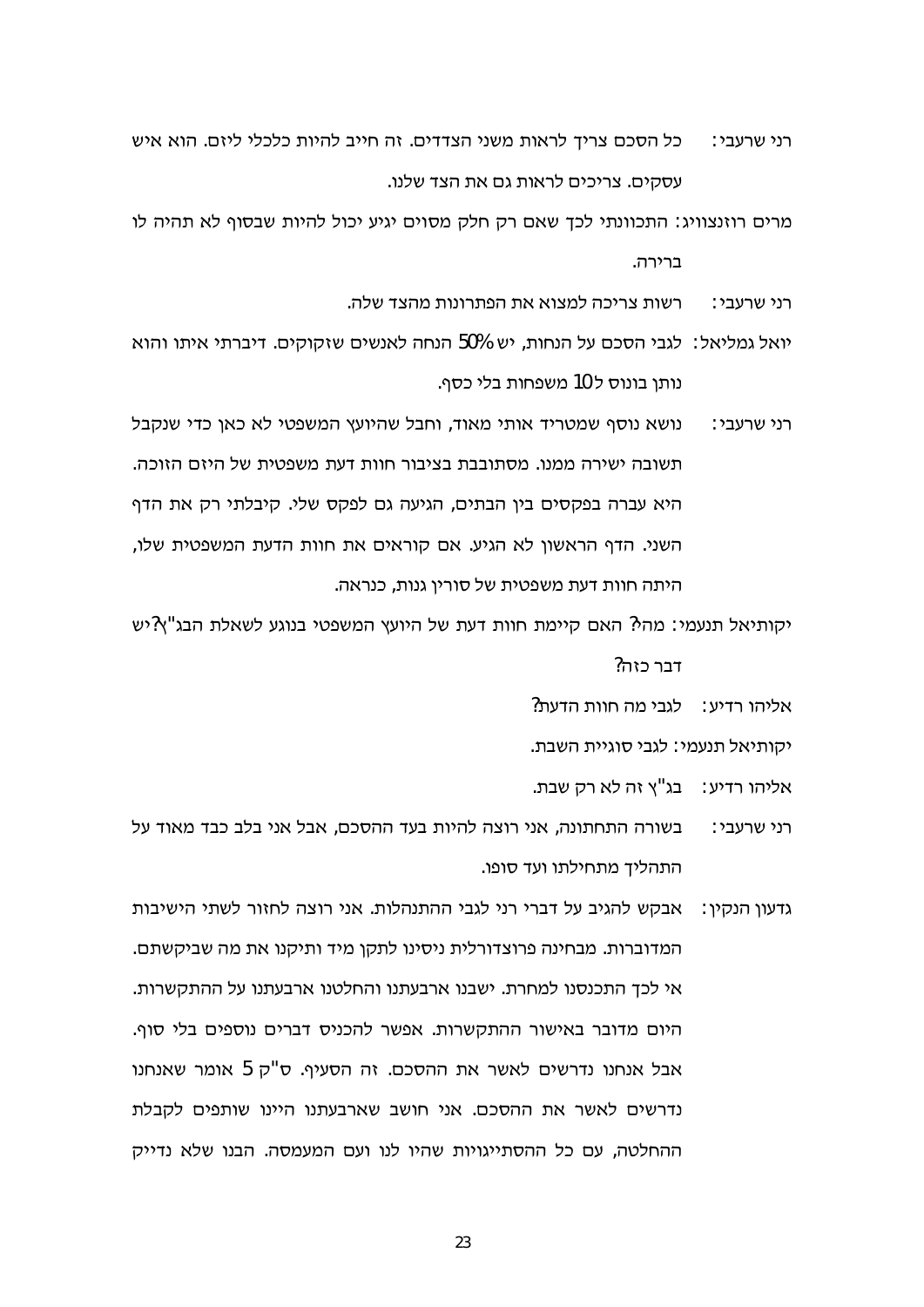בלוח הזמנים. אין טעם לנגח את עצמנו היום. ידענו בדיוק לקראת מה אנחנו הולכים. האחריות שלד היא בדיוק כמו של יואל, שלי ושל אלי, ארבעתנו קיבלנו החלטה.

> $?$ אני מסכים. אמרתי זאת. אבל למה אנחנו מאשרים את זה היום רני שרעבי:

- גדעון הנקין: אנחנו נדרשים היום לאשר את ההסכם שארבעתנו קיבלנו לגביו החלטה. ההחלטה נתקבלה פה אחד. אם קיבלנו את ההחלטה אז, זה הנתיב שלנו ואנחנו צריכים להיות הוגנים גם אם זה כואב היום.
- יואל גמליאל: יכול להיות שהתנהלנו לא נכון. יכול להיות שההסתייגויות מנושא השבת וההנחות היו צריכות לעלות בוועדת השלושה. לא עשינו זאת. זו אחת הטעויות שלנו. היום הגענו לסיכום עם הקבלן. אני יכול להכניס הסתייגות לאי הפעלת הבריכה בשבת. אבל. אני חושב שאיו לנו ברירה לאשר את החוזה ולהכניס את ההסתייגות.
- כשקראתי את המכרז בזמנו יכולתי להבין מהמכרז שיש סוגיית בג"ץ. מכיוון רני שרעבי∶ שבדקתי לפני זה מהי סוגיית הבג"ץ, יצאתי מנקודת הנחה שהבריכה תופעל בשבת.
- לגבי התהליך, אני חושבת שהתהליך לא נכון. כך העניינים מתנהלים לצערנו, עדנה סגל∶ קודם עושים ואחר כך מצביעים או מקבלים אישור. היום אנחנו לא הולכים אחורה. אנחנו רוצים ללכת קדימה ולהתקדם ולא ללכת אחורה. לגבי המחירים, אני לא יודעת מה המחירים, שמעתי לפני הישיבה מה יהיו המחירים ולדעתי הם גבוהים לאוכלוסייה. בביל"ו למשפחה עולה 2,500 ש"ח.

מרים רוזנצוויג: בשנה שעברה, אחרי הנחות מוסדיות, בביל"ו 3,300 ש"ח למשפחה. אחרי הנחה.

פחות. הם הורידו. אני מאוד מקווה שזו לא תהיה בריכה לאריסטוקרטים. עדנה סגל∶ לגבי סוגיית השבת, באחת הישיבות הדתיים אמרו שאם יהיה מפעיל חיצוני יצביעו בעד ויעמדו מאחורי מה שאתם אומרים.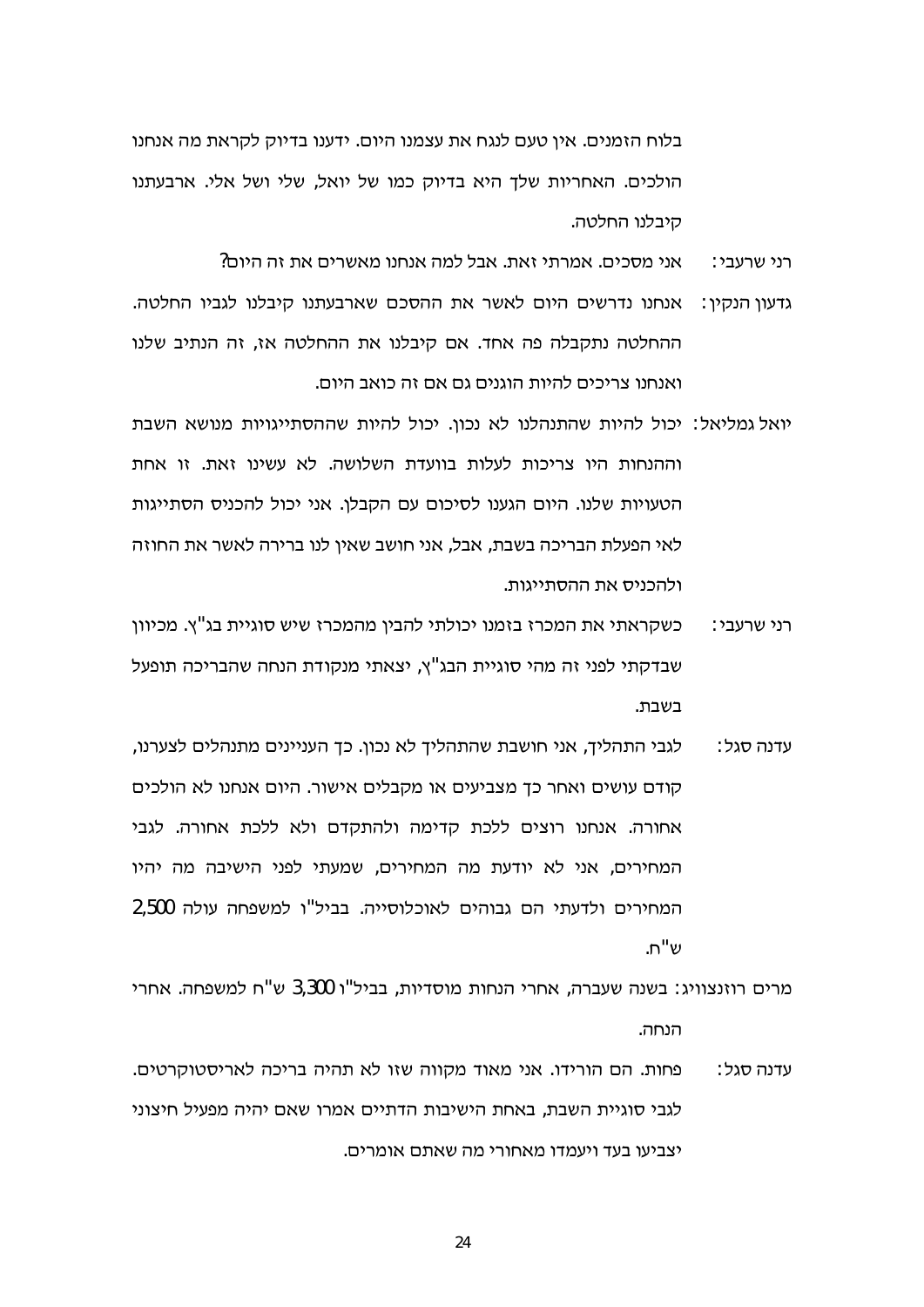יקותיאל תנעמי: לא היו דברים מעולם.

- אני אומרת שאתם אמרתם. אמרתם שאם יהיה יזם פרטי איו לכם בעיה עם עדנה סגל∶ זה. אני דיברתי על הכשרת השרץ. אתם יכולים לבדוק את זה. היזם עובד היום ויש חברה. כדי שלא יתבעו אותנו אתם צריכים לעמוד מאחורי דבריכם.
- מיכאל צארום∶ ברשות החברים, ראש המועצה והציבור, אנחנו רוצים לאחל החלמה מהירה ורפואה שלמה לרב ציון, שקיבל התקף לב ונמצא בטיפול נמרץ. נאחל לו החלמה מהירה. הוא בטיפול נמרץ וכל מה שהוא חושב עליו זה מה תהיה ההצבעה בנושא הבריכה. נתפלל כולנו להחלמתו ולרפואה שלמה ולראות אותו בקרוב אתנו.
- ביקרתי אותו אתמול. אתמול ב 8:00 הוא קיבל מיחושים בליבו, פונה לבית ירון בן-נון: חולים. ביקרתי אותו אתמול ב 14:00 ודיברתי איתו. הוא הגיע במצב לא טוב.והוא היום במצב לא טוב. כנראה שהוא עתיד לעבור צנתור או מעקף.
- מיכאל צארום: לפני שאעלה הצעה נגדית, אני רוצה לחזק את כל דבריו של רני בקשר להתנהלות העניין. הייתי רוצה להציג שאלה. היות ובמכרז נפסלו שתי חברות, האם יש חוות דעת מהיועץ המשפטי שהיה מותר לנו להתקשר במקרה שנשאר רק זוכה אחד. שנית, בקשר למה שעדנה אמרה, שהקבלן כבר עובד ונסגר הגולל. אני כבר 20 שנה במועצה ואני יודע שבכל פעם באים עם נושא בדקה ה 99 ונגמר הסיפור. בחוזה כתוב במפורש שאם המועצה לא תקבל את ההחלטה ברוב, אין תוקף לחוזה שלו. לכן, אנחנו נותנים לו את מה שהשקיע ומנהלים את הבריכה מחדש ולא קרה שום דבר. הכל יבוא על מקומו בשלום. כך שאין מה להיבהל.

לא תוכל לתמחר את ההשקעה. רני שרעבי:

מיכאל צארום: נוכל לתמחר על ידי שמאי. אין בעיה. הצעתי היא לא לאשר את ההסכם עם הקבלן מהנימוקים הבאים: אני חושב שמן הראוי ומחויב המציאות שלפני שמוציאים מכרז ואחר כך שואלים את דעתנו על המכרז, קודם כל לקיים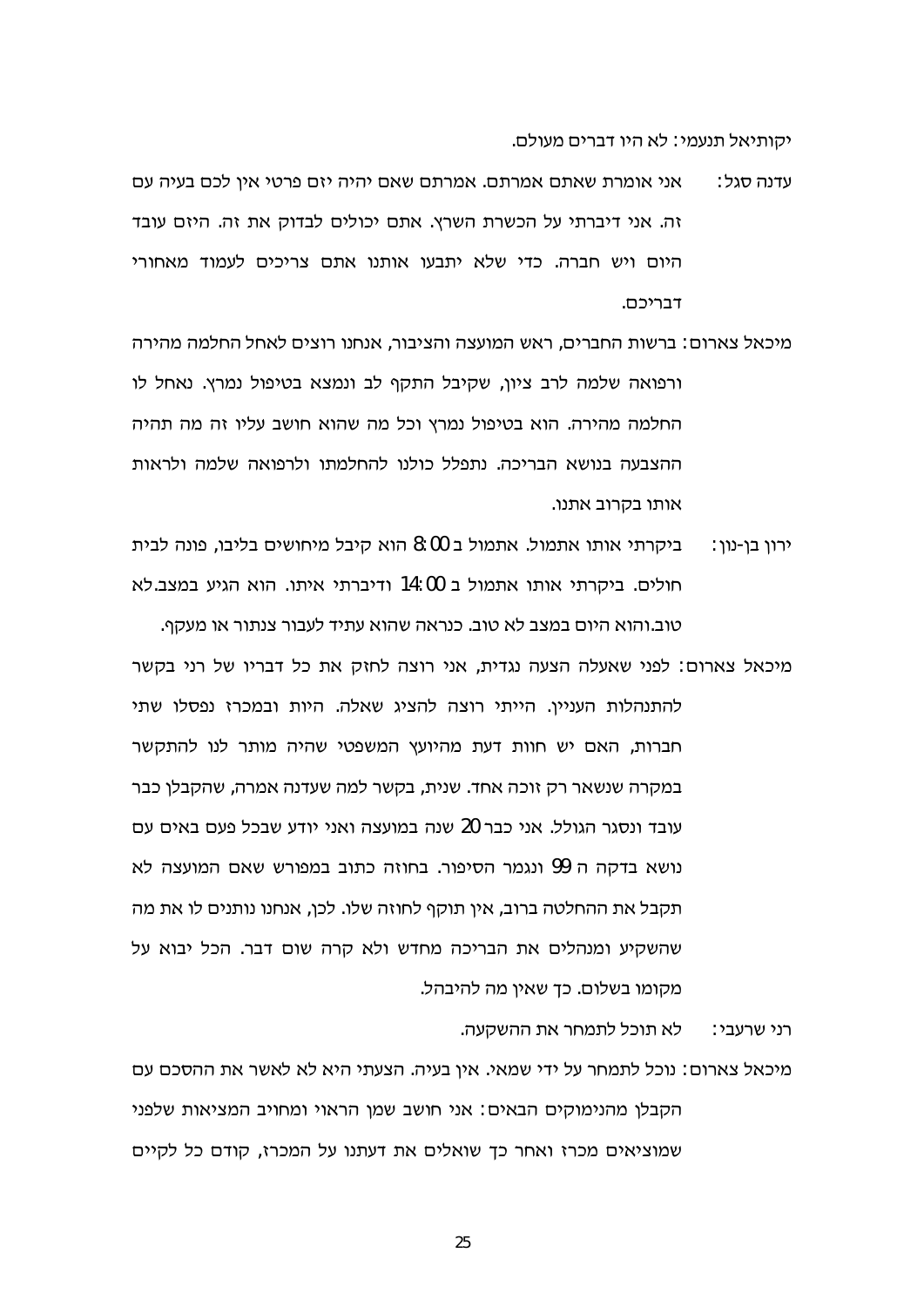דיון מעמיק בהנהלת המועצה על הצורך האם להוציא את בריכת השחיה משליטת המועצה.

> היה כאן דיון מסודר וברור בנושא. ירון בן-נון:

מיכאל צארום: היה צריך להתקיים דיון. גם אם התקיים דיון השאלה אם היה דיון כמו שאני מתכוון, כולל הצעות מחיר, אומדנים, כל ההשלכות שנובעות ממסירת הבריכה. היה דיון כזה? הביאו הצעות לעלות השיפוצים בבריכה? אני לא רוצה לנגח. אני אומר שהיה צורך לעשות דיון לפני שמוציאים מכרז. אחרי שבדקנו את כל ההשלכות, את האומדנים והצעות המחיר, לעשות חשבון נפש שלנו האם מעבירים. למה אני חושב שצריך להתנגד? מניתי כאן כמה סיבות בגינן אני חושב שאנחנו צריכים להתנגד להסכם. הבריכה היא צורך של כל הציבור ביישוב. היא לא נחלה של אף אחד. הציבור זכאי ורשאי להשתמש בבריכה וצריך לבוא וליהנות ולעשות פעילות ספורטיביות וכל מה שכרוך בכך. אם גבינו בשנה שעברה 200 – 500 ש"ח למנוי שנתי עם תקרה של 1,200 ש"ח, היום הוא כבר מפרסם מינימום 1,600 – 1,800 ש"ח. תקרת הכניסה ודאי לא תהיה 20 ש"ח אלא לפחות 40 ש"ח. אנחנו מוציאים את זה משליטתנו. אנחנו לא מקבלים כלום מהקבלן. הוא עוד רוצה מאתנו מים, חשמל, ארנונה.

יואל גמליאל: הוא משלם חשמל, מים, ארנונה. הכל.

מיכאל צארום: בהסכם הטיוטה לא כתוב. כתוב במפורש שוועדת השלושה פטרה אותו. ההסכם נספח לזה.

רני שרעבי: בפירוש לא פטרנו אותו.

מיכאל צארום: ברור שמחירים כאלה לא אטרקטיביים ביחס למחירים שהיו נהוגים בבריכה עד היום. ודאי וודאי שהם ידירו רגליים של הרבה אנשים טובים וישרים שרוצים לבוא לבריכה וליהנות והם לא יגיעו. יש כאו פגיעה בציבור לא קטן. יש משפחות נזקקות. כתוב שם 40 משפחות, 30%. כשעושים 30% מהמחיר שהיה, זה עדיין סביר. 30% מ 1,800 ש"ח זה הרבה יותר. יש לנו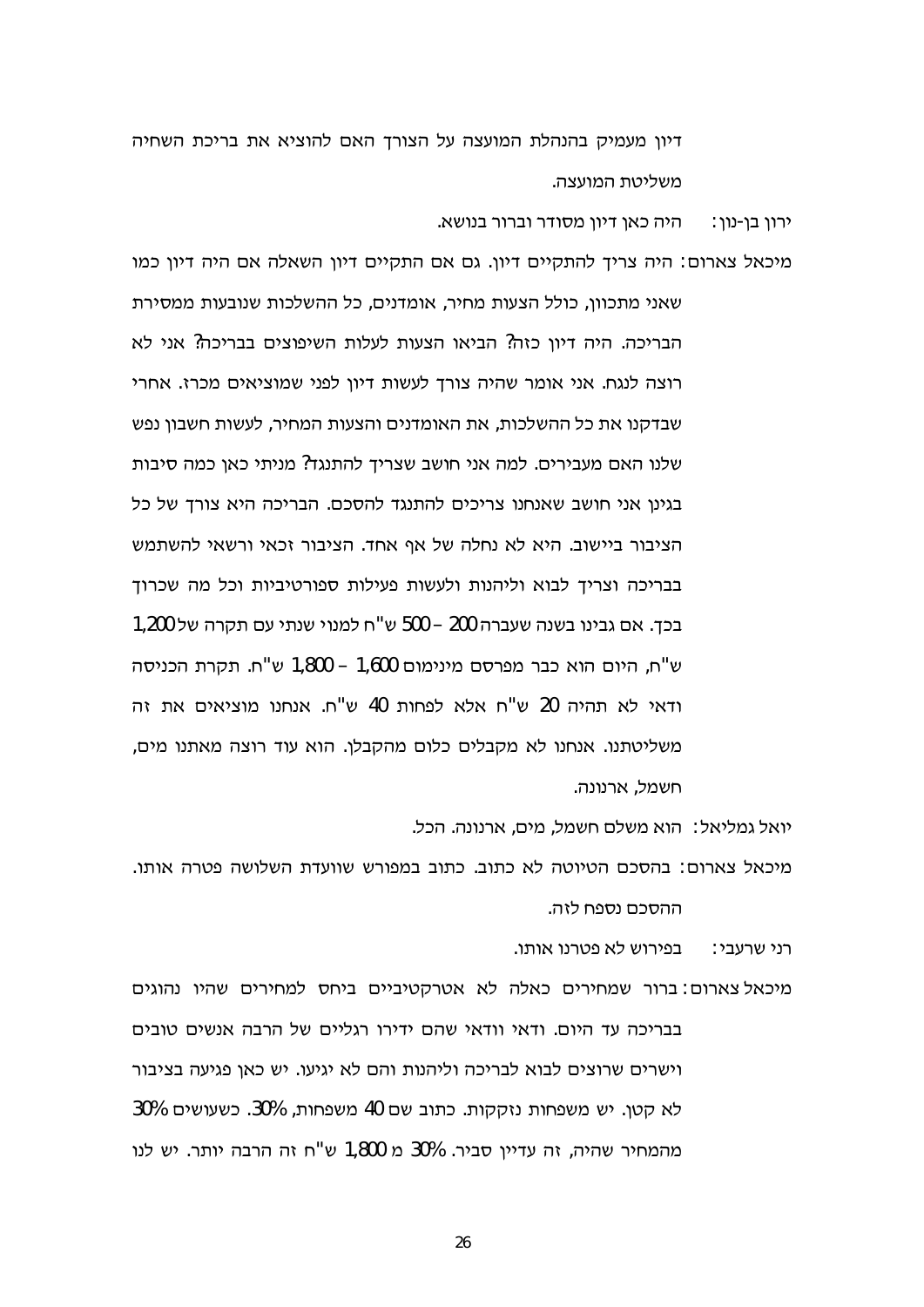הרבה משפחות נזקקות ביישוב, בנוסף לעולי אתיופיה שלא נלקחו בחשבון. במלים אחרות, זו בריכה לעשירים. זה סעיף אחד, דבר שני, נשללת מהמועצה זכות בסיסית חשובה ביותר להפעיל את הבריכה ולנצל את שטח הבריכה לכל מיני פעילויות - אירועים. חוגים ודברים רבים. היום בכל בריכה ברחבי הארץ יש פעילויות יום ולילה. שטח הבריכה עצום. יש רחבה, מדשאות ושטחים, שם ניתו לעשות פעילות של כל המערכות ביישוב. היום זה של הקבלו. אנחנו לא יכולים לעשות שם שום דבר. הגיע הזמן שנעשה. לכן אמרתי בראשית דבריי שצריך לחשוב מראש על כל הדברים. צריך לחשוב מה אפשר לנצל בתוכה. אני אומר את הדברים. אם תרצו, תתיחסו אליהם. כמו כן, עד היום בבריכה כל מערכת החינוך שלנו קיבלה חוגים לשחיה במחירים סמליים. מפעל השחיה של משרד החינוד היה מופעל על ידי כל המערכת הבית ספרית. היום נבקש מהקבלן טובות?

יואל גמליאל∶ הוא לוקח 8 ש"ח.

מיכאל צארום: היום זה לא יהיה. דבר נוסף, מסירת הבריכה לקבלן תגרום לחילול שבתות ומועדי ישראל. הדבר יגרום לשבירת הסטטוס קוו הקיים בגדרה במשד שנים רבות. בנוסף, יגרום לפירוד ושנאת חינם בתוך הציבור. חבל מאוד. עד היום דתיים וחילוניים חיים בהרמוניה. אף אחד לא פוגע בשני וכל אחד חי את החיים שלו. זה נחמד ויפה וטוב שימשיך כך. דבר שלישי, בגוף החוזה לא ניתנו פתרונות לציבור הדתי והמסורתי החרדי. עד היום היתה בבריכה פעילות של הפרדת בנים בנות. אפשר לבדוק עם יהודה, מפעיל הבריכה מהמתנ"ס, שזה היה יותר רווחי מאשר אם היה מעורב. אוטובוסים שלמים הגיעו לשעתיים שלוש כשהיתה הפרדה. זה בדוק וזה רווחי. אם היו עושים חצאי ימים הבריכה היתה מוצפת. סעיף 7, אין לתת פטורים והנחות בנושאים כמו חשמל ומים למפעיל. אני לא חושב שמגיע לו פרס. הוא מקבל את הבריכה חינם אין כסף. הוא מקבל שטח שהוא יכול לעשות ממנו עסק ציבורי. שהוא ישלם את מלוא העלויות. אין שום סיבה לתת שום הקלות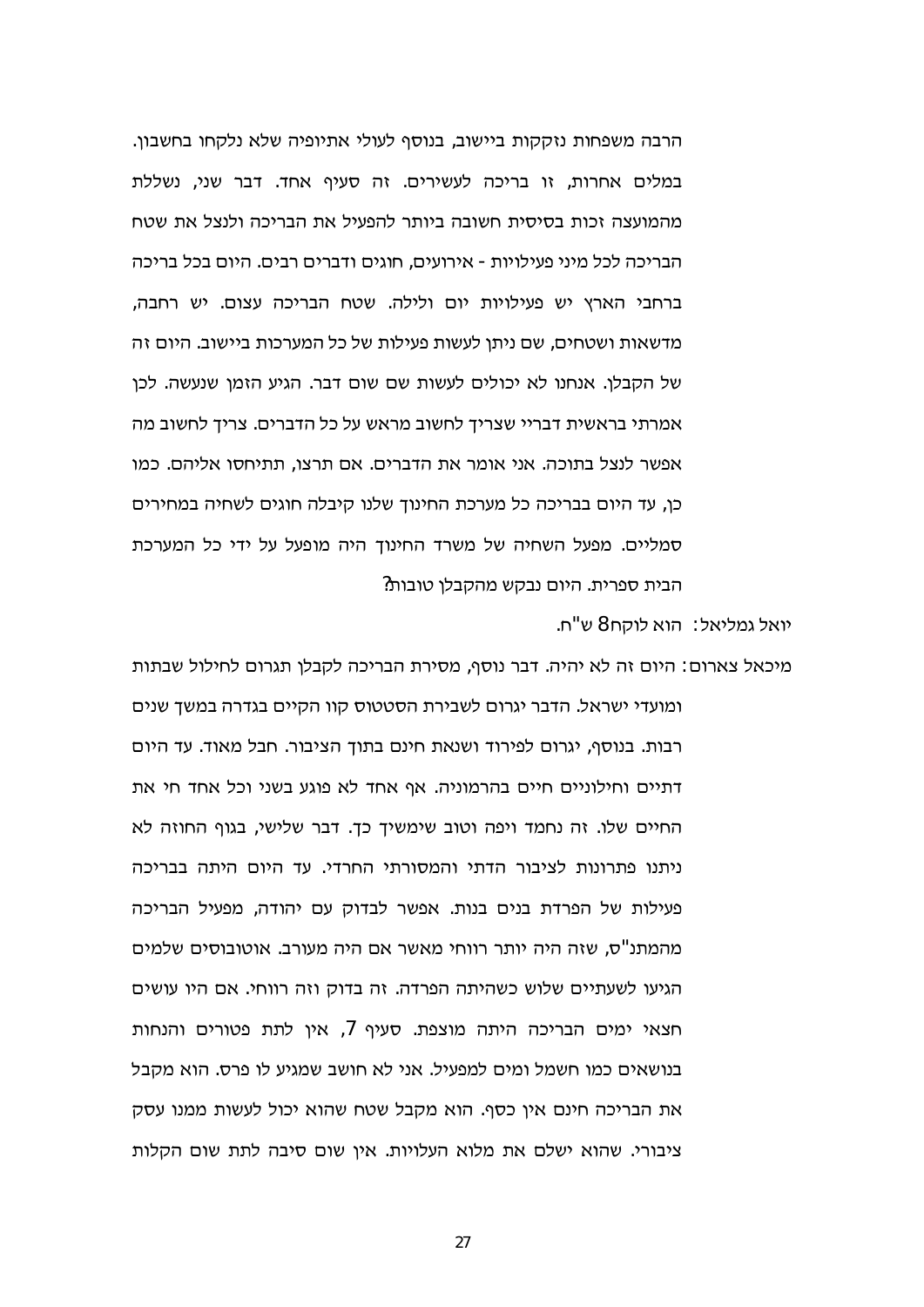בנושא. סעיף 8, בגוף החוזה לא מוזכר באיזה מצב הוא צריך להחזיר לנו את הבריכה בסוף התקופה. הוא לוקח עם אופציה להארכה ואף אחד לא יודע מה יהיה אחר כך. אין לנו ערבות וביטחונות בנושא. צריך לשים סעיף בגוף החוזה איך אנחנו מקבלים ממנו את הבריכה חזרה. על כן, מכל הסיבות האלה, אני חושב שזו פגיעה בציבור התושבים בכלל והדתיים בפרט. לכו, אני חושב שצריד להתנגד להסכם. נאמר 2 מיליון ש"ח למועצה. אני מוכן להתערב שהוא לא שם אפילו 300,000 ש"ח והוא פותח את הבריכה בעוד שבוע. הוא ישים 2 מיליוו ש"ח, הלוואי ויגמור אותם בעוד 8 שנים. אנחנו יכולים לשים יותר מזה ולהפעיל את הבריכה ולמצות הרבה דברים מעבר לכך ולא לעשות בריכה כפי שהיתה עד היום. אין סיבה בעולם שלא נעשה זאת. במקום להשקיע בתב"ר הזה נשקיע בתב"ר בריכה. השליטה תהיה בידיים שלנו ואנחנו יכולים לקבוע את המדיניות.

רוב הדברים נאמרו. אני רוצה להתייחס לכמה דברים. אני לא מסכים עם : אליהו רדיע גדעון בהרבה דברים אבל, אני מסכים איתו בדבר אחד. הוא אמר בפירוש שאנחנו לא שלמים עם המכרז. ישבנו ארבעתנו בהיעדרו של אחד החברים. קיבלנו את ההצעה ולא אישרנו את החוזה. לא צריך להטעות את הציבור ולומר שהסכמנו. קיבלנו את ההצעה. בחרנו ועדה. לצערי הרב, גם הוועדה עצמה. אני מתפלא על המו"מ שהיה שם. הוא משלם ארנונה? הוא משלם מים? בהצעה הוא ביקש לפטור אותו ממים, מארנונה, מחשמל, מאגרות וכל מה שקשור. גם במו"מ אני רואה שהקבלן מבקש הנחה במים לגינון או לפטור ממים ואחד מחברי הוועדה אומר שמסים ואגרות נמיר להנחות לאנשים חסרי יכולת. הקבלן אומר, אין בעיה, הפטור יתורגם בהנחות. זה פתח ל"קומבינות". מה זה הדבר הזה? אנחנו שולחים אנשים רציניים לנהל מו"מ עבורנו על מבנה חשוב מאוד ועל מפעל חשוב מאוד. איד דבר כזה נכתב בפרוטוקול? זו בושה. יואל, עכשיו אמרת "דיברתי איתו ו 20 משפחות בלי כסף". איפה זה כתוב?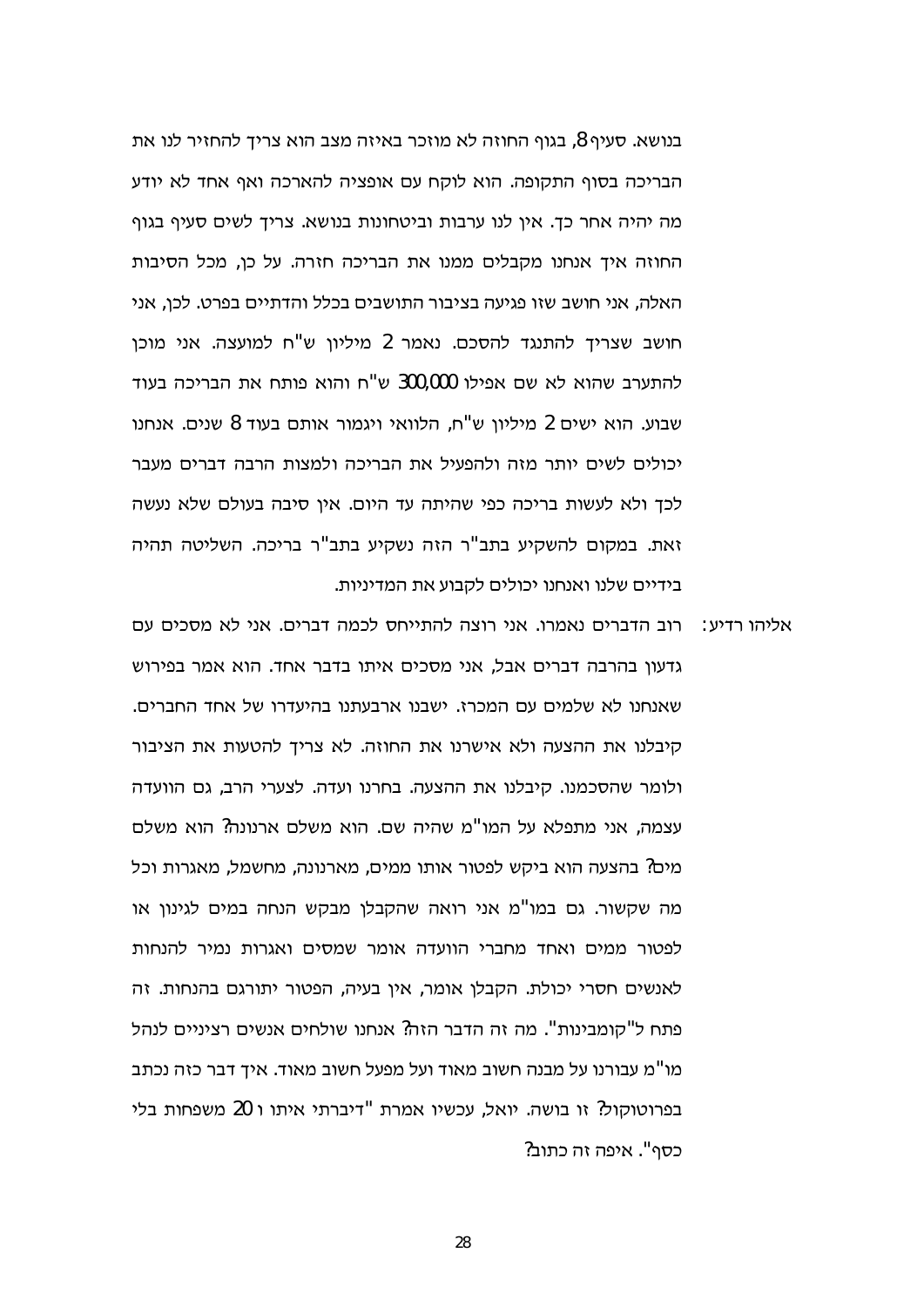יואל גמליאל: 10 משפחות.

- אליהו רדיע: נם אם 10 משפחות. מה אלה קומבינות? זה עלה מ 30% ל 50% אני פשוט לא מבין. כל מה שמסכמים איתו צריך להיות כתוב כאן. למה זה לא כתוב כאן? בסיכום והמלצות כתוב שהקבלן ישלם ארנונה בשנה עבור המבנה בלבד לפי הסיכום וחשמל על פי קריאת מונה. מה עם מים? מה עם ביוב?
	- אלי, בחוזה כתוב שהוא משלם הכל. רני שרעבי∶
	- .D ,C ,B ,A ליהו רדיע: בסיכום הוא כותב כפוף למסמך A, B ,A .
	- יואל גמליאל: הסיכום הוא שהוא ביקש הנחה בארנונה ולא הסכמנו.
- אליהו רדיע: אולי מישהו יכול להסביר לי מה ההבדל בין החוזה לפני המו"מ והחוזה אחרי המו"מ? מצרפים פרוטוקולים. מצרפים סיכום והחלטות ואומרים "תאשרו". יש כאו אזלת יד משוועת. מפרסמים מכרז. ב 8.2.05 אנחנו פותחים את המכרז. ב 23 לאותו חודש יושבת הוועדה ועד היום ה 1.6.05 מאשרים או לא. מי נרדם כאו?
	- יואל גמליאל: אתה. היית בוועדת מכרזים. איפה היית? שתי פגישות.
		- אליהו רדיע∶\_ אתה בהנהלה. אני לא בהנהלה.
- יואל גמליאל: אתה בוועדת מכרזים. לא היית צריך לאשר את המכרז. לא היתה בעיה. כל האנשים האלה לא היו פה. אתה אישרת הכל
	- . אליהו רדיע: יואל, אני לא אענה. אם תרצה תענה לעניין
	- יואל גמליאל∶ אתה צבוע. היית בוועדת מכרזים, למה לא מנעת את זה?
- אליהו רדיע: | לעניין המכרז עצמו. שאלו את זה לפני. הקבלן עבד. יש שינוי מבנה טופוגרפי. שינוי טופוגרפיה. נעשו שם עבודות. כך זה נראה מהכביש, לא ראיתי מה קורה בפנים. יכול להיות שזה טוב ויפה. איך אנחנו היום מאשרים עבודות שכבר נעשו בשטח ויש לוח זמנים לביצוע עבודות וכך הלאה. מפתיחת המכרז ועד היום עברו כמעט 4 חודשים. אם היו מביאים את זה בזמו סביר וההנהלה היתה דנה (ואני לא בא לדבר במקומה של ההנהלה), יכול להיות שהדברים היו נעשים ודברים היו מתקדמים. אנחנו לא מקבלים דיווח על מי פיקח על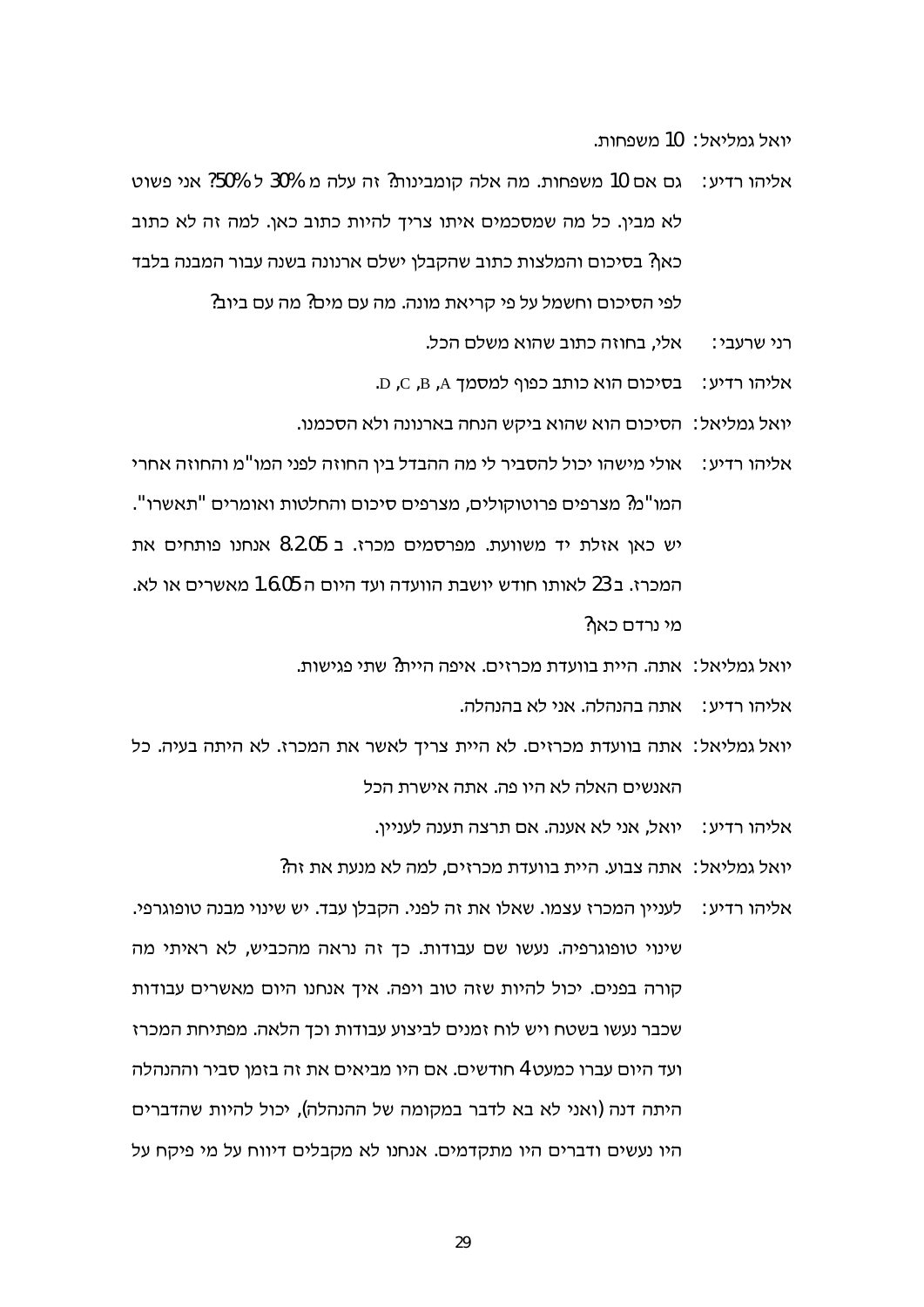העבודות, אם יש תכניות, אם יש היתרים. יש הרבה דברים שנעשים כאן ללא היתר וללא מכרזים. לכו, אני מציע לא לאשר את ההסכם. להחזיר את זה. על פי החוזה עצמו המועצה רשאית בתנאי שתפצה את הקבלן. אני לא חושב שיש בעיה בעניין. לכן, אני מציע לא לקבל את ההסכם. זו הצעתי. מיכאל צארום הזכיר את מפעל השחיה. מפעל השחיה היה מסורת הרבה מאוד שנים בכל הארץ ובגדרה וירד לטמיון. הרבה אנשים לא יכלו לממו לימוד שחיה לבניהם ולבנותיהם אלמלא מפעל השחיה. כמו כן, יש כאן כמה דברים תמוהים. איך אנחנו מדברים על כך שנקים בקומה שניה חדר כושר כשיש במתנ"ס חדש כושר? או שנסגור את המתנ"ס וניתן לאנשים אחרים לעשות דברים עבורנו. המועצה השקיעה כל כך הרבה כסף במתקנים, אמנם יהיה צורך למצוא מקום יותר מסודר ומאורגן לחדר הכושר, אבל האם אנחנו הולכים להקים משהו ואחר כך הולכים להרוס אותו?

- גדעון הנקין: \_ אי אפשר להקים עוד חדר כושר?
- אליהו רדיע: יש לי ספקות גם בעניין הקירוי. אם נכנסים למו"מ עם הקבלן הזה ושואלים אותו לגבי הקירוי הוא אומר שלא באים בחורף. הוא אומר ש"הישראלים לא אוהבםי בריכה בחורף". אין לו נטייה לקרות. אין לו נטייה לשווק את הנושא כי הוא לא בעד הנושא. אנחנו קוראים את הדברים ולא מתייחסים אליהם? אני חוזר על הצעתי.
- יואל גמליאל: למה לא שאלת את זה בוועדת מכרזים? הקבלן ישב מולך. אתה שואל את התושבים? אמרת לאשר. בחרת באדם. למה לא שאלת את הקבלן.
- אליהו רדיע: הקבלן לא היה בזמן פתיחת המכרז כשאנחנו היינו. לאחר פתיחת המכרז, בפתיחת המעטפות אני ורני לא היינו. ב 23 לחודש הקבלו לא היה. איך אני יכול לשאול אדם שלא היה? לא הייתי בוועדה ולא נבחרתי. פחדתם להכניס אותי לוועדה. דבר נוסף, לא אישרתי את ההסכם עם הקבלן, את החוזה. החלטנו לקבל את הצעתו, אבל זה לא ההסכם.

יואל גמליאל∶ |הוועדה התכנסה עוד פעם ואישרנו את זה.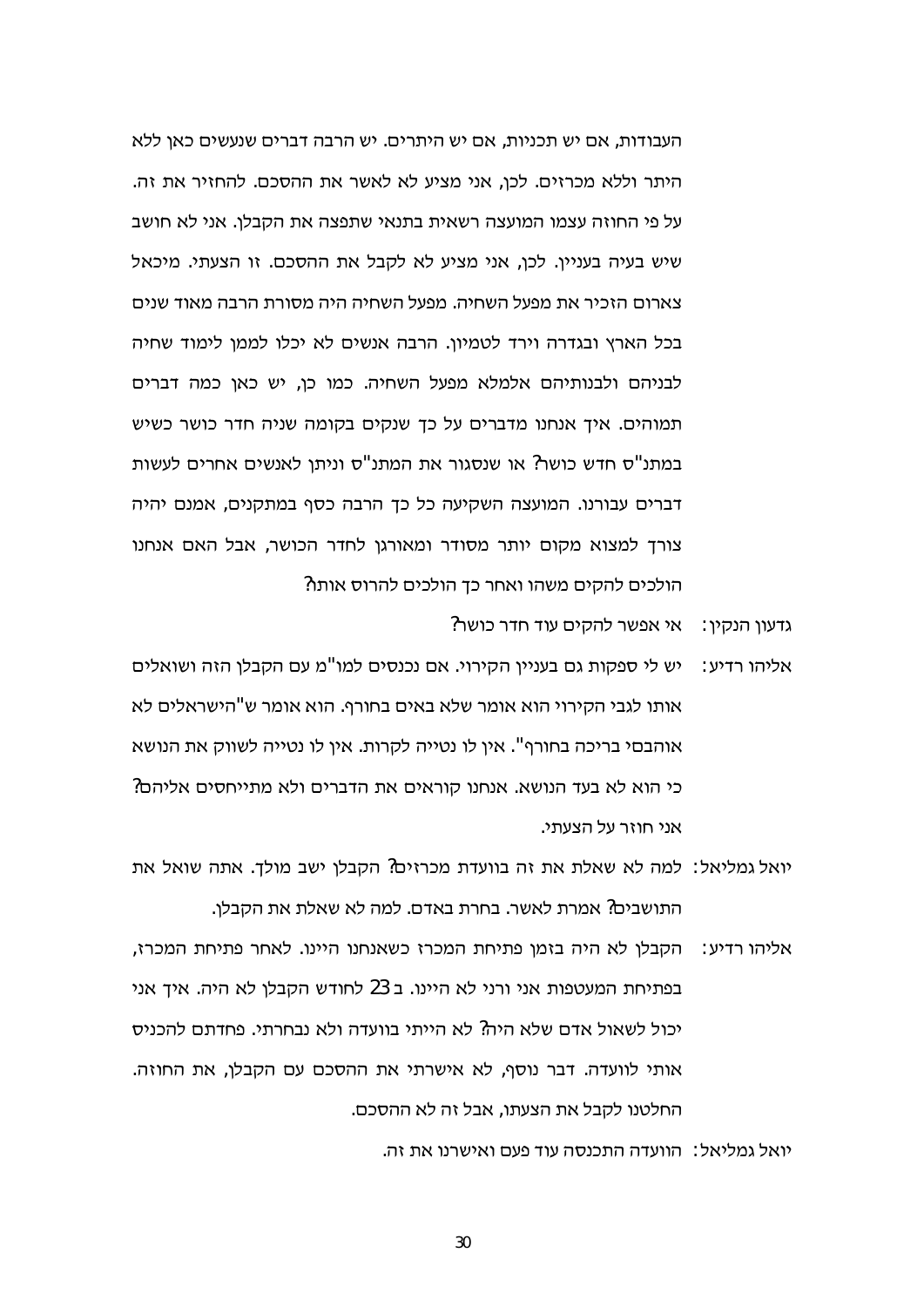המכרז לא היה על תכנון. המכרז היה על 2 מיליון ש"ח. רני שרעבי∶

גדעוו הנקיו: | רני, זו האחריות של כולנו שם.

- נכון, האחריות, אבל צריך לשים את הדברים על השולחן. רני שרעבי∶
- יש לי תחושה שחזרנו שנה וחצי אחורה למערכת בחירות. אני חי בתחושה דודי קוך : שאני יושב עם הרבה מאוד אנשים שפתאום לא זוכרים מה היה לפני כשנה כשדיברנו. לא נעים לי לומר לכם, כמעט כל מי שיושב סביב השולחו היה תמים דעים עם כך שכאשר המכרז יימסר לקבלן חיצוני, הוא יעשה במקום כאוות נפשו במסגרת החוקים במדינת ישראל. כל אחד היום מגלגל בעיניים ומנסה להציל את עצמו. לא נעים, אבל זה המצב. הגיע הזמן שלציבור, על השכבות השונות. המגזרים השונים, דעותיו השונות ואמונותיו השונות. תהיה אפשרות ליהנות ממתקן בו הילדים יוכלו לבלות בימי הקיץ ולא יצטרכו להטריד את עצמם בנסיעות לעשרת או לכנות או לביל"ו. המתקן הזה יכבד את כל מי שלא רוצה להשתמש בו בשבת. יחד עם זאת, יש לא מעט אנשים ולא מעט קבוצות אוכלוסייה שבשבת גם נוסעים במכונית. זו מדינת ישראל. הרוב במדינת ישראל הוא חילוני. גם בגדרה יכול להיות שצריך לתת לאותם חילונים את הפתרון שהם צריכים. כל הסיפורים כרגע לגבי מכרז תקין או לא, אם היה מדובר בבניה של גן ילדים אף אחד לא היה נכנס לפלפולים האלה. שכל אחד יסתכל על עצמו במראה ויאמר שעושים את כל הבלגן בגלל עניין השבת. תפסיקו להיות צבועים.

אני לא. רני שרעבי∶

להסתכל לאמת בפנים. כל המהומה שנעשית פה בפני הקהל הרב נעשית בגלל דודי קוד : הסיבה הזו ולא בגלל הליכי מכרז. אתם רוצים לומר לי ש ב 20 השנה האחרונות כל מדרכה נבנתה לפי נוהל תקין? צריך נוהל תקין אבל, יש גם אילוצים של זמן. כדי לתת שירות בקיץ הקרוב לאוכלוסייה רחבה לשימוש בבריכת שחיה, דברים הולכים קצת יותר מהר ממה שהיינו רוצים.

> היתה לנו שנה. רני שרעבי∶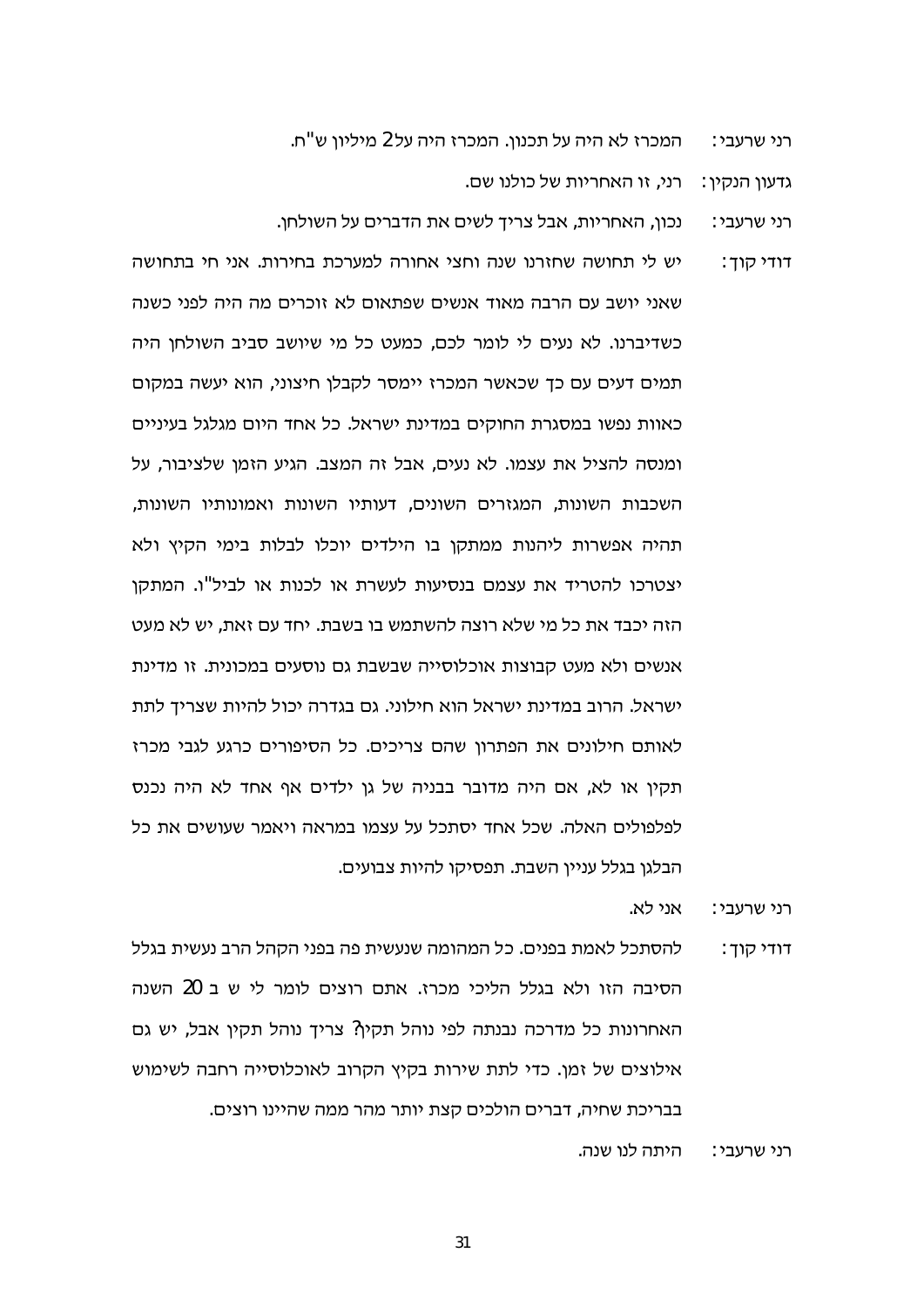לא הייתי שותף לתהליכים, סמכתי על כך שיש כאן כמה חברים מחברי דודי קוך : מליאת המועצה שטיפלו בענייו ואפילו לא עסקתי בנושא. אבל, היות והוחלטה החלטה שמקובלת עלי, צריך שיהיה כאן קבלן מפעיל. מיקי, אתה כמועצה לא יכול לארגן בר-מצוות באתר שלך כי כמועצה לא תתחרה באולמי אוריו שמשלמים ארנונה.

מיכאל צארום: למה לא?

משום שלא זו הפעילות העסקית של מועצה. דודי קוד :

מרים רוזוצווינ∸ עד היום לא עשו את זה

וגם לא יעשו משום שזה לא תפקידה של רשות מקומית. רשות מקומית היא דודי קוך : לא גורם עסקי שמפעיל אולם חתונות. מועצה מקומית לא מפעילה אולם חתונות.

מיכאל צארום: ומתנ"ס כו?

המתנ"ס לא גורם עסקי. על מנת שבריכה כזאת תחיה, תתפקד ותיתן שירות דודי קוד∶ לציבור רחב, צריכה לפעול על בסיס עסקי. יש כאן בעיה. יש כאן קבוצות אוכלוסייה חלשות. בטיעון הזה שצריך לראות איך תומכים ומסייעים לאותן קבוצות חלשות, אני איתך לאורך כל הדרך.

מיכאל צארום: איך אתה איתי? אם אתה חותם על החוזה נגמר.

יש דרכים. תאמר במליאה להקציב 20,000 ש"ח לתמוך באוכלוסייה חלשה. דודי קוך : לא זה המקרה. בואו נסיר את המסכים מעל פנינו ונדבר לעניין. הבריכה הזו צריכה לפעול לקבוצות אוכלוסייה רחבות ולא למגזר כזה או אחר. לא תהיה כאן שנאת אחים בגלל שמשהו יפעל בשבת. יש עוד הרבה דברים שפועלים בשבת. הכביש שאנחנו משלמים עליו ארנונה, אני נוסע בשבת ואתה לא. על זה יש שנאת אחים בינינו? לא. כל אחד באמונתו יחיה ויכבד את השני. אם נתייחס לנקודה זו בנושא הבריכה, נבין שצריך גם קצת סובלנות מהכיוון הדתי לכיוון הלא דתי. אני אומר זאת לכל חברי חופשי הכיפה.

מיכאל צארום : הלוואי והיתה סובלנות כלפינו. ראיתי באינטרנט מה כותבים עלינו.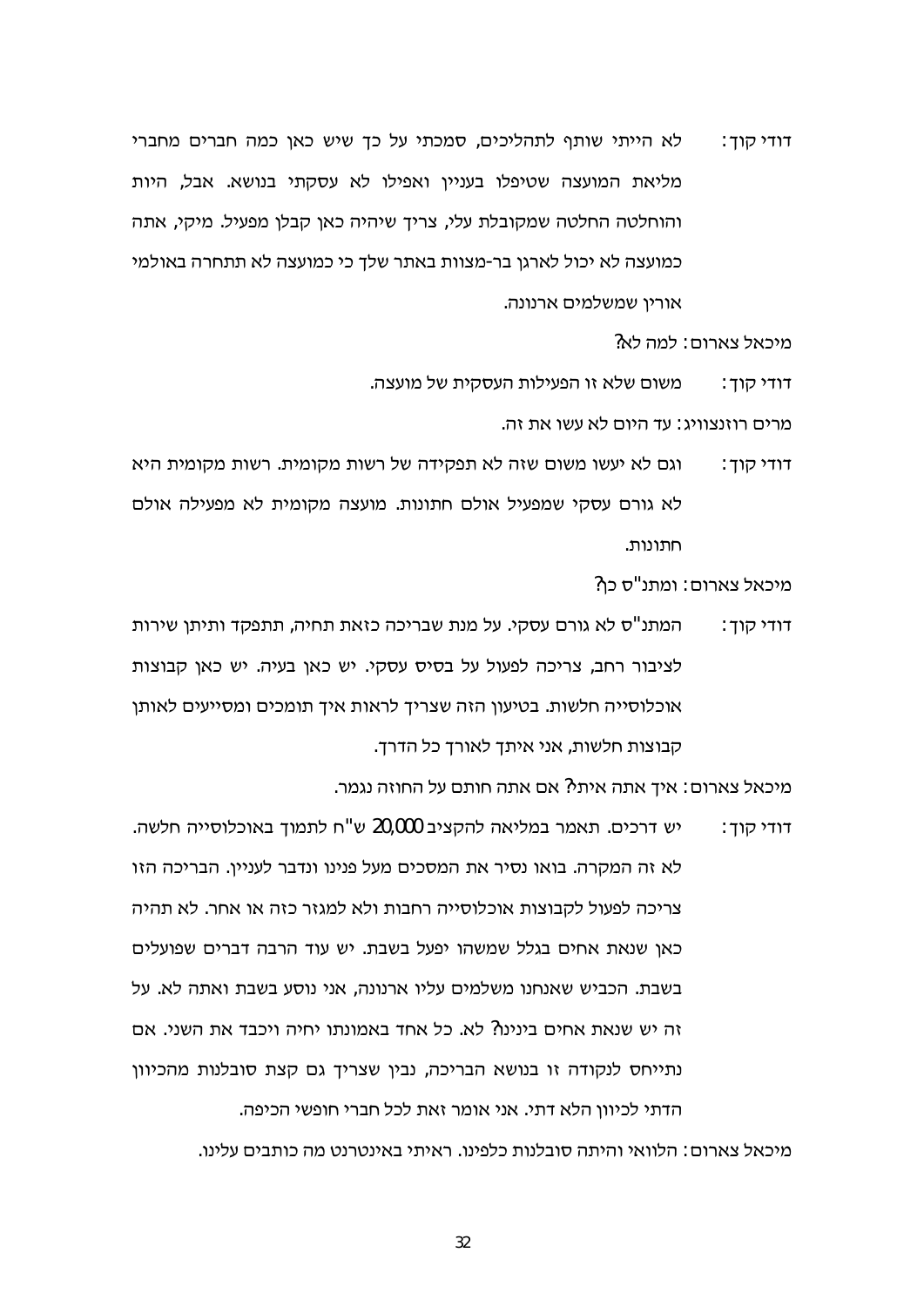- אם יש נאצות נגד ציבור דתי אני מוחה, מתנגד וכואב לי על כך. אפילו דודי קוד : במשפחה שלי יש אנשים חובשי כיפה. אתמוד בקיום ההסכם. אני מבקש מחבריי להסתכל על דברים בהיבט המעשי והפרגמטי, שמתייחס לכלל האוכלוסייה ביישוב, על מנת שהבריכה תיתן מענה לכלל האוכלוסייה ולא רק למגזר כזה או אחר.
- אני מסכים עם דבריו של רני לגבי התקשרות בחוזה. דבריו של מיקי רפי חנינה : מקובלים עלי. אני מסתכל על נושא העלויות. איפה נותנים מענה לנושא משפחות חד-הוריות, ולנושא של גמלאים? אני שומע שמדברים על סכומים ואני לא יודע איפה זה עומד. כחברי מועצה לא קיבלנו סכומים, כמה כל אחד אמור לשלם? על מה אנחנו חותמים חוזה? איפה העלויות של הבריכה? מה המענה למשפחות חד-הוריות? איזו הנחה הו מקבלות? האם ועדת הנחות שהיתה קיימת במתנ"ס קיימת גם עכשיו? אנחנו לא יודעים. בנושא ההפעלה בשבת: בבריכה קיימת מסעדה. ברגע שהמסעדה תפעל בשבת, אני כבחור דתי לא אוכל ליהנות מהמסעדה הזאת. זה אחד הדברים שגורם לכך שלא אוכל ליהנות מהבריכה, בגלל שהמסעדה תעבוד בשבת ולא תקבל הכשר. יואל דיבר על בג"ץ. מה בג"ץ אומר? שבשנת 1984 נאמר שהבריכה לא תופעל בשבתות ובחגי קודש בהם אסורה המלאכה על פי ההלכה עד אישור תכנית מפורטת. כלומר, ברגע שהתכנית מפורטת הבג"ץ לא תופס. מבחינת בג"ץ, ניתן להפעיל את הבריכה בשבת. בג"ץ תופס לגבי שעות הפעילות של הבריכה אבל, לא לגבי שבת. מכאן שהבג"ץ לא תופס בכלל ולכן אני לא יכול להצטרף להצעות.

יואל גמליאל: היועץ המשפטי של קבלן הבריכה מייעץ לא לא להיכנס בגלל הבג"ץ. זו פרשנות. למה אתה לא מצטט את היועץ המשפטי של הקבלן?

> יש פרשנות לכאו ולכאו. רפי חנינה :

מיכאל צארום: היועץ המשפטי שלנו, של המועצה, אומר שכן ניתן להפעיל בשבת. הוא אומר, חוות דעתו של העו"ד לא שוללת את האפשרות שלא ניתן. כלומר, רפי חנינה :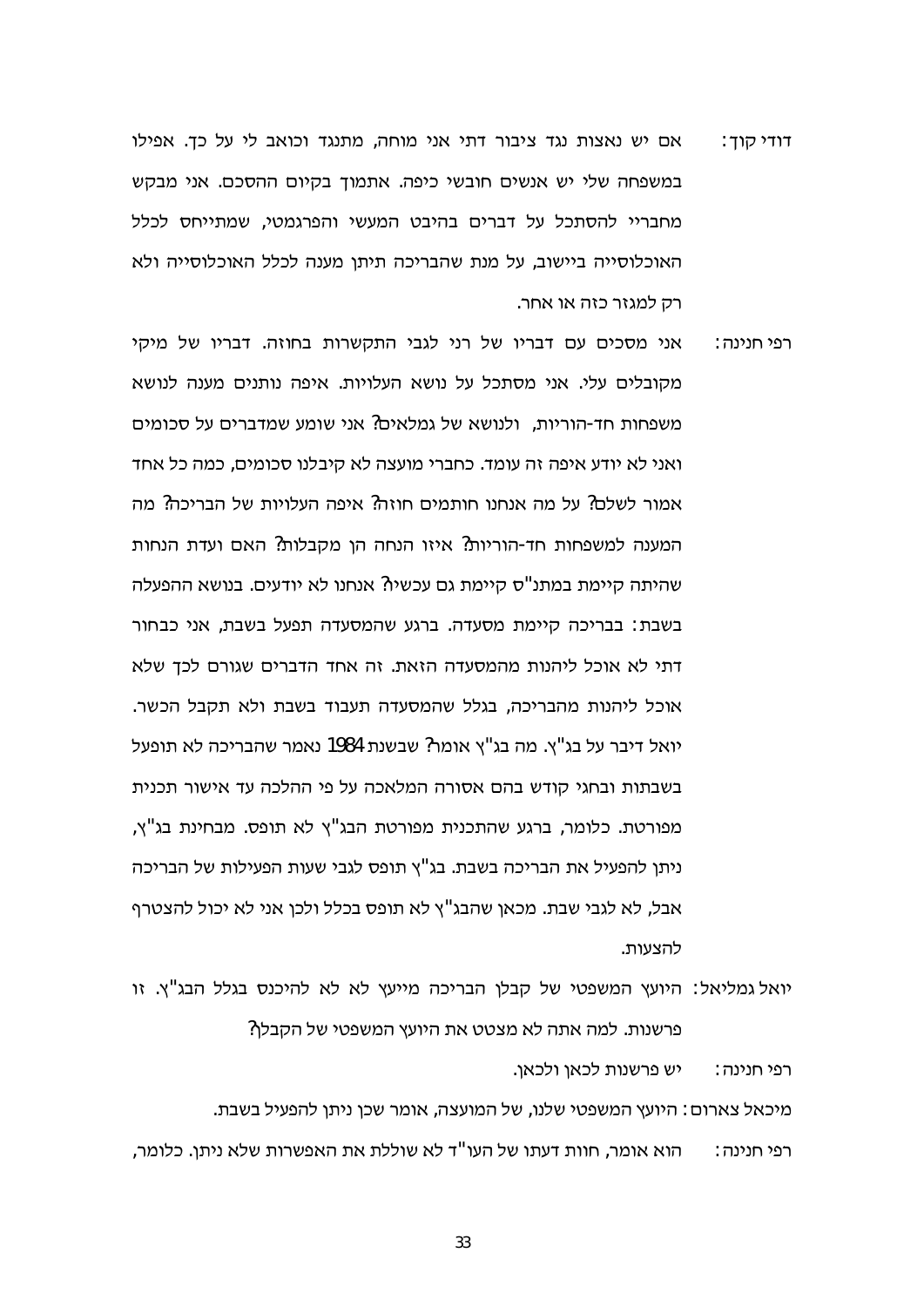ניתן גם להפעיל בשבת.

- יואל גמליאל: להצעה שלי יש סיכוי, להצעה שלכם איו סיכוי, אתם רוצים שזה יופעל בשבת.
- הצעתך לא כוללת את השבת. בכל מצב תופעל בשבת. בג"ץ לא תופס כאן. יש רפי חנינה : כאן מצב של סטטוס קוו. אתה יכול להמשיך לנסוע בשבת בכבישים. אנחנו לא סוגרים כבישים. כדתיים, אנחנו רוצים לחיות בדו קיום. אנחנו לא סוגרים כבישים. בשנה שעברה כשדובר על העברה ליזם לא אמרנו שנצביע בעד. יש מקום לדון בנושא. אף אחד לא אמר שנצביע בעד. תראה מה כתוב בפרוטוקול. אני חושב שלא אוכל לתמוך בהצעה להתקשרות.
- יקותיאל תנעמי: סביב השולחו הזה יושבים אנשים מאוד רציניים. כולם מסכימים שהעוגה הזו לא טעימה. כל אחד וסיבותיו עמו. רני סיבותיו עמו, יואל, גדעון. עם כל כך הרבה שכל הם רוצים לאכול את העוגה. אני אומר לכם, העוגה הזו מקולקלת. אפיתם עוגה לא טובה, החל מניפוי הקמח ועד האפיה. בכל זאת, אתם אומרים שאתם רוצים לאכול את העוגה. אני מציע לכם לפקוח את העיניים. העוגה הזו לא טעימה ואתם יודעים שהיא לא טעימה. דודי. לעתים. אני באמת שם מסך על הפנים. ביקשת שאוריד אותו. הצגתם את סוגיית הבג"ץ כאילו מישהו התכוון לשמור על השבת.

יואל גמליאל: למה הכנסת אותו?

יקותיאל תנעמי∶ לאחיזת עיניים. הבג"ץ יושב כאן. בבג"ץ יש סעיף מפורש. אין שום פרשנות אחרת. אני בטוח שהוא היה בפניכם כשעשיתם את זה. אז את אחיזת העיניים אפשר להוריד. נתחיל בזה.

אליהו רדיע∶\_ יש חוות דעת של היועץ המשפטי.

יקותיאל תנעמי: תן לי לסיים. נשאלה שאלה וכדי שאוכל להמשיך אני רוצה לקבל תשובה על השאלה הספציפית. האם בעת פתיחת המכרז או פרסום המכרז היתה בפניכם חוות דעת משפטית של היועץ המשפטי של המועצה בדבר סוגיית הבג"ץ?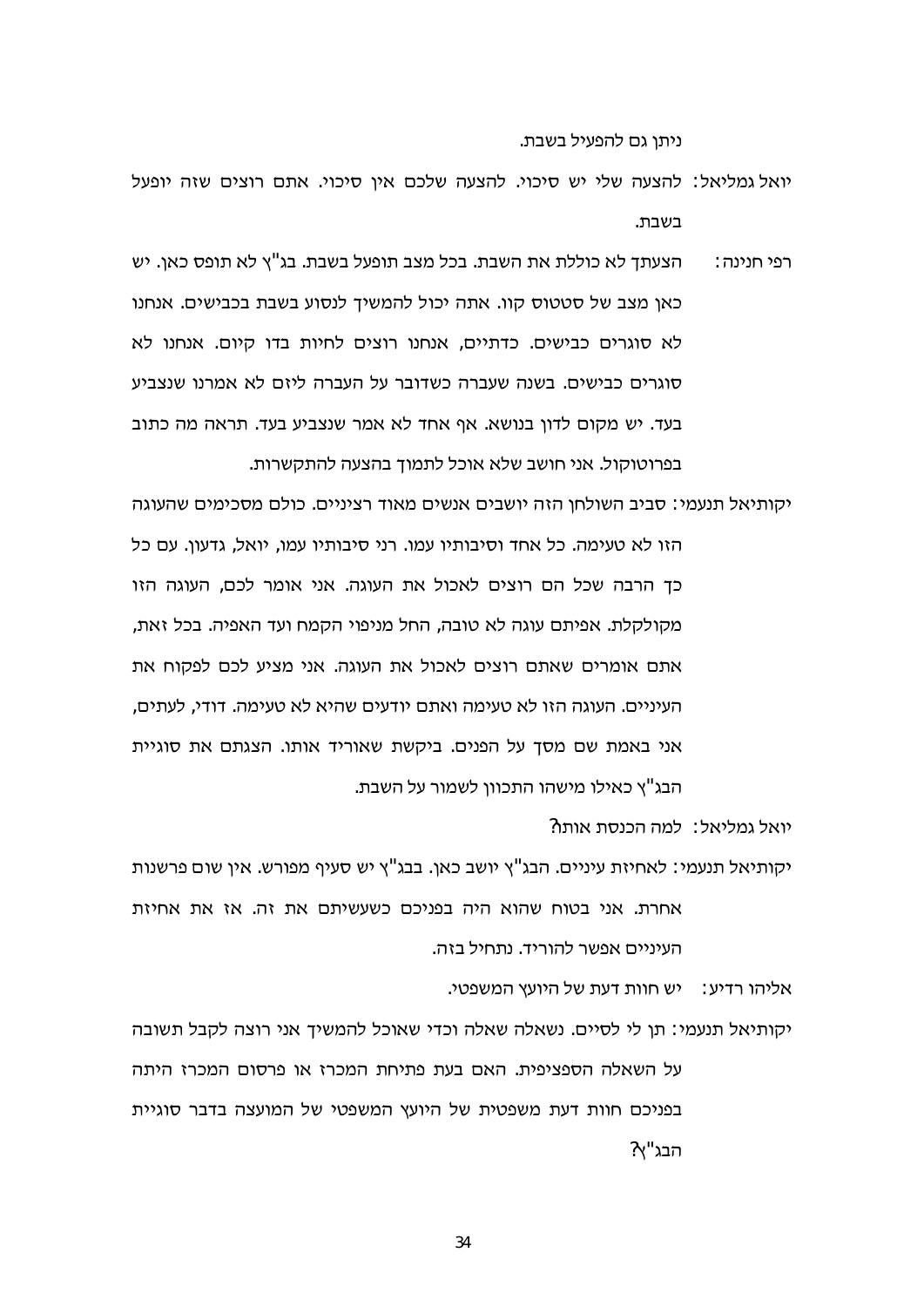ירון בן-נון: נבתיחת המכרז היתה לנו חוות דעת של היועץ המשפטי? יואל גמליאל: כו.

יקותיאל תנעמי: האם חוות הדעת הזו הוצגה בפני המתמודדים במכרז?

יואל גמליאל∶\_שני מתמודדים לא ניגשו בגלל חוות הדעת.\_

- גדעון הנקין: זאת לא חקירת שתי וערב. תאמר מה שאתה רוצה לפרוטוקול. דבר על מצפונך ואל תעשה הצגה של עו"ד בבית משפט.
- יקותיאל תנעמי: אין לי עובדות כדי שאוכל לדבר. אני מעדיף לדבר על סמך עובדות. כדי שאוכל לומר את דבריי אני צריך עובדות. לא נתתם עובדות. סיפורים נתתם.

יואל גמליאל: הוזמנת. למה לא באת להנהלה וביקשת ניירת?

יקותיאל תנעמי∶ בישיבת הנהלה דובר על זה?

בישיבת הנהלה לא דובר על זה. ירוו בו-נוו∶

גדעון הנקין: אל תענה לו על השאלות. תאמר מה אתה רוצה לפרוטוקול. זו העבודה שלך וזה התפקיד שלך. דבר לפרוטוקול ואל תשאל קושיות. ראש המועצה יענה לך

אחר כך על מה שהוא רוצה.

יקותיאל תנעמי: כשכועסים משהו מציק. בוא נוציא את המוקלט.

יואל גמליאל: כשזה צביעות זה מציק.

יקותיאל תנעמי: ציטטת לפרוטוקול שאת הבג"ץ הכנסת בגלל השבת. זו צביעות לשמה.

אתה לפני שנה רדפת אחרי רני שאתהמ וכן שיהיה קבלן פרטי ואתה מאשר רפי חנינה∶ אותו בשבת. אמרת את זה וכולם עדים. זו צביעות.

יקותיאל תנעמי: לעניין שהעלתה עדנה: לא אמרתי מעולם. רני יושב כאן ואומר, אני אמרתי.

> כולם אמרו. עדנה סגל∶

יקותיאל תנעמי: בהחלט אמרתי, וזה בהמשך לדבריו של רני, אמרתי שאולי ניתן למצוא פתרונות. לשבת עם הרב ולמצוא פתרונות. רני אמר יזם פרטי. אילו יזם פרטי מהווה פתרון על פי ההלכה, אני הולך איתו, אין לי בעיה. מעולם לא אמרתי. אריה, יש לך פרוטוקול של ישיבת המועצה.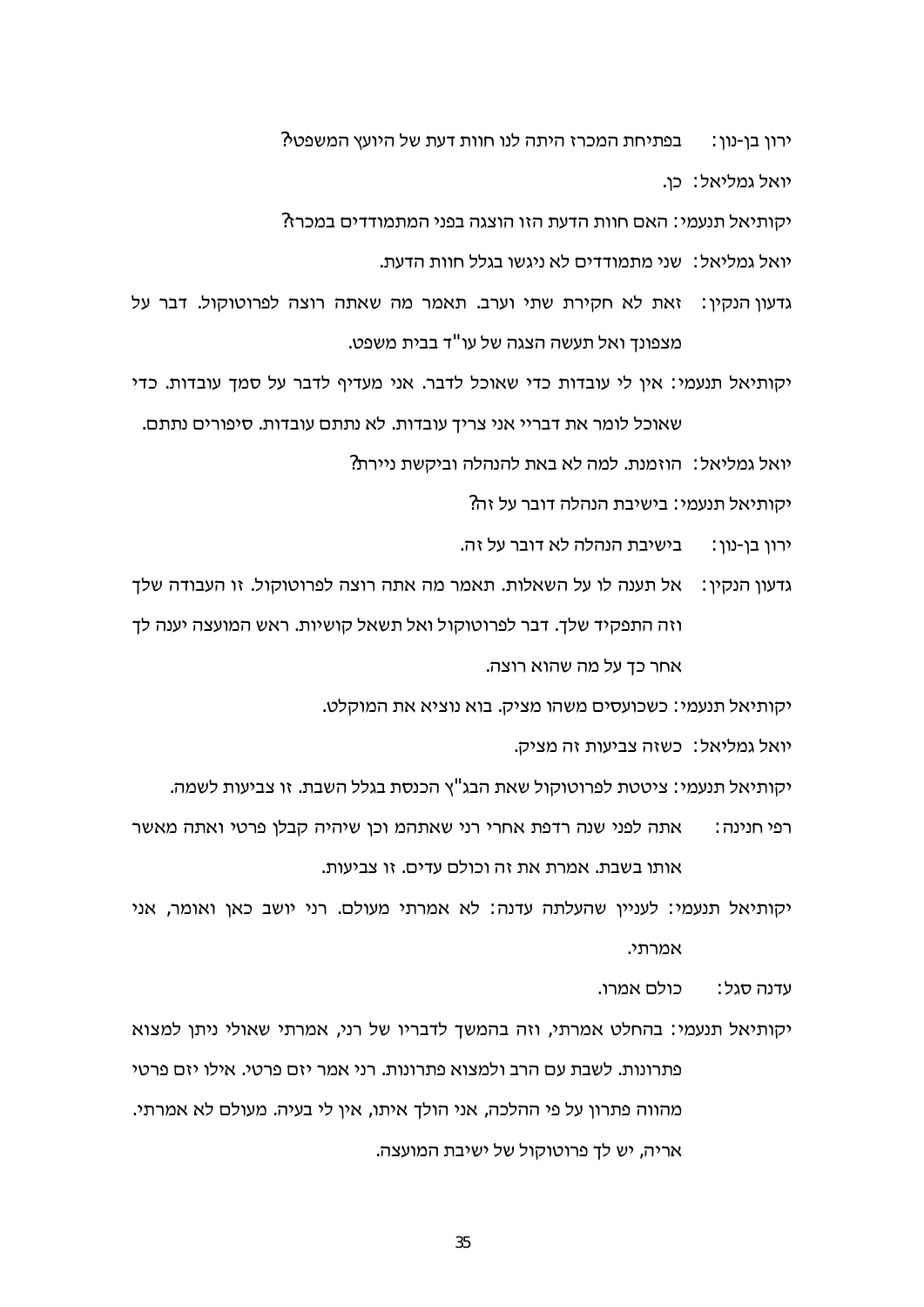אריה לוינגר: לא כתוב כלום בפרוטוקול.

יקותיאל תנעמי: לא כתוב כלום בפרוטוקול. לזרוק רפש זו חוכמה קטנה. התנהלות כל המכרז הזה מהתחלה שלומיאלית. מביאים לנו לאשר דברים כי בלחץ ולא הספיקו. למה לא הספקנו? למה מחכים? בשנה שעברה הסתיימה העונה, תוציאו מכרזים ותתחילו לעבוד. מאשרים הכל ואומרים לנו שאין ברירה כי יתבעו אותנו. אחדש לכם. לפי מיטב הבנתי, עיינתי קצת במסמכים, הקבלו לא יכול לתבוע אותנו. מי שחושב להצביע בעד ההסכם כי הקבלן יתבע אותנו, אני יכול להרגיע אותו, הקבלן לא יתבע אותנו.

> אני אצביע בעד, לא בגלל זה. עדנה סגל∶

יקותיאל תנעמי: אנחנו מוציאים את הבריכה מידינו ומוסרים אותה ליזם פרטי תוך כדי זלזול באוכלוסייה החלשה. אני מצטרף לכל מה שנאמר בעניין. אין טעם להרחיב. אנחנו פוגעים בהם. אין שום פתרון בהסכם. אמירות על 50% ו 100% זה לא רציני. דברים כאלה צריכים להיות מוסדרים. שום דבר לא מוסדר. מה שמוסדר בהסכם הוא 30% ל 40 משפחות. זה מה שמוסדר בהסכם. דיברו על מסים. אולי אני לא מבין. אלי דיבר על מה שכתבו בפרוטוקולים, אני לא רוצה להתייחס. לגבי המסים, "מבלי לגרוע מהאמור לעיל המועצה תפעל בהתאם לאפשרויות העומדות בפניה ובכפוף לכל דין על מנת להקל על היזם בנושא תשלומי המים והארנונה". כלומר, אנחנו צריכים לעשות שמיניות באוויר כדי לפטור אותו. אני לא מבין את הדברים. על מה אנחנו מחייבים אותו? אלה הכנסות עצומות. הדבר החשוב ביותר: מדובר פה על השקעה של 2 מיליון ש"ח ל 8 שנים. בשיחות שקיימתי, יואל אמר לי שהבריכה עלתה 700,000 ש"ח בשנה שעברה. אני צודק יואל?

יואל גמליאל: לא. אמרתי לשפץ את הבריכה.

יקותיאל תנעמי: אמרת לי ששנה שעברה עלה לנו 700,000 ש"ח? כמה עלה לנו שנה שעברה? השקעה, לא הפעלה.

מיכאל צארום∶ השקענו שני תב"רים.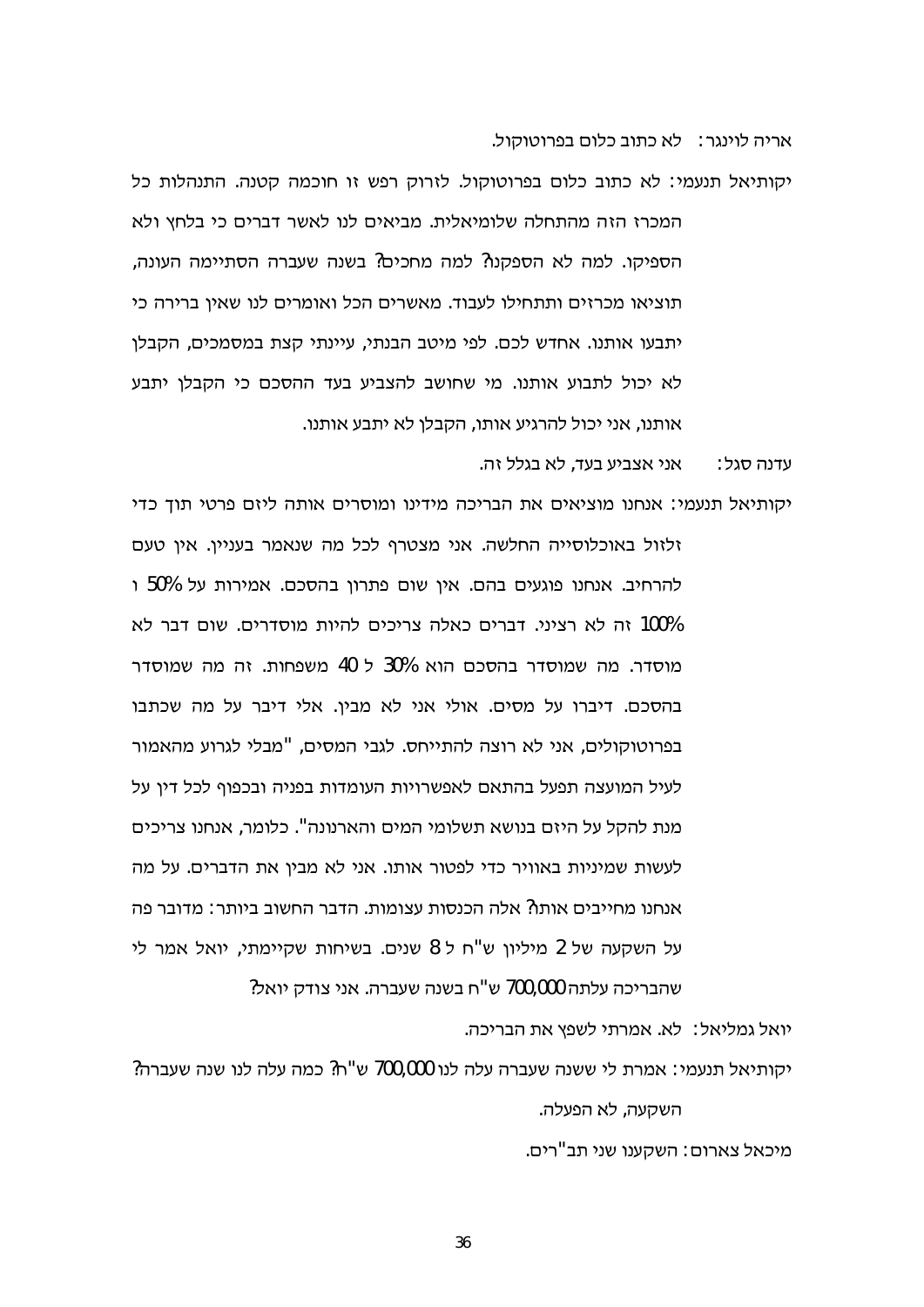עלתה למועצה 100.000 ש"ח. רפי חנינה :

יקותיאל תנעמי: אני לא חושב שסכום של 2 מיליוו ש"ח ל 8 שנים זה סכום כבד למועצה. המועצה יכולה להשקיע 2 מיליון ש"ח ב 8 שנים. המועצה יכולה לדאוג לציבור. המועצה יכולה להרוויח מהבריכה. הקבלן לא משלם לנו כלום. 2,000 ש"ח בעונה פלוס מע"מ. לאן רצים? הנושא הכי חשוב הוא השבת. ניסו לעשות לנו איזה תרגיל עם נושא הבג"ץ. אני מתנגד לפתיחת הבריכה בשבת. לא צריך נימוקים. אני אדם דתי. זה פוגע ברגשותיי. אלי פנו המון אנשים לא דתיים כדי שנעשה את מה שעשינו שנה שעברה ונדאג שהבריכה תיסגר בשבת. לא רק אנשים דתיים. בשנה שעברה עשינו יחד עם רני שקלול של מה תהיה מידת הפגיעה בשבת. אני לא יודע אם החישובים היו מדויקים, אבל הגענו למסקנה שהפגיעה מזערית לעומת הפגיעה הגדולה יותר בכלל האוכלוסייה והפגיעה במרקם היפה של החיים ביחד בין דתיים לחילונים. מכל הסיבות האלה, אני מציע שאם ההסכם יאושר, יהיה סעיף מתנה שההסכם יאושר בתנאי שהיזם לא יפעיל את הבריכה בשבתות ובימים טובים.

> תודה. ∶ירון בן-נון

מרים רוזצוויג: אני רוצה להתייחס לכמה נקודות שהועלו כאן. לגבי התהליך, רני דיבר על כמה דברים שלא היו תקינים בתהליך. אני מצפה שתיעשה הפקת לקחים שלהבא לא יהיו טענות מסוג זה. אני מצפה שמי שצריך יבדוק את זה. אני חושבת שלשפץ את הבריכה ולהשקיע בה זו יוזמה מבורכת. מה שיש לנו היום זה לא בריכה. לפני 3 שנים ניסיתי.באמצע השבוע. זה היה פעם אחת ולא חזרתי. עשיתי מנוי מחוץ לגדרה. שילמתי הרבה כסף. הייתי בביל"ו 5 פעמים כל העונה כי קשה לי להגיע לשם. אני חושבת שזו יוזמה מבורכת. בהרבה מקומות אחרים יזם פרטי הרים את איכות השירות של המקום. לגבי המחירים, צריך להבין שזה צריך להיות כלכלי ליזם. מצד שני, אם הוא ייקח מחירים מאוד גבוהים ואנשים יצביעו ברגליים ולא יגיעו, הוא יבין לבד שהוא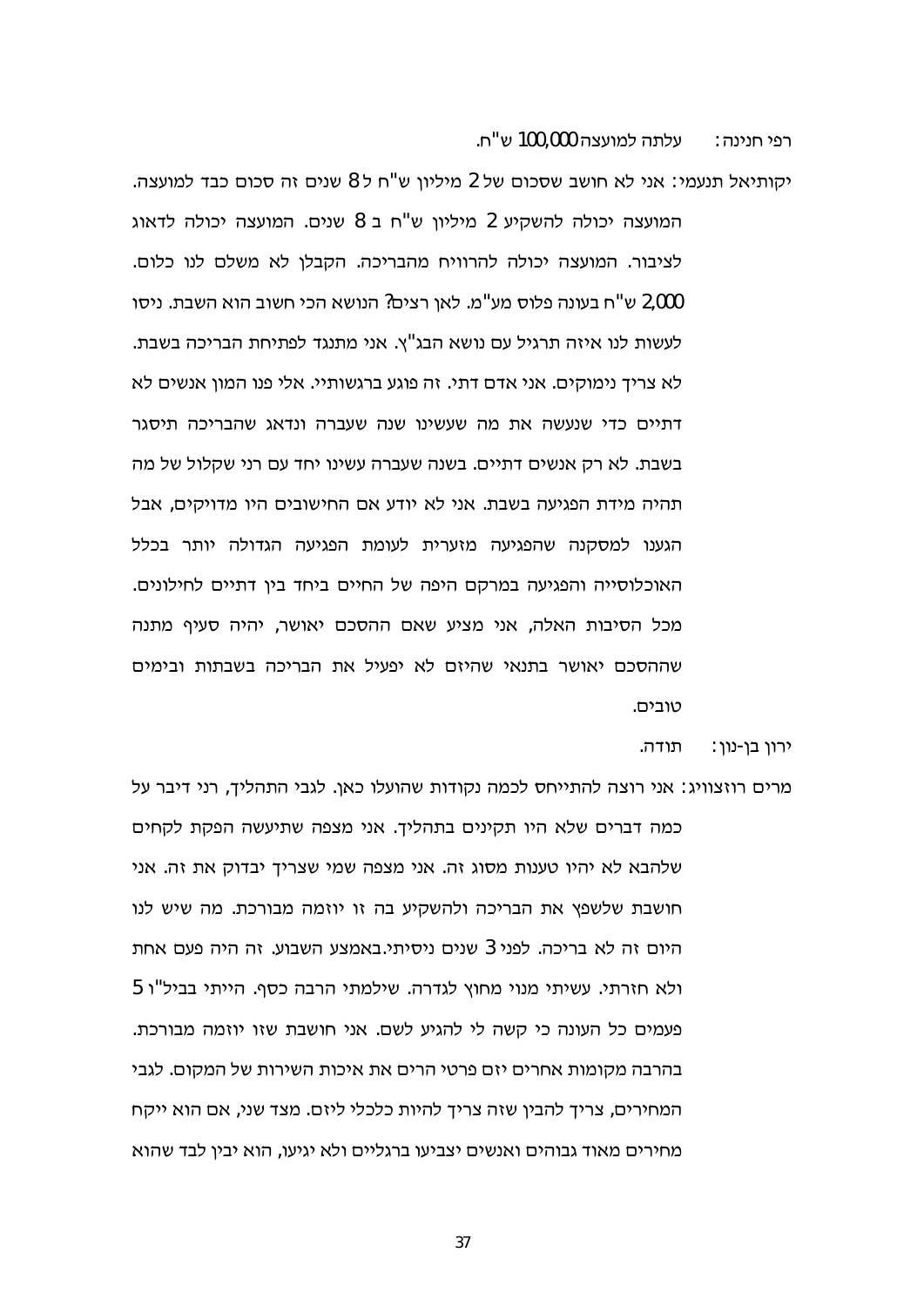צריך להוריד מחירים אחרת לא יחזיק מעמד. אני בטוחה שאחרי חודש של הפעלה הוא יביו. לגבי ההשקעה, אומרים 2 מיליוו ש"ח למשד 8 שנים. אני חושבת שהמועצה צריכה לפקח על זה. שלא ייווצר מצב שהוא ישקיע 300,000 במשך 5 השנים הראשונות ואחר כך זה יתמוסס. אני חושבת שצריך לראות את ההשקעה מתפרשת על פני השנים הקרובות בצורה כזו שנרגיש את זה. אחרת, לא עשינו בזה שום דבר. לגבי הפעלה בשבת. אני חושבת שבהפעלת הבריכה בשבת אין שום כוונה לפגוע בציבור הדתי. נהפוך הוא, אני חושבת שאי הפעלת הבריכה בשבת פוגעת בציבור שכן רוצה ללכת בשבת לבריכה. אני חושבת שלא צריכה להיות כאן כפייה. קותי, אמרת שהרבה חילונים אמרו שהם לא יגיעו בשבת. איו בעיה, שאנשים יצביעו ברגליים.

מרים רוזצוויג: מקובל עלי. שאנשים יצביעו ברגליים. אם אוכלוסייה גדולה תחליט לא ללכת בשבת הקבלן יסיק את המסקנות. אני חושבת שאנחנו מנסים להביא את גדרה למקום יותר טוב. ישובים מתפתחים הם ישובים בהם אין כפייה דתית. איש באמונתו יחיה. גם אם בסופו של דבר נחליט לאשר את החוזה הזה, אנחנו מייצגים את הציבור. אם רובנו נחליט לאשר זה משקף את החלטת הציבור. במידה וזה יאושר, אני מקווה שזה יאושר, גם אנשים שזה לא מתאים להם צריכים לכבד את ההחלטה. לא צריכה להיות שנאה. צריך

יקותיאל תנעמי∶ אנשים פנו אלי.

גדעון הנקין: אני מצטרף לדברי מרים. אני חושב שאת הנושאים הטכניים העליתי כשהתחלנו לדבר על הנושא. אני מודה לכולם שהקשיבו וקלטו את המסר שהעברנו כאן כחברי ועדת מכרזים. אני חושב שההגיון צריך לגבור. אני חושב שהדברים באים לידי ביטוי בין דתיים לבין אלה שאינם דתיים בגדרה. אני חושב שחיים בהרמוניה מצוינת. אני חושב שזה יכול להימשך כך. צריך לשאוף לפתח את גדרה לכיוונים חיוביים...

לכבד ולעשות את זה בצורה כזאת שזה לא יפגע באף מגזר.

יואל גמליאל: חבל שהיו כאן כמה חברים שרצו להתסיס את הרחוב לגבי הנושא. הם יכלו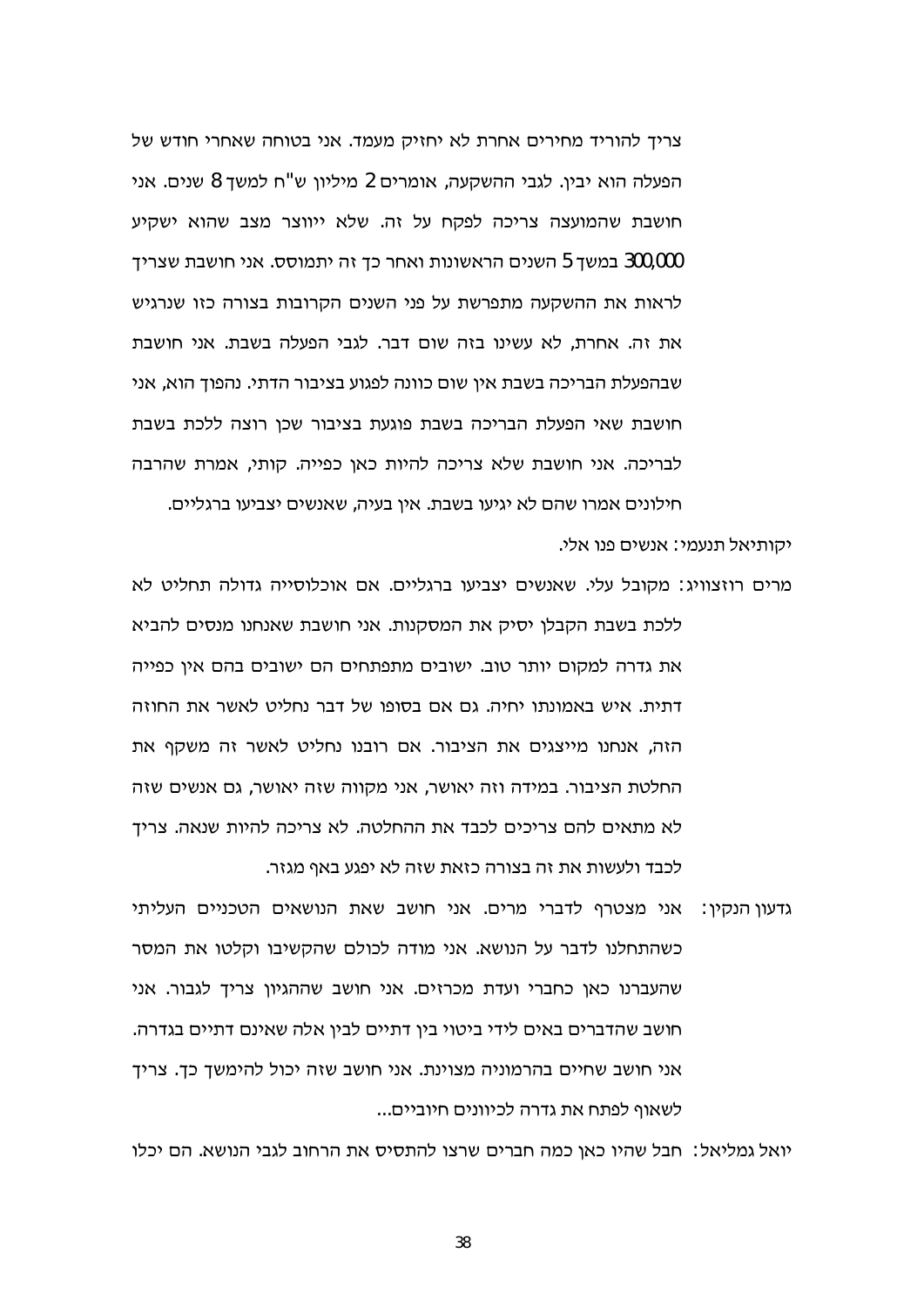לעשות זאת בישיבות מועצה. לפתור את המחלוקת בשולחן הישיבות בלי להתסיס ציבור שבא ציבור חילוני נגד ציבור דתי ובעצם ליצור סכסוד שלא קיים בגדרה. אני חושב שחבל. היתה ישיבת הנהלה. חובשי הכיפות לא הגיעו לישיבת הנהלה. לא אמרו את דעתם, אחרי ישיבת ההנהלה יצאו לרחוב וחיממו אנשים כדי שהרחוב יגיע לכאן. אני חושב שזה לא מכובד. אני חושב שהציבור הדתי צריך להבין שבחדר הישיבות יש רוב חילוני. כך נקבע בבחירות. הציבור אמר את דברו. אני חושב שכל היהודים דתיים. כפי שחזרתי בתשובה ואף אחד לא אמר לי לחזור בתשובה, רואים גם ברחוב שהציבור פעם חילוני ופעם דתי. אסור לנו לגרום למצב של אנטי. לדבר עם הציבור החילוני באווירה טובה ישפיע יותר מאשר לאיים עליו. שאל אותי למה יש מקווה בלב גדרה ולמה בונים בית כנסת וזרקתי אותו מהמדרגות. לא יכול להיות מצב בו מובן מאליו שבונים בית כנסת ובונים מקווה ובונים לגופים דתיים והחילונים מקבלים את זה באווירה טובה. המאבק לא צריך להיות מאבק כזה. זה מאבק לא מכובד. אני חושב שלא מכובד שנתסיס את הרחוב, שחי באווירה טובה בגדרה במשך שנים. היה צריך לעשות זאת בישיבת מועצה. היינו צריכים לשכנע את חברי המועצה בנוגע לשבת. זה היה יותר מכובד מאשר להביא לכאן ציבור רחב ולנסות להראות שיש אנשים נגדו ונגד הדת שלו. אני חושב שזה לא בסדר. ישבתי עם רפי וישבתי עם מיכאל צארום. הגענו להסכמה לגבי ההחלטה שלי. אחרי שהם הלכו הם חזרו בהם. אני מבקש להעלות שוב את הצעתי שאם בג"ץ לא מרשה לפתוח בשבת שזה לא יופעל בשבת.

יקותיאל תנעמי∶ יואל, הפנית אלי האשמה אישית? אתה רוצה לחזור עליה?

לא שמעתי האשמה. ירון בן-נון:

הוא דיבר על התססה של הרחוב. רני שרעבי∶

יקותיאל תנעמי: אתה רוצה לחזור בך? אי אפשר לתת לאנשים להשתלח. יש גבול. אתה מאשים אותי שהתססתי את הרחוב? אם תתחיל עם זה אתה תסתבך אתי.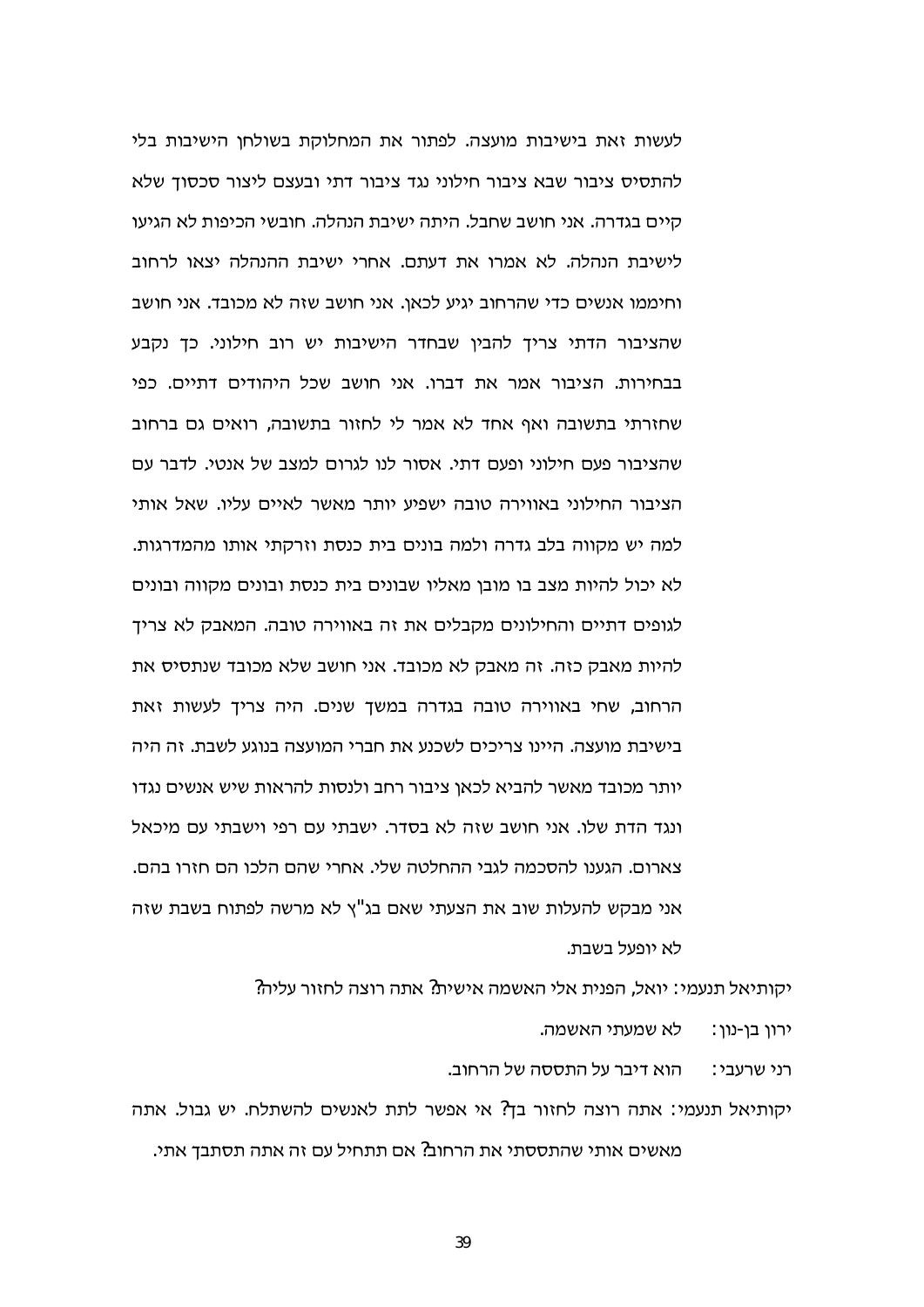יואל גמליאל: אתה מאיים?

יקותיאל תנעמי: לא. זו חוצפה. אתה מאשים אותי בהתססת הרחוב. אין לך גבולות בכלל?

- לגבי הזימון להנהלה, אמרו שהדתיים לא הגיעו. קיבלתי את הזימון 24 שעות רפי חנינה∶ לפני הישיבה. יואל, ביקשתי ממך לדחות את הישיבה, אמרת שתדחה אותה ובסוף קיימת ישיבה.
- זו שיטה שהיתה תמיד. הפעם זה פגע בך. כל זה לגיטימי. שום דבר לא קרה. רני שרעבי∶ אנשים באו ושמעו אחד את השני. אין כאן התססת רחוב. אם אנשים ברחוב קמים ואומרים את מה שיש להם, הם צריכים לומר, הם צריכים לבוא לפה וצריכים גם לשמוע.
	- נעשה שבע דקות הפסקה. ירון בן-נון:
- אני רוצה לחזור לישיבה ולהתייחס לדברים שנאמרו כאן ולאחר מכן להצביע ירון בן-נון: על ס"ק 5 כפי שהוא. אני מבקש הקשבה. אני רואה את עצמי כראש המועצה של כולם. אני רואה את עצמי כנותן מענה לכולם. אני חושב שאין מקום לניסיון לדבר על מלחמת אחים וניגודים כאלה ואחרים. הגדולה של האנשים שיושבים כאן, ובוודאי שלאלה שבאו לברד אותנו כאן, היא כזאת שצריכה לגשר על הפערים. לגשר על הצרכים. כל אחד, על פי אמירתי, יחיה ב ד' אמותיו ובחיה ותן לחיות. אני חושב שלכל אחד ואחד מאתנו יש השפעה מכרעת על צביונו של היישוב. מיכאל צארום דיבר על דיון מהותי ומקצועי. הקשבתי ברוב קשב לכל האנשים. התברכנו היום בדיון, אמנם מעט סוער, אך שנגע בדברים. אני מפריד בין המקצועי למהותי. אני מדבר כאן בנושא הכי חשוב לי כראש מועצה. אני ראש מועצה של כולם ונדרש לתת מענה לצרכים של כולם. אני חושב שאני צריך לעשות זאת, ומיד אדבר על הדרך. נפגשנו כאן לפני כשנה ועסקנו בנושא. הבריכה היתה ברשותו של המתנ"ס. המתנ"ס היא גוף מוסדי של המועצה. העלו את נושא העובדים כמשל של עובדי מועצה. היה דיון סוער לא פחות ממה שהיה כאן. אני מחזק את דבריה של עדנה סגל. ניתנה כאן הסכמה מפורשת של כלל הציבור שהיה בשעתו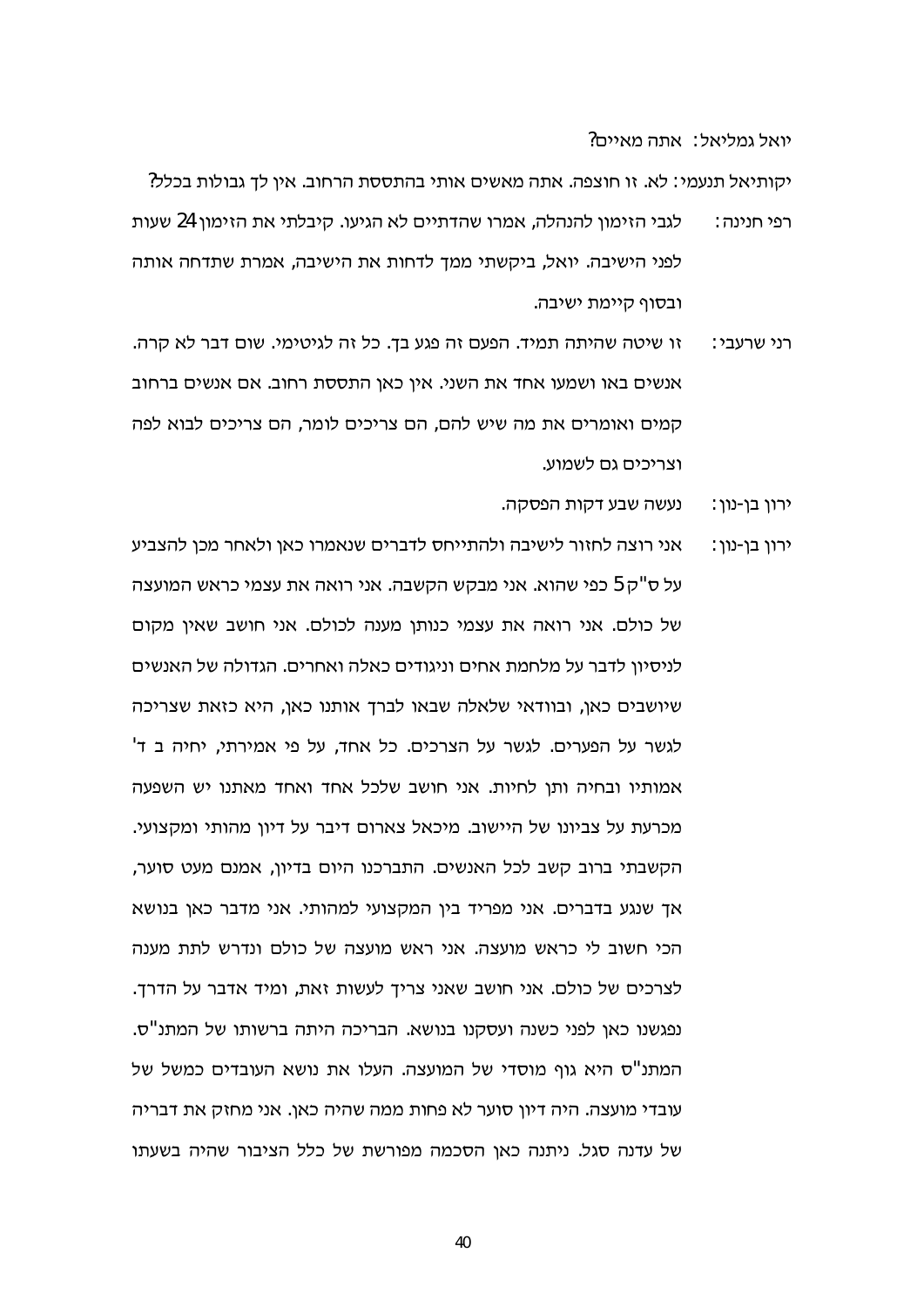בהנהלה. שבמידה ויהיה יזם פרטי סוגיית השבת מבחינתם פתירה או פחות בעייתית. אני אומר זאת כאו בלי ציטוטים ובלי מי אמר מה. אנחנו יושבים סביב שולחן אחד עם אחריות כלפי גוף אחד בלבד, כלפי הציבור. אדבר גם על האחריות שלי, על ההתנהלות שהיתה כאן ועל כל השאלות שנשאלו. ראשית, יש לנו אחריות כלפי הציבור, שטרח והגיע לכאן ומבקש שניישם ונממש את צרכיו. אני יודע לתת גם לצרכים של הציבור הדתי וגם לצרכים של הציבור החילוני. יואל דיבר על מקוואות ובתי כנסת. אני יכול להגדיל ולומר על נתיבי נועם, אוהל שלום, בני עקיבא וקייטנות של כבוד הרב שלמה שרעבי. לא ידעתי קודם, ולמדתי להניח תפילין ולפתוח סידור ולדעת מהי תפילה זו ומהי תפילה אחרת. כדרך קבע אני הולך גם עם הדבר הזה וגם עם הדבר הזה. אני חושב שמחובתי לתת את היחס המתאים והזהה. בהפעלת הבריכה באמצעות קבלן, אנחנו יכולים ליצור מצב בו המועצה יכולה להתמודד עם זה.

כמה דברים לגבי התהליך ולגבי הנוהל. אני מחזיר את כולנו לעמוד 13 בחוזה. יש כאן תאריך, 18.4.05. דיברנו על לחץ. לצערי, נקלענו ללחץ לא טוב, לא תקין, לא סימפטי. אחריות שלי כלפי חברי המועצה שיושבים מסביב לשולחן. יש לי גם אחריות כלפי הציבור. מ ה 18.4.05, היה פסח ושלושה ימים לא פחות חשובים לכל הקהילה - יום השואה, יום העצמאות ויום הזיכרון. לכן נקלענו ללחץ זמנים. היה ברור במסגרת שתי הוועדות שהיו כאן. לכן נתתי כאן את ההיתר לתחילת עבודה ב 3.5.05 , הקבלן עובד פחות מחודש. אני יכול לתת דוגמאות על מקומות יקרים וחשובים לא פחות מגדרה. גם בירושלים עיר הקודש. נודע לי שראש הרשות, שהוא דתי, מפעיל את גן החיות התנ"כי בשבת. כמו כן שני המוזיאונים. יש לידנו קיבוץ דתי שכן, קבוצת יבנה, שמפעיל את הבריכה בשבת. אנשים מגיעים עם הרכבים עד לשער ונכנסים ברגל. סוגיית השבת חוצה גבולות, אבל, היא משפיעה באופן מכריע על צביון היישוב. אני מקבל את ההערות. בדקתי את הדברים. אני מקבל את ההערות שנאמרו לגבי המהלך ולגבי התהליך. כל סוגיית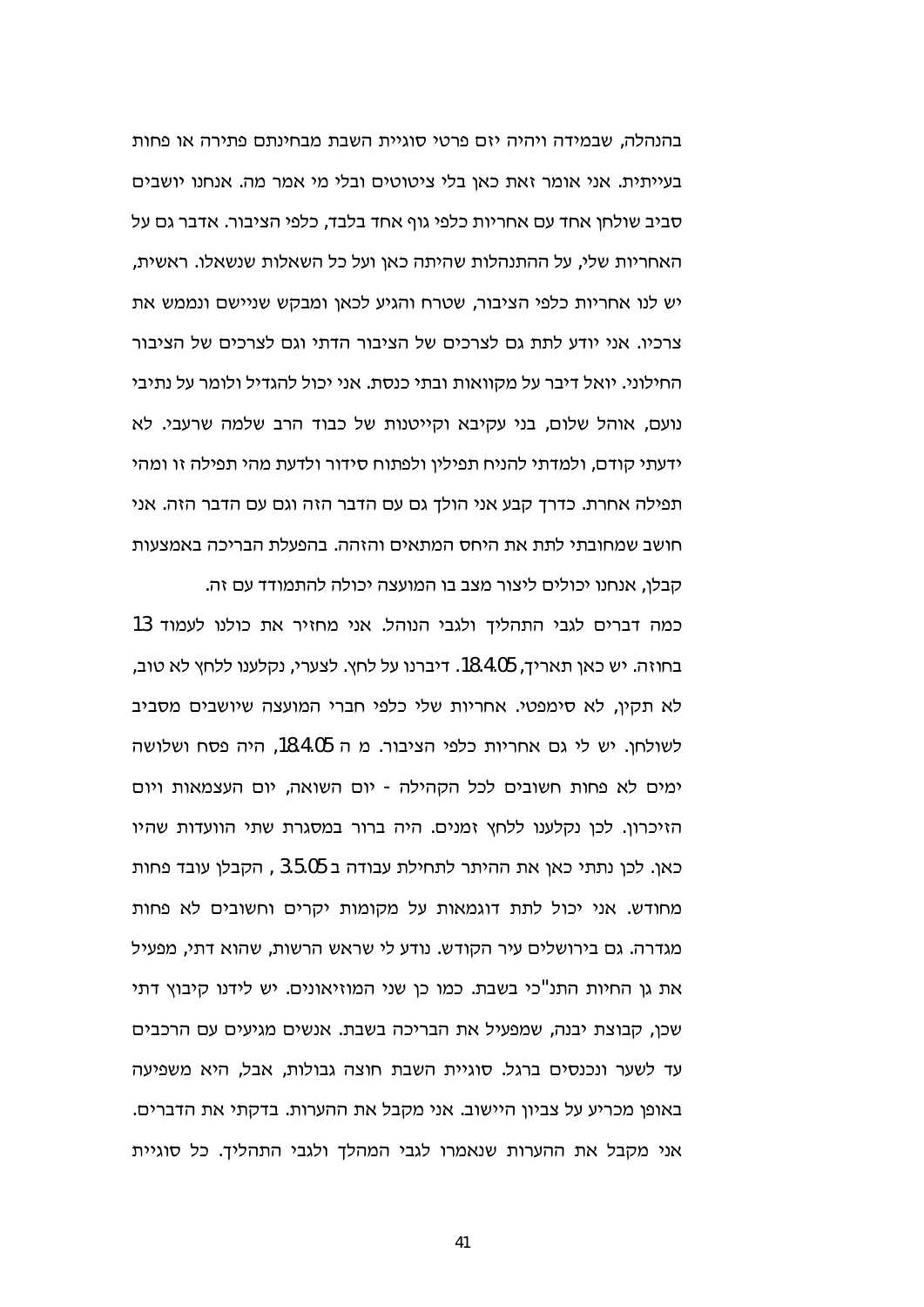המענה לאותה שכבה שתתקשה לשלם (להערתו של רפי), אותו מנגנון שהיה קיים במתנ"ס יהיה כאו. כאשר הוא ידע לקבוע כמה ואיד אנחנו יודעים לתת במסגרת ההנחות. אין לי שום ספק שכמועצה צריך לקבל החלטה בהנהלה ובמליאה על מתן סיוע וסבסוד נוסף של אותן משפחות שיבקשו להיכנס לבריכה. אעריך ואכבד כל הצעה שתעלה. בנוגע למפעל השחיה דיברנו עם הזכיין וגם זה פתיר, בין אם במימון המועצה, שהוא ספורדי לעומת ההשקעה שמתבצעת שם. הוא יתקיים והוא לא ייפגע. אני אומר את הדברים לפרוטוקול. המועצה היא לא גוף עסקי. המועצה לא יכולה להתנהג כמו גוף עסקי, לא בגלל שהיא לא מורשית בחוק, אלא שהיא לא יודעת לעשות את זה. דיברו על הפעלה כזו או אחרת. ברגע שיש מישהו שיודע להסתכל על זה בצורה מקצועית וטובה יותר הוא יודע לעשות את זה. לכן, אני חושב שהמפעיל ידע לעשות את זה בצורה הטובה ביותר. לסוגיית העצים, היה ביקור של אנשי הקרן הקיימת שסימנו גם בחורשת הרצפלד ועקרו. לא היתה בעיה בנושא. מכאן אני רוצה לגשת להצבעה.

- יש עוד שאלות שלא ענית. מה לגבי חוות הדעת המשפטית? היתה או לא רני שרעבי∶ היתה? אנחנו לא קיבלנו. האם הם קיבלו. אריה, היתה כאן חוות דעת משפטית? היזמים או היזם? אם זה היזם, המכרז הזה מוטה.
- יואל גמליאל: אחרי שדנו ביקשנו חוות דעת. חוות הדעת יושבת אצלך. אפילו היועץ המשפטי שלו אומר שהבריכה לא תפעל בשבת.
	- אליהו רדיע∶ זה מטעמי מו"מ.
- זה לא תקין. אם היתה כאן חוות דעת משפטית, היה צריך להחליט שתי רני שרעבי∶ החלטות. או שגונזים אותה ואף אחד לא רואה אותה ואומרים לכל יזם לעבוד לבד, או שמראים אותה לכולם. עושה רושם שהיתה כאן התנהלות לא נכונה.
- חוות הדעת של היועץ המשפטי לא היתה בעת פתיחת המכרז ולא הוגשה ירון בן-נון: לשלושתם. אתם קבעתם זכיין ובמסגרת המו"מ הזכיין ביקש חוות דעת של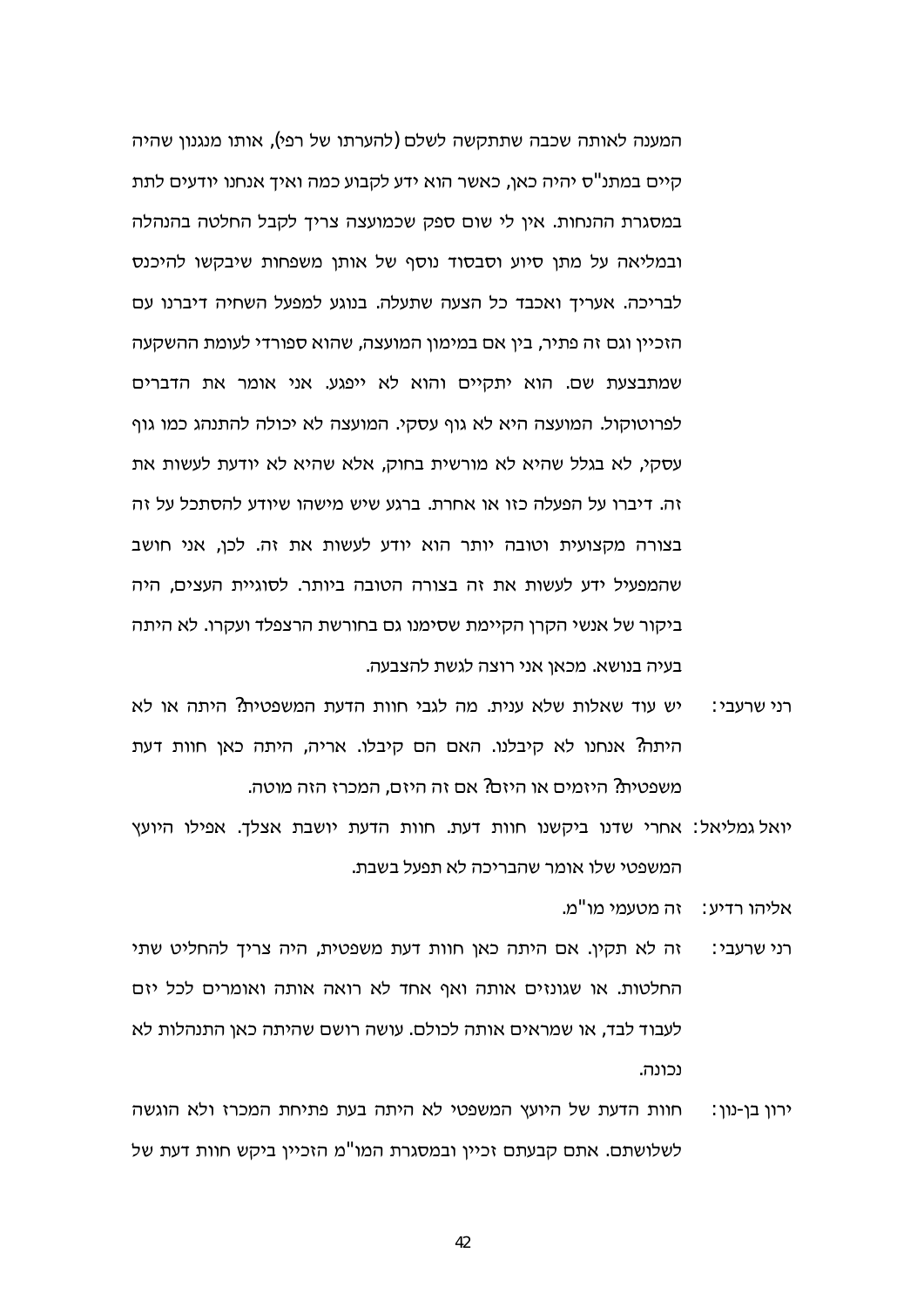יועץ משפטי.

אליהו רדיע∶ \_ יואל אמר שהיתה.

- היתה במהלך המו"מ. היא לא היתה במסגרת פתיחת המכרז. אתם אישרתם ירון בן-נון: אותו.
- אף אחד לא שלח לזכיינים את חוות הדעת. אם החליטו לגנוז אותה היו רני שרעבי: צריכים לומר לנו.
	- לא היתה חוות דעת בעת פתיחת המכרז. ירון בן-נון:
	- הוא ביקש חוות דעת מהיועץ המשפטי של המועצה? הוא ביקש מכם? רני שרעבי:
		- הוא ביקש מאתנו במסגרת אותו מו"מ. ירון בן-נון:
		- היא לא היתה ופניתם לסורין והוא הוציא חוות דעת? רני שרעבי∶
			- מתי יצאה חוות הדעת של סוריו? ירון בן-נון:
				- אריה לוינגר: לאחר הפתיחה.
			- לאחר הפתיחה, במסגרת המו"מ. ירון בן-נון:
- מדוע חברי המועצה לא יכולים לקבל את חוות דעתו של היועץ המשפטי? אליהו רדיע∶ אלה מסמכים סודיים? אנחנו דנים בזה. אולי זה היה מקל על חלק מהאנשים.
- היה צריך להגיד לזכיין, תיקח עו"ד מטעמך ותבדוק מה שאתה צריך. יש כאן רני שרעבי∶ בעיה.
	- יואל גמליאל∶ הבעיה היא שסיכמנו אתו הכל. הוא יכול לבקש לראות מה זה.
- אם חוות הדעת ישבה פה, כולם היו צריכים לראות אותה. אם מחליטים רני שרעבי∶ לגנוז אותה לא היה צריד לתת לו שום חוות דעת.
- לשלושת הזכיינים שניגשו למכרז לא היתה חוות דעת משפטית. לא הסתירו ירון בן-נון: מידע מאיש.
	- הסתרת מידע מחברי המועצה זה דבר חמור מאוד. אליהו רדיע∶

לא הסתרתי מידע מאף אחד. ירון בן-נון:

אליהו רדיע: למה אין לנו חוות דעת של היועץ המשפטי לישיבה הזאת? זה סודי?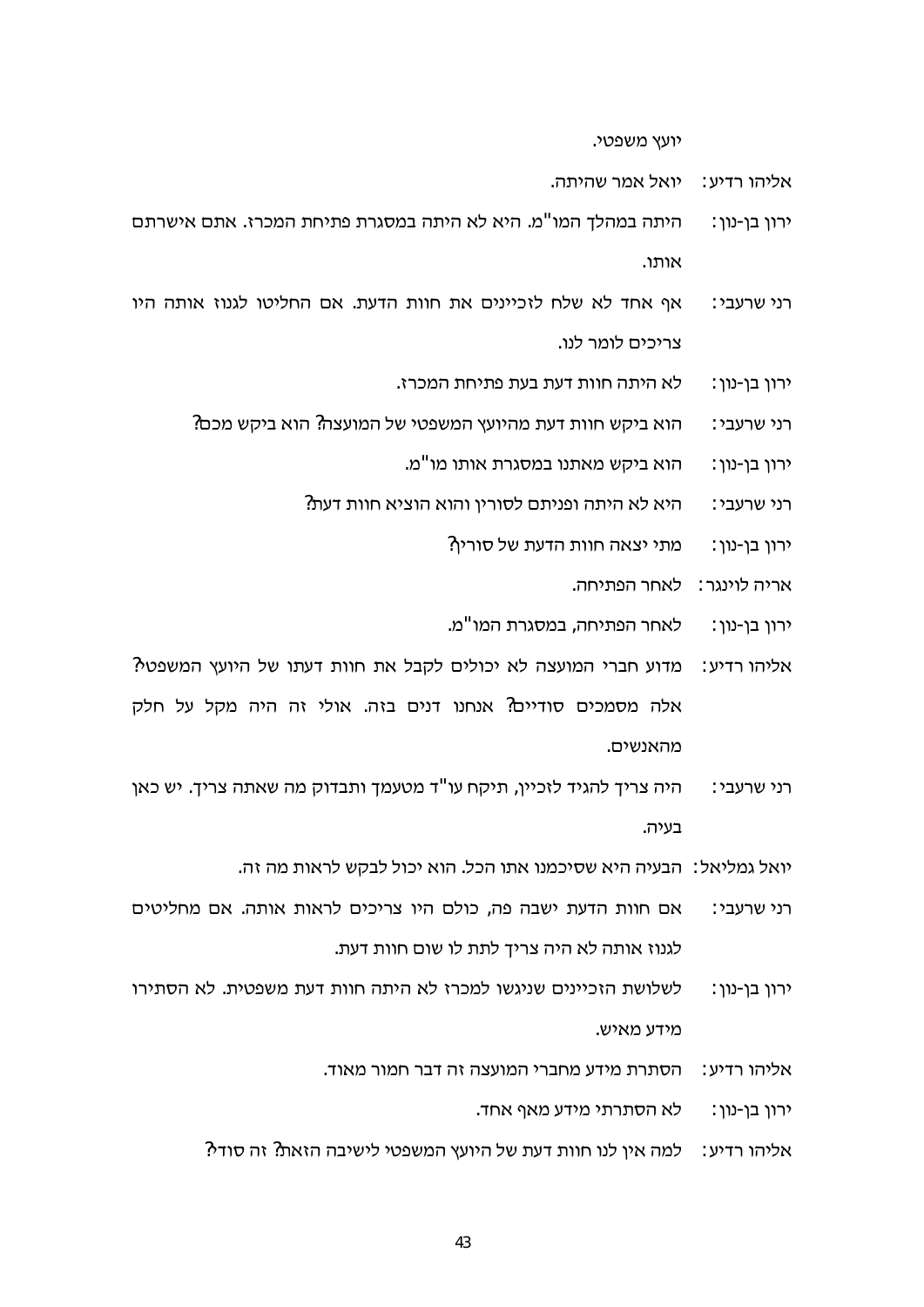- שום דבר לא סודי. ירון בן-נון:
- אליהו רדיע: למה אין לנו את זה? זה הגיע ליועץ המשפטי של הקבלן אבל לחברי המועצה לא צריך להגיע. למה הדברים לא מגיעים אלינו?
	- יואל גמליאל∶ רצינו לדעת מה לגבי הבג"צ.
	- $?$ אליהו רדיע $\cdot$  אבל למה הדברים האלה לא מגיעים אלינו
- רני, אני לא חולק על מה שאתה אומר אבל זה לא נדרש מלכתחילה. חוות ירון בן-נון : הדעת היתה אחרי, במסגרת המו"מ ולא לפני כן. הקבלן שחתם ב 18.4.05, הדיונים עם הוועדה. הערבויות והביטוחים וכל הדברים.

יקותיאל תנעמי: תן לי את המסמך. זו חוות דעת של העו"ד שלו.

- אני אומר עוד פעם. בעת פתיחת המכרז לא היתה דרישה ולא היתה חוות ירון בן-נון: דעת. אם היתה חוות דעת היתה אחרי. לא היתה כוונה להסתיר מזה ולתת לאחר. אף אחד לא ביקש לרקום מזימה כנגד זכיין זה או אחר.
	- יש אישור של המינהל? צריך אישור מינהל. רני שרעבי:
		- אישור מינהל למה? ∶ירון בן-נון
		- הקרקע שייכת למינהל מקרקעי ישראל. רני שרעבי∶
- משטח לבנייני ציבור לשטח עסקי. יש כאן בעיה. המועצה תצטרך לשלם : אליהו רדיע למינהל.
	- ?יש אישור רני שרעבי∶
- זה לא שינוי ייעוד. זה שימושי קרקע. יש חוות דעת בעניין ההתחייבות מול : אליהו רדיע המינהל?
	- לקיוסק בבית ספר תיכון יש אישור מינהל? דודי קוך:
	- ירון, אומרים את זה לטובתכם. תבדקו את זה. צריך אישור מינהל. רני שרעבי∶
- יש שתי אפשרויות. על מנת שהמינהל לא יאמר שעשינו בלי ידיעתו, עדיף : אליהו רדיע שאנחנו נפנה למינהל. זה יקל במידה כזאת או אחרת בעניין.
- אבדוק. עד כמה שהבנתי משגת, החוזה הזה, שנערך על ידי תלמה באומן, ידע ירון בן-נון: לתת את המענה. אקח את זה בחשבון, שלא ייווצר מצב בו נידרש לשלם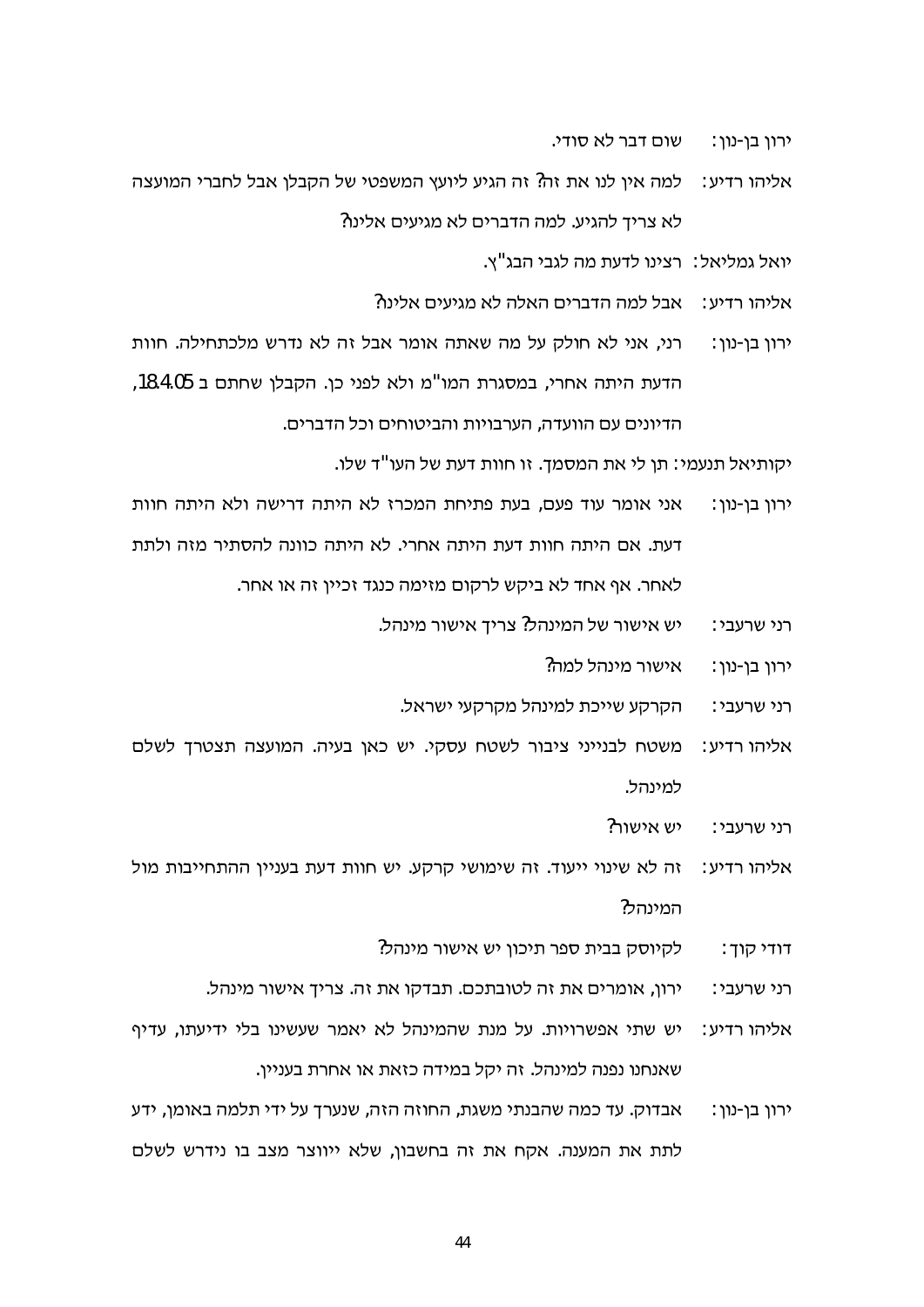למינהל. אני מבקש לגשת להצבעה. יש הצעה אחת לסדר. אני מבקש להציע את ס"ק 5. מי בעד?

מיכאל צארום: נעשה סדר בהצעות. אני מסיר את ההצעה שלי. אני נשאר עם ההצעה של יקותיאל שהיא תהיה משותפת גם לי וגם לו.

> יקותיאל, תקריא את ההצעה. ירוו בו-נוו∶

יקותיאל תנעמי: הצעתי: לאשר את ההסכם עם היזם בתנאי שהיזם לא יפעיל את הבריכה בשבתות ובמועדי ישראל.

ירוו בו-נוו∶ \_\_ יואל. זה עונה על הטענה שלד?

יואל גמליאל: טענתי היא שאם יש סיכוי שההצעה תעבור, זה רק בתנאי שבחוזה רשום בג"ץ ואנחנו צריכים לפעול לפי מה שאמר בג"ץ. בזמנו, בג"ץ אסר הפעלת בריכה בשבתות וחגים. מה שקותי אומר זה להפר את החוזה.

יקותיאל תנעמי: בשום פנים ואופן לא.

- - אליהו רדיע∶\_ מה ההבדל בהצעות?
- יואל גמליאל: ההצעה שלי היא לאשר הפעלה בהתאם למגבלות החלות בהתאם לפסיקת בג"ץ. עיקר העניין אי הפעלת הבריכה בשבת וחגים. אני חושב שזה הסיכוי היחידי בגלל שזה רשום בחוזה.
	- אריה לוינגר: תגיד קודם כל א. להפעיל את הבריכה.
- יואל גמליאל∶ להפעיל את הבריכה מובן מאליו. המועצה מאשרת התקשרות וחתימת חוזה עם חברת "אולימפיק" להפעלת הבריכה...
	- ירון בן-נון: הצעתך כוללת שני סעיפים. 1. לאשר את ההתקשרות.
		- יואל גמליאל∶ ולתת מגבלה של שבת.

מרים רוזנצוויג: אתה אומר ההפעלה של הבג"ץ. יש הבדל משמעותי.

הבנתי. אלי, הבנת את ההבדל? אני מבקש לגשת להצבעה על ההצעה. ירון בן-נון:

מרים רוזצוויג: הבנתי שקותי אומר שהבריכה לא תופעל בשבת ויואל אומר לכבד את בג"ץ.

יואל גמליאל: לא. היינו בהתנהלות של החברה ואני הכנסתי את סעיף בג"ץ. החברה עשתה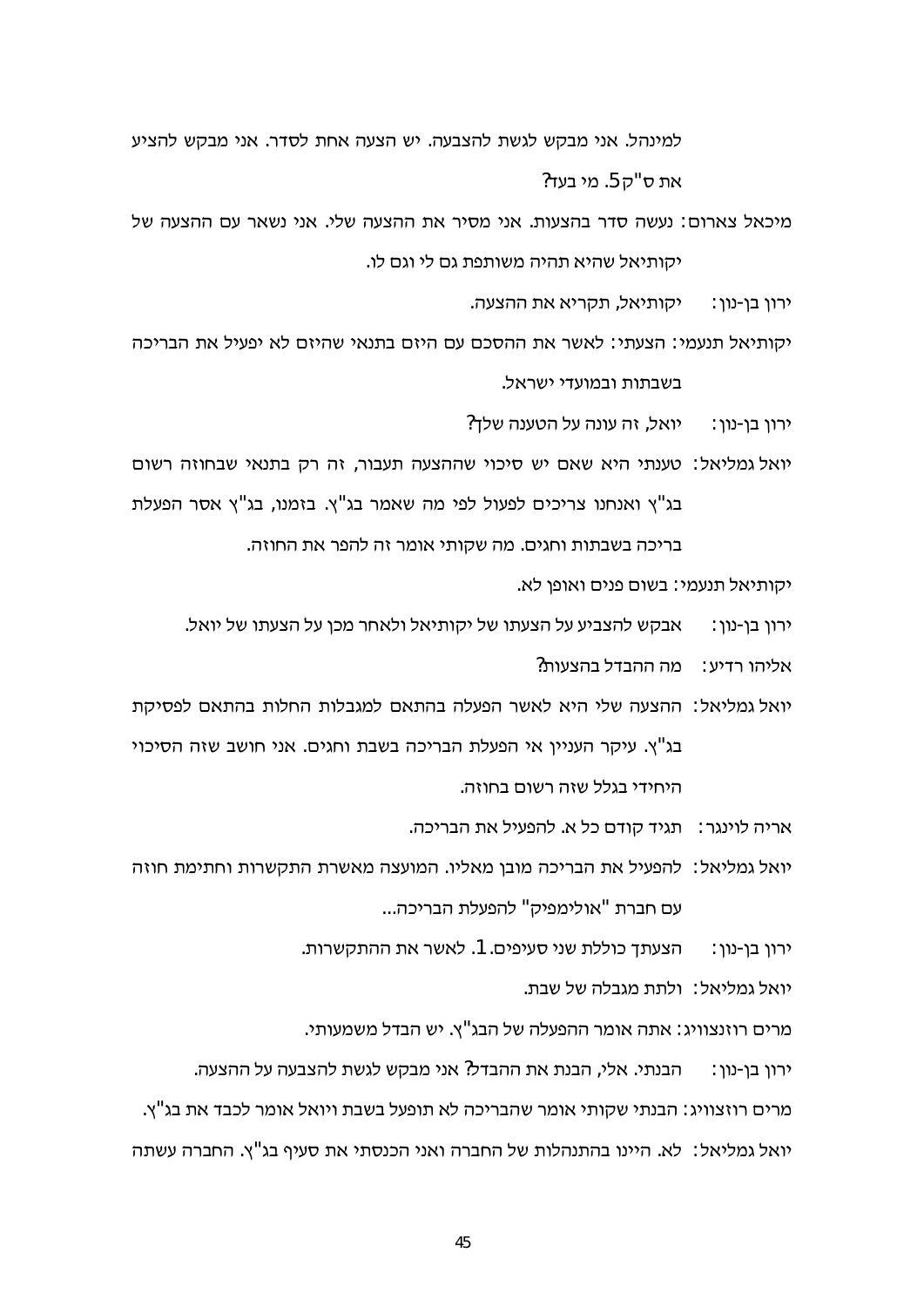שמיניות שנכניס שבת ולא הסכמנו. אני טוען שבג"ץ יכול למנוע הפעלה של הבריכה בשבת. יקותיאל אומר שהוא יכול להפעיל אותה בשבת. קותי, אתה מאשר את ההתקשרות עם החברה?

יקותיאל תנעמי: כן, ללא הפעלה בשבתות וחגים.

- אריה לוינגר: הצעתו של יקותיאל היא לאשר את ההסכם בתנאי שהיזם לא יפעיל את הבריכה בשבתות ובמועדי ישראל. הצעתו של יואל: א. המועצה מאשרת התקשרות וחתימת חוזה עם חברת "אולימפיק" להפעלת בריכת השחיה. ב. הפעלה בכפוף למגבלות החלות בהתאם לפסיקת בג"ץ. בעיקר לעניין אי הפעלת הבריכה בשבת.
	- מה אומרת פסיקת הבג"ץ? רפי חנינה :
	- אריה לוינגר: אני לא פרשן עכשיו. הקראתי שתי הצעות.
		- מי בעד הצעתו של יקותיאל תנעמי? ירון בן-נון:

הצבעה∶

4 : **בעד** 

 $6:722$ 

ההצעה לא אושרה.

הוחלט לא לאשר את הצעתו של יקותיאל. מי בעד הצעתו של יואל? ∶ירון בן-נון

∴הצבעה

 $6:$ בעד

4 ∶ גגד

נמנעים:

#### ההצעה אושרה.

אני חוזר שוב. ההצעה של יקותיאל נפסלה. ההצעה של יואל תעמוד מול ירון בן-נון: ההצעה שאני, היו"ר, מציע. יש לנו את ההצעה שאני מציע, או לחלופין, הצעה נגדית שיודע להציע יואל. זה מובן לכל מי שרוצה להרים את היד? אליהו רדיע: אחרי שההצעה של יואל מתקבלת אתה צריך להעמיד את ההצעה של היו"ר?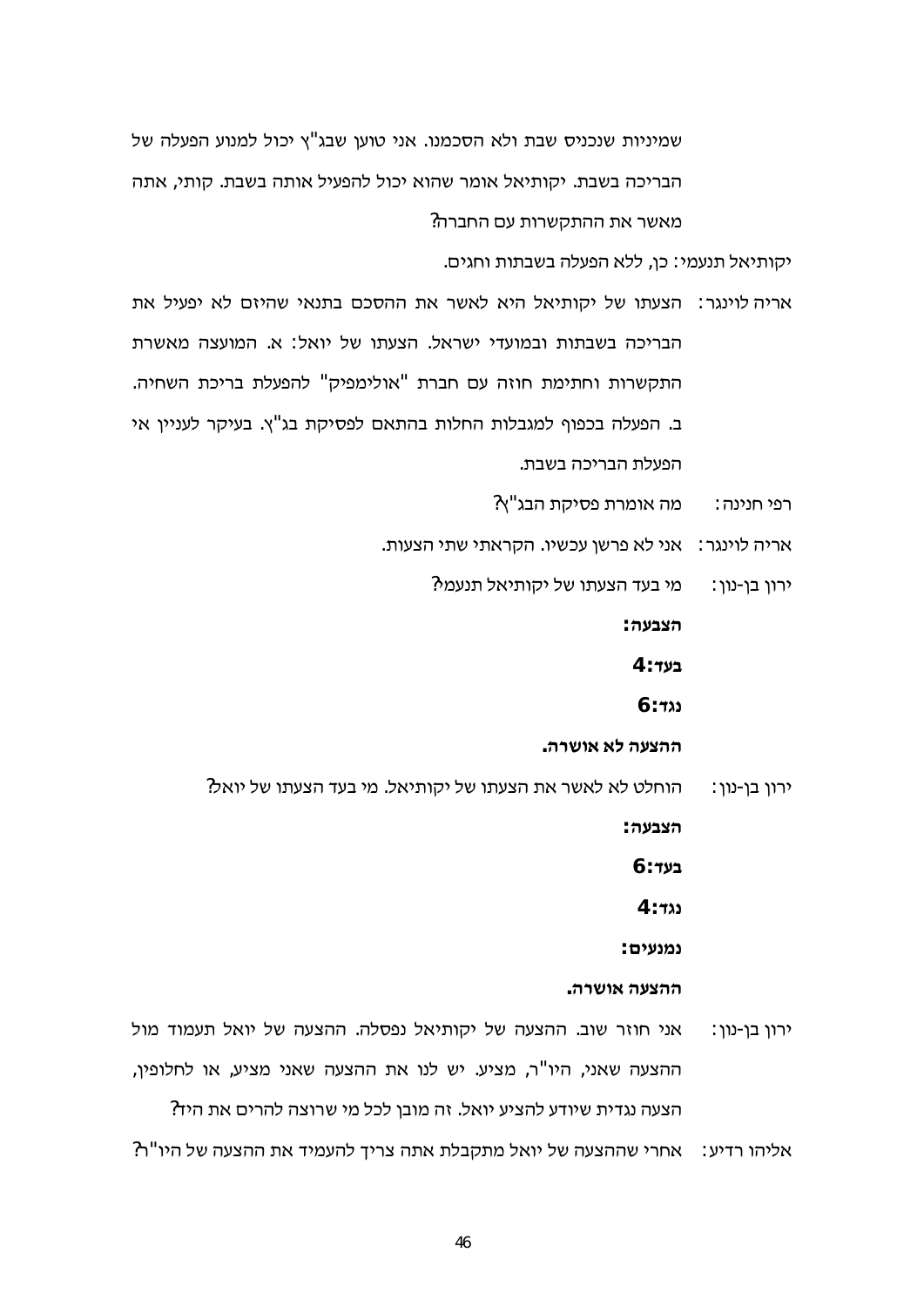נפלה ההצעה.

יקותיאל תנעמי∶ אין יותר הצעה שלך.

מי בעד הצעת ההנהלה, לאשר התקשרות עם חברת "אולימפיק" כפי שהוצע ירוו בו-נוו∶ בס"ק 5. מי בעד?

יקותיאל תנעמי: ההצעה של יואל התקבלה.

- אני חושב שההצעה לא הובנה. דודי קוד :
- יקותיאל תנעמי: זה לא משנה אם היא הובנה או לא.
- ההצעה של יואל אומרת, הבריכה תופעל בשבת. רני שרעבי∶
	- מרים רוזנצוויג: נכון, כן. אנחנו לא רוצים לצאת עם ספקות.
- מי בעד הצעת ההנהלה, ס"ק 5, לאשר את ההתקשרות עם חברת ירון בן-נון : "אולימפיק" כפי שהוצג בס"ק 5.

אליהו רדיע: על הצעתו של יואל הצבענו?

יקותיאל תנעמי: אריה, ההצעה של יואל אושרה, ההצעה של המועצה נפלה.

אליהו רדיע: יש שלוש הצעות. אם הצעה אחת התקבלה לא מצביעים עוד פעם.

יקותיאל תנעמי: לא הובנה, אבל התקבלה. זה לא משנה. ההצעה המקורית נפלה, היא לא עולה לדיון. ברגע שההצעה של יואל התקבלה קיבלנו החלטה. הצעת המועצה

לא עומדת יותר. אריה, תגיד את זה ותסגור את הישיבה.

- אני לא בטוח שאתם הבנתם את ההצעה, צריך לחזור על ההצעה של יואל. דודי קוך :
- מרים רוזצוויג∶ אחרי שהבהירו שברגע שהצביעו ליואל ההצעה האחרת נופלת אפשר לעשות

הצבעה מחדש? אנשים לא הבינו.

זה אותו דבר. עדנה סגל∶

- מרים רוזצוויג: זה מה שאני אומרת. יש כאן כאלה שלא הבינו שאם הם מצביעים בעד יואל, אותו דבר כמו ס"ק 5, הם לא יכולים להצביע על ס"ק 5.
- יואל גמליאל: הצעתי טוענת שבג"ץ קבע את אי הפעלת הבריכה בשבת. רני אומר שזה אותו דבר, אז תצביע בעד.
- ירון בן-נון: אני מבקש לחזור על ההצבעה על ההצעה של יואל. יש כאן אנשים שהצביעו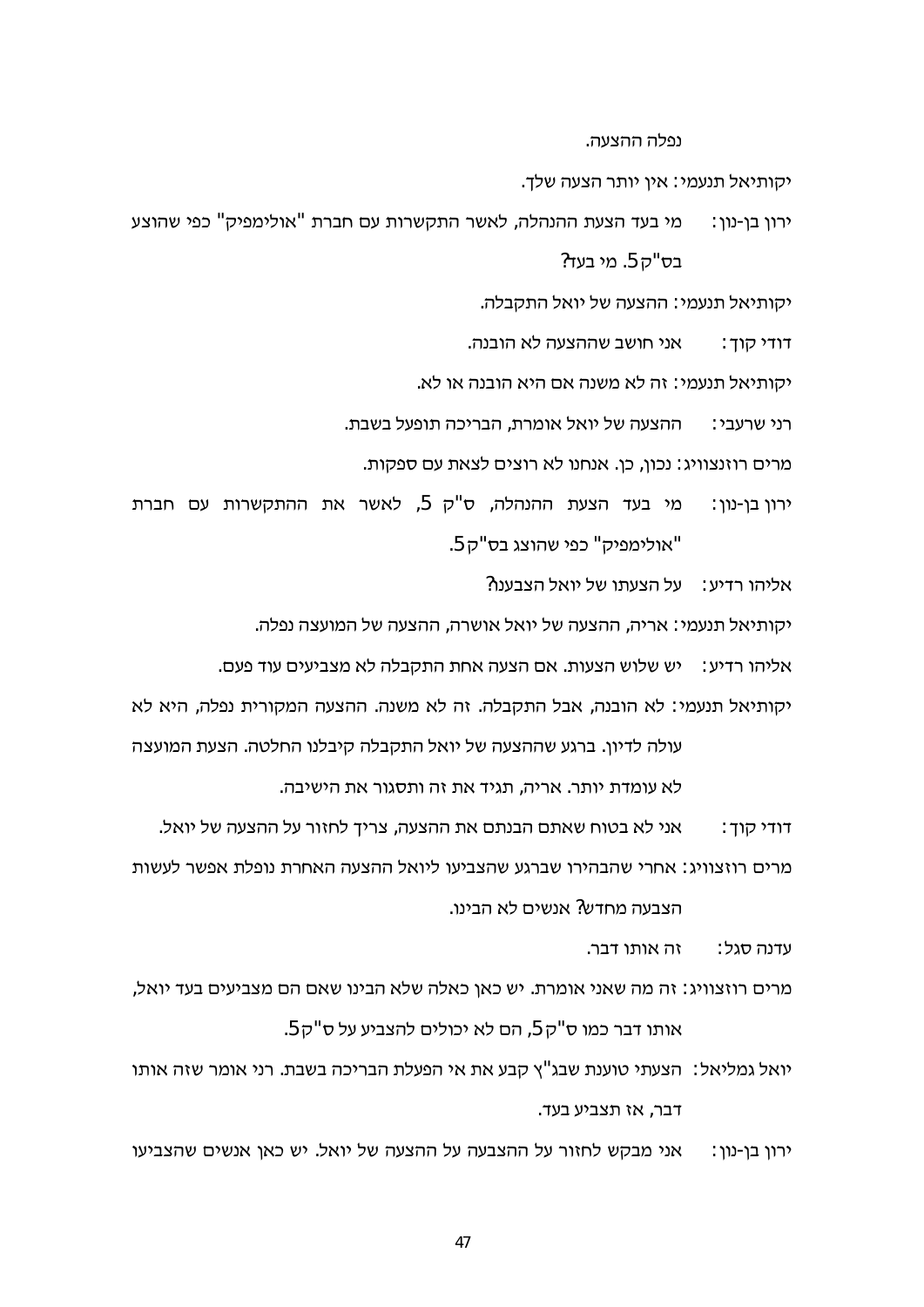ולא הצביעו כי לא הבינו.

אליהו רדיע∶ מי שלא הבין, לא הצביע בעד.

- מרים רוזנצוויג: ירון, אתה צריך לחדד שאם ההצעה הזו מתקבלת, ס"ק 5 לא עולה להצבעה. תגיד את זה כדי שאנשים יבינו.
- אריה לוינגר: הצעתו של יואל: 1. המועצה מאשרת התקשרות וחתימת חוזה עם חברת "אולימפיק" להפעלת בריכת השחיה, בכפוף להחלטה. 2. ההפעלה בכפוף למגבלות החלות בהתאם לפסיקת בג"ץ, בעיקר לעניין אי הפעלת הבריכה רעירת
- אם להצעה זו יש רוב, המשמעות היא שהצעת ההנהלה מתייתרת. מי בעד ירון בן-נון: הצעתו של יואל?

הצבעה∶

 $5 - 7$ בעד

- אריה לוינגר: 5 חברי מועצה הצביעו בעד.
- אליהו רדיע∶ משבעה ירדנו לארבעה? איפה נעלמו שלושה?
	- יקותיאל תנעמי∶ הם לא הבינו קודם, כמו שאתה לא מבין.
- ההצעה של יואל נפלה. הלאה. מי בעד הצעתו של יואל? ירון בן-נון:

הצבעה∶

 $5:$ בעד

#### ההצעה לא התקבלה.

עכשיו מצביעים על ס"ק 5. מי נגד הצעתו של יואל? ירון בן-נון :

מרים רוזנצוויג: מה שיואל אומר שאם יש בג"ץ צריך לקיים אותו. נראה לך שלא נקיים

אותו? בוודאי שנקיים, זה ברור.

שוב. מי נגד הצעתו של יואל גמליאל? ירון בן-נון:

מרים רוזנצוויג: שאלה: אם ההצעה הזאת לא נופלת ס"ק 5 עולה להצבעה?

אריה לוינגר: ס"ק 5 עולה.

מרים רוזנצוויג: גם אם ההצעה הזאת לא נופלת ס"ק 5 בכל מקרה עולה להצבעה?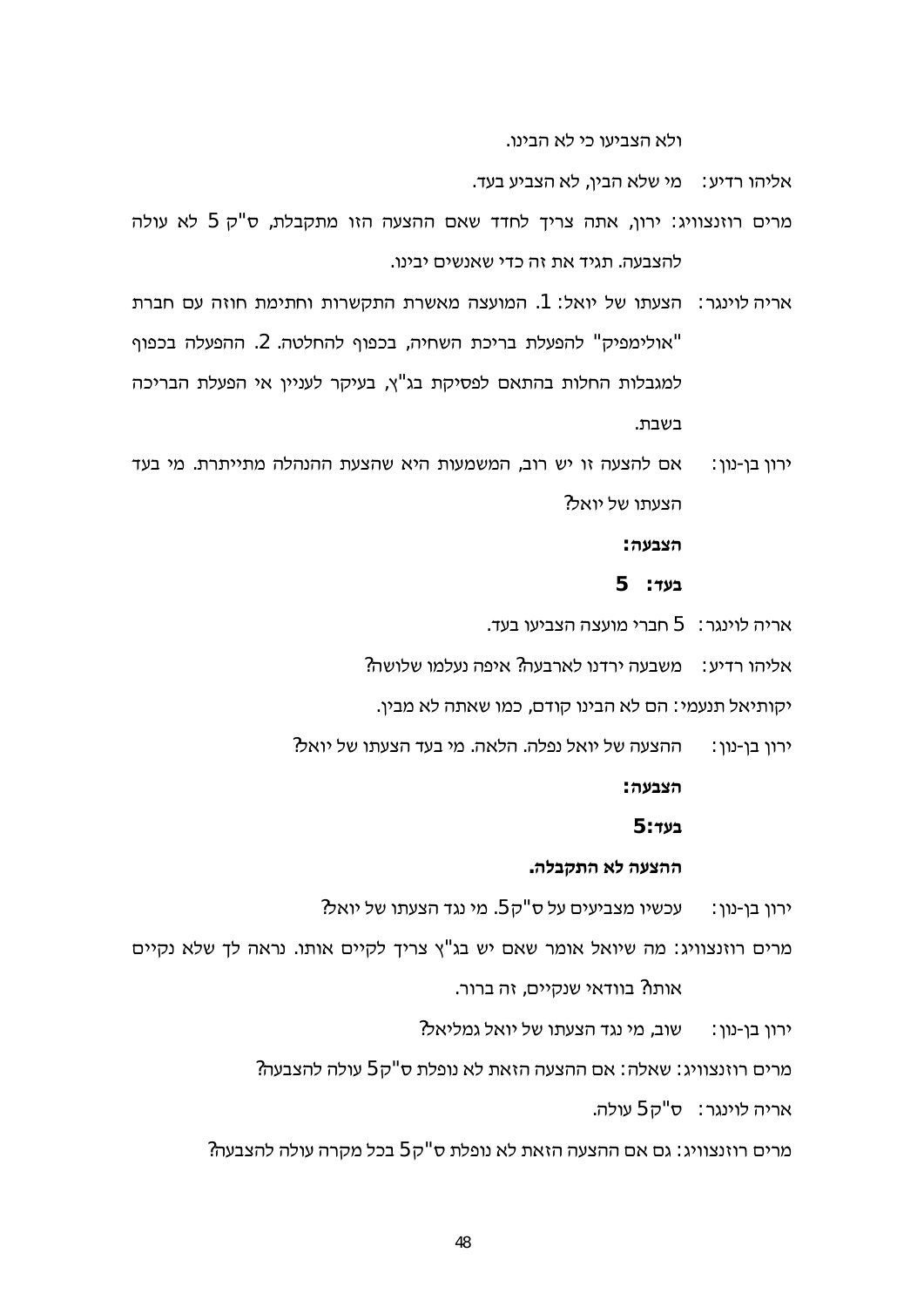אריה לוינגר: אם יש 5 בעד ו 1 נגד, ההצעה מתקבלת. מה הבעיה?

אם כרגע יהיה יותר בעד מאשר נגד, ההצעה מתקבלת. דודי קוד∶

מרים רוזנצוויג: למה להכניס את ההצעה של יואל? יואל, נראה לך שהמועצה לא תכבד ?בג"א

- אם להצעה של יואל עכשיו מצביעים יותר נגד מאשר בעד, זה אומר שההצעה ורון בן-נון: נפלה ואז חוזרים לס"ק 5. אם להצעה של יואל יש פחות נגד מאשר בעד ההצעה של יואל מתקבלת וס"ק 5 מתייתר.
	- בסעיף 15 כתוב: היזם מצהיר כי ידועה לו פסיקת בג"ץ. הם ילכו נגד בג"ץ? רני שרעבי∶
		- מי נגד הצעתו של יואל גמליאל? ירון בן-נון:

הצבעה∶

 $6:$  tab

#### ההצעה לא אושרה.

הצעתו של יואל נפלה. אני ניגש הצבעה על ס"ק 5 כפי שהוא כתוב. הסכם ירון בן-נון: התקשרות עם חברת "אולימפיק". מי בעד הסכם ההתקשרות עם חברת אולימפיק כפי שכתוב בסעיף 5?

הצבעה∶

 $6:$ בעד

 $4:723$ 

נמנעים: 1

ההצעה אושרה.

הוחלט לאשר את ההצעה. ההצעה התקבלה. ורון בן-נון:

אני רוצה לומר לציבור, אתם רואים איזו אחריות יש כאן ואיזה אומץ יש כאן. בסופו של דבר, אנחנו בשביל אותם תושבים. רק כלפיהם אנחנו אחראים, ובוודאי בדברים האלה. ברשות חברי המועצה אני רוצה לעבור לסעיף מאוד חשוב, ס"ק 7. לאחר מכן נסיים את הישיבה בגלל השעה.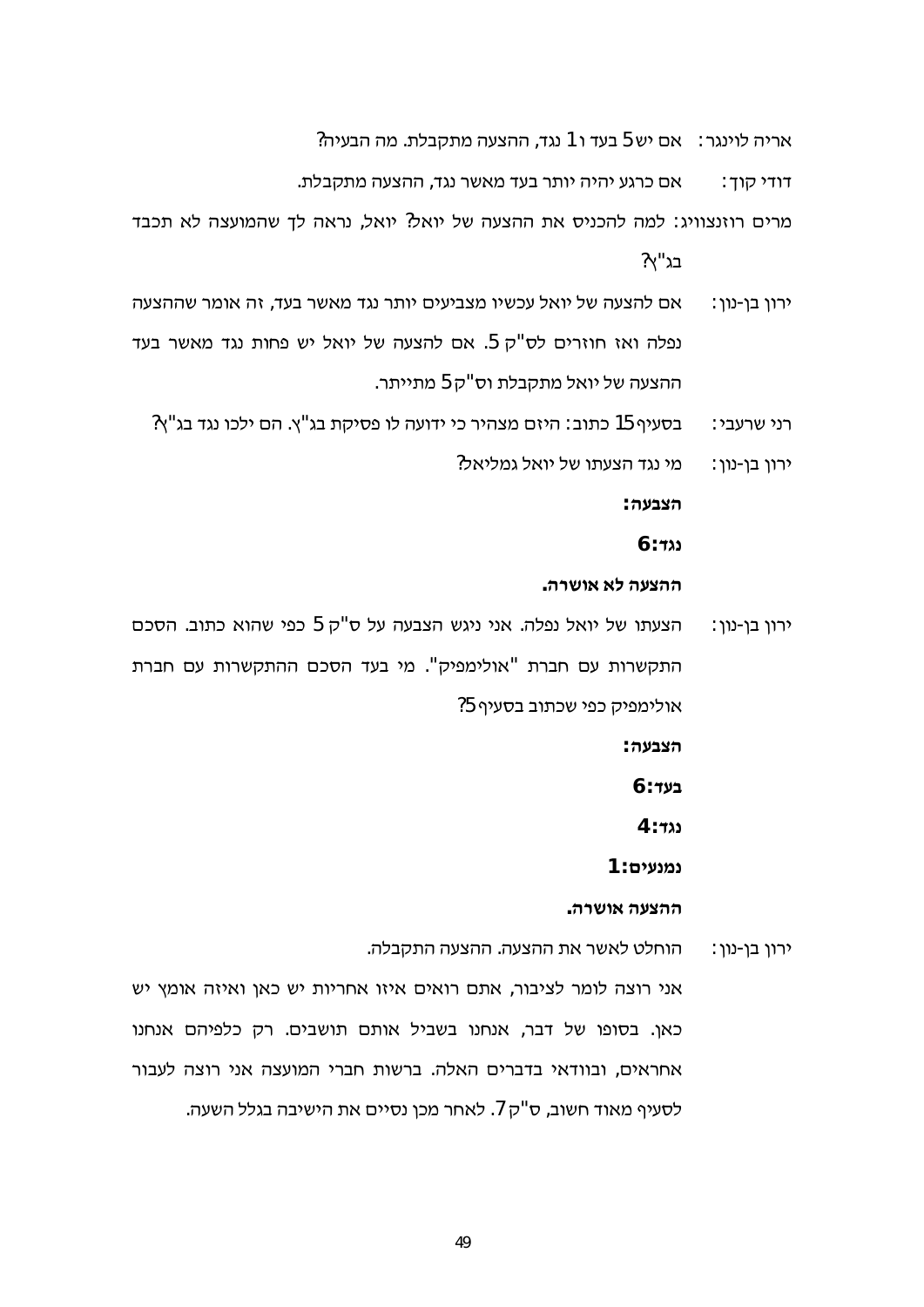# ס"ק 7. הלוואה בסך 1,000,000 ש" ח לתקופה של 10 שנים מאוצר השלטון המקומי – איגוד ערים לחינוך על יסודי – אישור נוסח החלטת מליאת מועצה.

- ס"ק 7, הלוואה בסך 1,000,000 ש"ח לתקופה של 10 שנים. ירון בן-נון:
- אליהו רדיע: נכל הצופים הלכו. אין בעיה בעניין. למה לסבד את העניין?
- הצבענו ואישרנו את ס"ק 7. היות ומנהל בנק אוצר השלטון המקומי ביקש ירון בן-נון : להקריא לפרוטוקול ולאשר את הנוסח אריה יקריא את הנוסח לפרוטוקול. אוי מזריר שהוושא אושר ר 15 1 14 רישירת מליאה
- אריה לוינגר: | הנוסח נמצא לפניכם. אוצר השלטון המקומי בע"מ (להלן: "אוצר השלטון") רואה בחיוב אפשרות לממן את תכנית ההבראה של הרשות המקומית (סך 11.5 מיליון ש"ח), בשלבים בהתאם לאבני הדרך שבתכנית ההבראה, במטרה לסייע בהבראת הרשות. בשלב הראשון החליט אוצר השלטון להעמיד לרשות הלוואה, בהתאם לאבני הדרך בתכנית ההבראה, בסך של 1 מיליון ש"ח. המועצה מאשרת קבלת הלוואה מאוצר השלטון המקומי בע"מ הנדרשת למימון תכנית ההבראה של הרשות המקומית ומיועדת לכיסוי הגרעון המוכר של הרשון המקומית או לצמצומו ו/או לתשלום פיצויי פיטורים ותשלומים אחרים בקשר עם סיום יחסי עובד ומעביד, הכל כמפורט בתכנית ההבראה שאושרה על ידי משרד הפנים ביום 15.7.04. ההלוואה הינה בסך של 1 מיליון ש" ח בריבית של 5.95% ולתקופה של 10 שנים. קרן וריבית צמודים למדד המחירים לצרכן (להלן: "האשראי החדש"). לגבי סכומים נוספים של אשראי, הרי שאלו כפופים להפעלת שיקול דעתו של אוצר השלטון, על פי כללים בנקאיים מקובלים ובחינת עמידת הרשות המקומית ביעדי תכנית ההבראה. לאור הסכמת אוצר השלטון להעמיד את האשראי החדש והאמור לעיל, ולאור העובדה כי לרשות המקומית התחייבויות נוספות כלפי אוצר השלטון, לרבות בגין אשראים, המשולמות מחשבונה המתנהל באוצר השלטון, ולהבטחת כל ההתחייבויות הנ"ל: 1. הרשות המקומית נותנת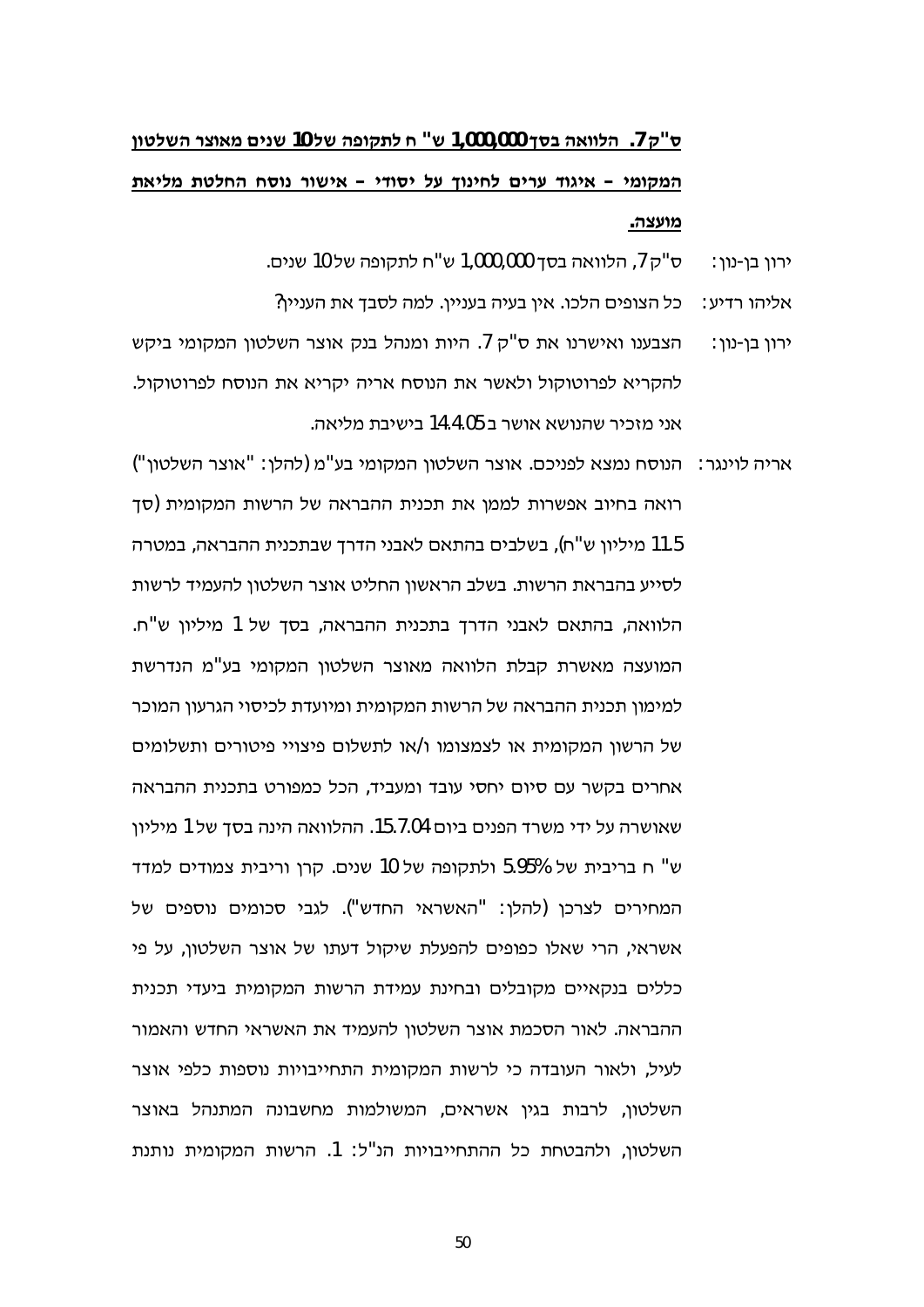הוראה בלתי חוזרת להבטחת האשראי והתחייבויות הרשות המקומית בקשר עימו, שאינה ניתנת לביטול או לשינוי, לחשב הכללי במשרד האוצר להעביר את כל התקציבים, המענקים וכל הכספים מכל מין וסוג שהוא שאותם תהיה הרשות המקומית זכאית לקבל ממשרדי הממשלה השונים, באמצעות חשבונה של הרשות המקומית באוצר השלטון המקומי, וזאת עד למועד בו תפרע הרשות המקומית את כל האשראי החדש כסדרו. במקרה בו תפרע הרשות המקומית את יתרת האשראי החדש בפרעון מוקדם, בתוספת עמלת פרעון מוקדם בכפוף להוראות בנק ישראל, ובכפוף לאישור אוצר השלטון המקומי לביצוע הפרעון כאמור, תעמוד לרשות המקומית הזכות להודיע לחשב הכללי על ביטול ההוראה הבלתי חוזרת הנ"ל. ולא לפני 1.1.09. הוראה בלתי חוזרת כאמור תינתו ביחס לכל הלוואה שיעמיד אוצר השלטוו לרשות המקומית במסגרת מימון כלל תכנית ההבראה של הרשות. 2. הרשות המקומית משעבדת את הכנסותיה העצמיות לטובת אוצר השלטון המקומי. שעבוד כאמור יינתן במסגרת כל הלוואה שיעמיד אוצר השלטון במסגרת מימון כלל תכנית ההבראה של הרשות.

- אליהו רדיע: אין התייחסות לדף הראשון מסגרת תוכנית הבראה.
	- אריה לוינגר: הנוסח נכלל בתוך מה שהקראתי.
		- אין שום קשר. אליהו רדיע∶
- אריה לוינגר: "הלוואה מאושרת של 1 מיליון ש"ח הינה חלק בלתי נפרד מתכנית ההבראה שנחתמה ביום 15.7.04. ההלוואה מיועדת לכיסוי הגרעון המוכר של הרשות המקומית...".

ההלוואה הולכת לאיגוד. רני שרעבי∶

מרים רוזצוויג: היא הולכת לאיגוד. נקזז מהתשלומים שהמועצה צריכה להעביר לאיגוד.

זה של המועצה. המועצה מכסה את זה. המועצה לא מחזירה למועצה. מטרת אליהו רדיע∶ ההלוואה כיסוי חובות או דברים אחרים?

מטרת ההלוואה היא כיסוי אותם קרנות שאנחנו נדרשים להשלים באיגוד. ירון בן-נון: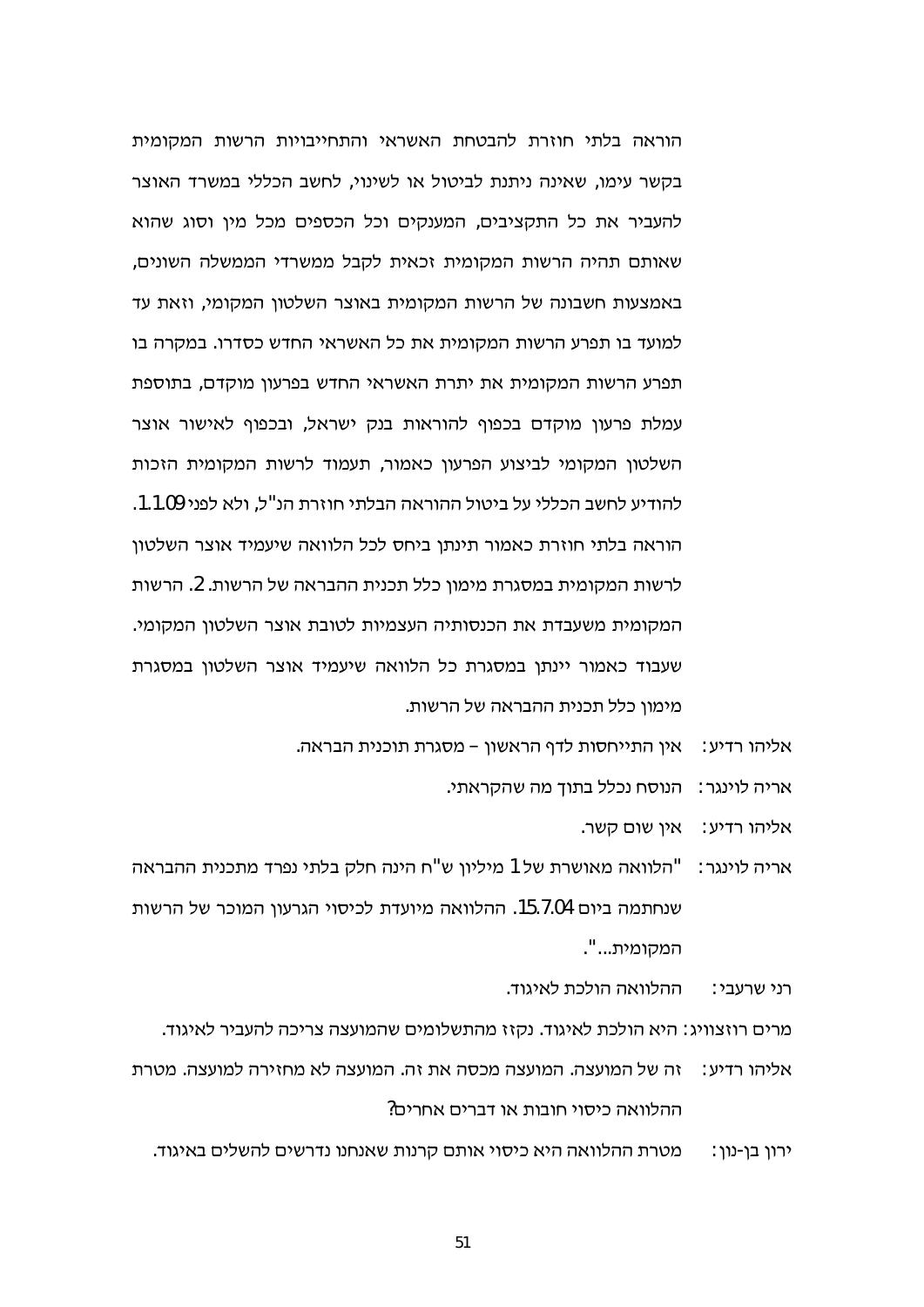- יש חובות. אנחנו חוזרים שוב, שמישהו יציג את מצב האיגוד. שמישהו יבוא רני שרעבי∶ לכאו ויציג את מצב האיגוד. אנחנו חברי מועצה, צריד לדעת מה מצב האיגוד. צריכים להציג את מצב האיגוד. יש לאיגוד תכנית הבראה. תציגו אותה. אנחנו מאשרים מיליון ש"ח מתכנית ההבראה של המועצה לתכנית ההבראה של האיגוד. בגרעון המועצה לא נמצא גרעון האיגוד. הוא לא נמצא בכלל. מבחינתו, לכאורה הוא לא קיים. לוקחים כסף שכביכול בא לסגור גרעון של המועצה ומעבירים אותו לאיגוד. האיגוד הוא המועצה. כרגע מתנהלת שם תכנית הבראה, אז שמישהו יציג אותה. הגיע הזמן שנדע על מה אנחנו נותנים כסף. אני אומר זאת גם כחבר מועצה וגם כהורה.
- יואל גמליאל: תכנית ההבראה אושרה לפני שנה. הגשנו מסמכים למשרד הפנים. במשרד הפנים היה לנו מאבק עיקש על מענקים ועל תכנית ההבראה. משרד הפנים אישר את תכנית ההבראה. יש לנו מסמך של משרד הפנים שמורה לקחת הלוואה של מיליון ש"ח.
	- אתה מדבר על תכנית ההבראה של המועצה? רני שרעבי∶
		- יואל גמליאל: של האיגוד.
		- אליהו רדיע: לא מוזכר כאן איגוד.
- יואל גמליאל: בישיבה הקודמת הוזכר. ביקשנו 1 מיליון ש"ח ועוד 2 מיליון ש"ח ועוד 2.6 מיליון ש"ח שהמועצה חייבת לאיגוד.
- מעבירים מכיס לכיס. תוכיחו. למה שנקבל את זה ככה? יש חובה על האיגוד רני שרעבי∶ להציג.
	- יואל גמליאל∶ אעביר את החומר.
	- אל תעביר לי. תשים על שולחן המועצה ואנחנו נדון בזה. רני שרעבי∶
- נדון בזה. היום הייתי כאן בפגישה עם נציגי המורות. מעבר לכך שאישרנו ירון בן-נון: מיליון ש"ח בפעם הקודמת, הכסף נדרש לכיסוי קרנות שלהם. לכן, צריך לאשר.
	- אנחנו צריכים לראות תכנית הבראה. רני שרעבי∶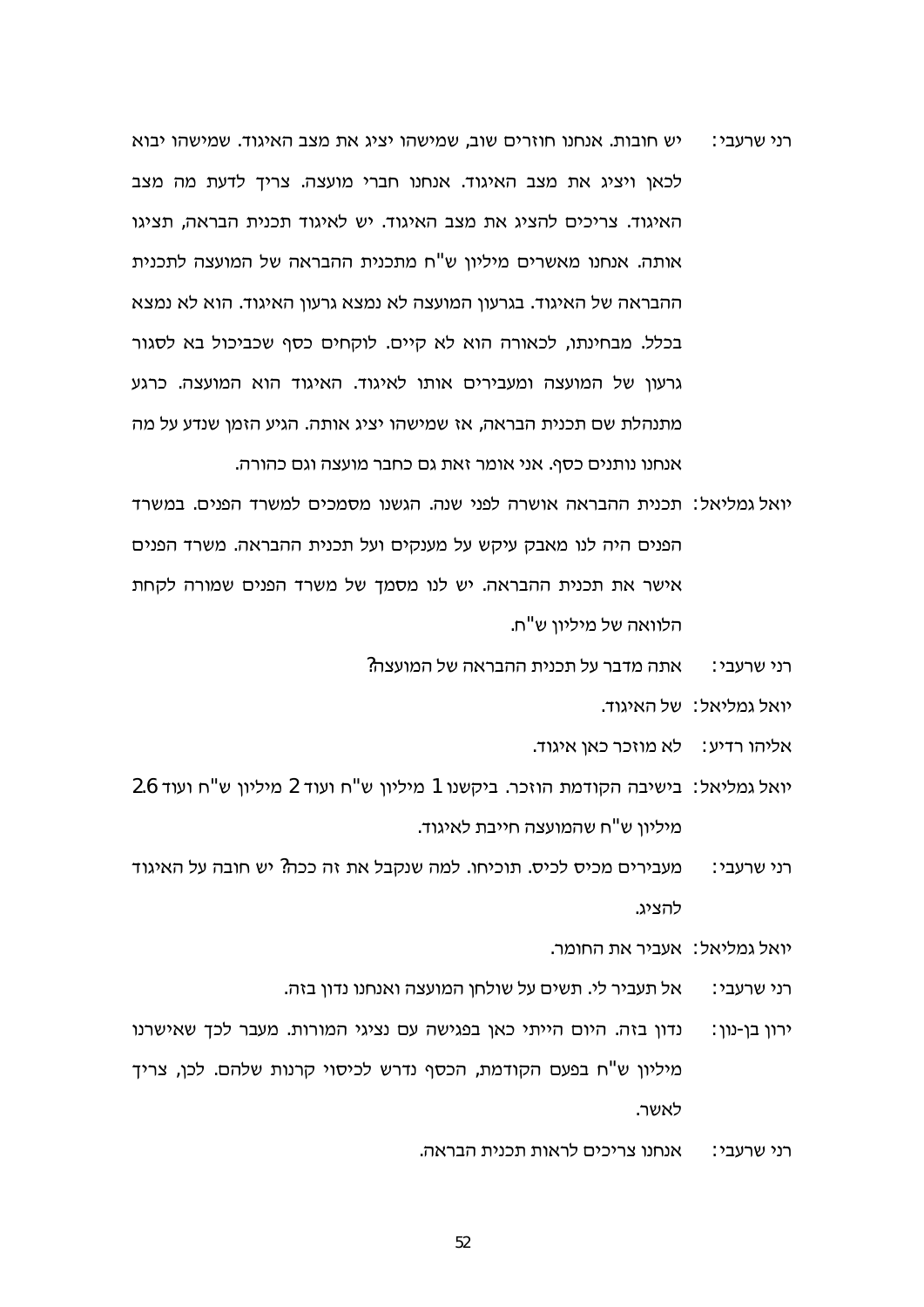- אתה תראה תכנית הבראה. ירון בו-נון:
- מתי יהיה דיוו על תכנית ההבראה של האיגוד? רני שרעבי:
	- בישיבת המליאה הבאה. ירון בו-נון:
- אריה, בישיבת המליאה הבאה יש דיון על תכנית ההבראה של האיגוד. רני שרעבי:
	- נקבל דיווח מלא ומסודר. ירון בן-נון:
	- שתי נציגות שלנו באיגוד אומרות שאין ישיבות איגוד. אליהו רדיע∶
	- מרים רוזצוויג: לא אמרנו שאין. אמרנו שמזמן לא היתה. אם אין כלום, על מה?
- מיולי שעבר ועד היום הייתי מעורב בבניית תכנית ההבראה של האיגוד ירוו בו-נוו: ואישורה במשרד הפנים ואצל המשנה למנכ"ל. זה הכרח. אין מוצא. אני מבקש לגשת להצבעה. מי בעד הנוסח שהוצג כרגע והוקרא לפרוטוקול? הצבעה∶
	- $6:$ בעד
		- ∶ גל
	- נמנעים: 1
	- הסעיף אושר.
	- הוחלט לאשר. ∶ירון בן-נון

# ש"ק 8. אישור הגדלת תב"ר מס' 702 שיפוץ מבנה חינוך וציבור ע"ס 450,000 ש"ח. מימון: א. הקצבת משרד החינוך (שיפוצים) 11,780 ש"ח. ב. קרן עבודות פ**יתוח** 338,220 ש<sup>יי</sup> ח.

אריה לוינגר: ס"ק 8. אישור הגדלת תב"ר מס' 702 שיפוץ מבנה חינוך וציבור ע"ס 450,000 ש"ח. מימון: א. הקצבת משרד החינוך (שיפוצים) 111,780 ש"ח. ב. קרן עבודות פיתוח 338.220 ש"ח.

- אליהו רדיע: איך אפשר לעשות תב"ר אחד למבנה חינוך וציבור אם מבנה ציבור לא מתוקצב על ידי אף גורם ומבנה חינוך כן. איך יאשרו לנו תב"ר כזה?
	- אריה לוינגר: אאת הגדרה כללית.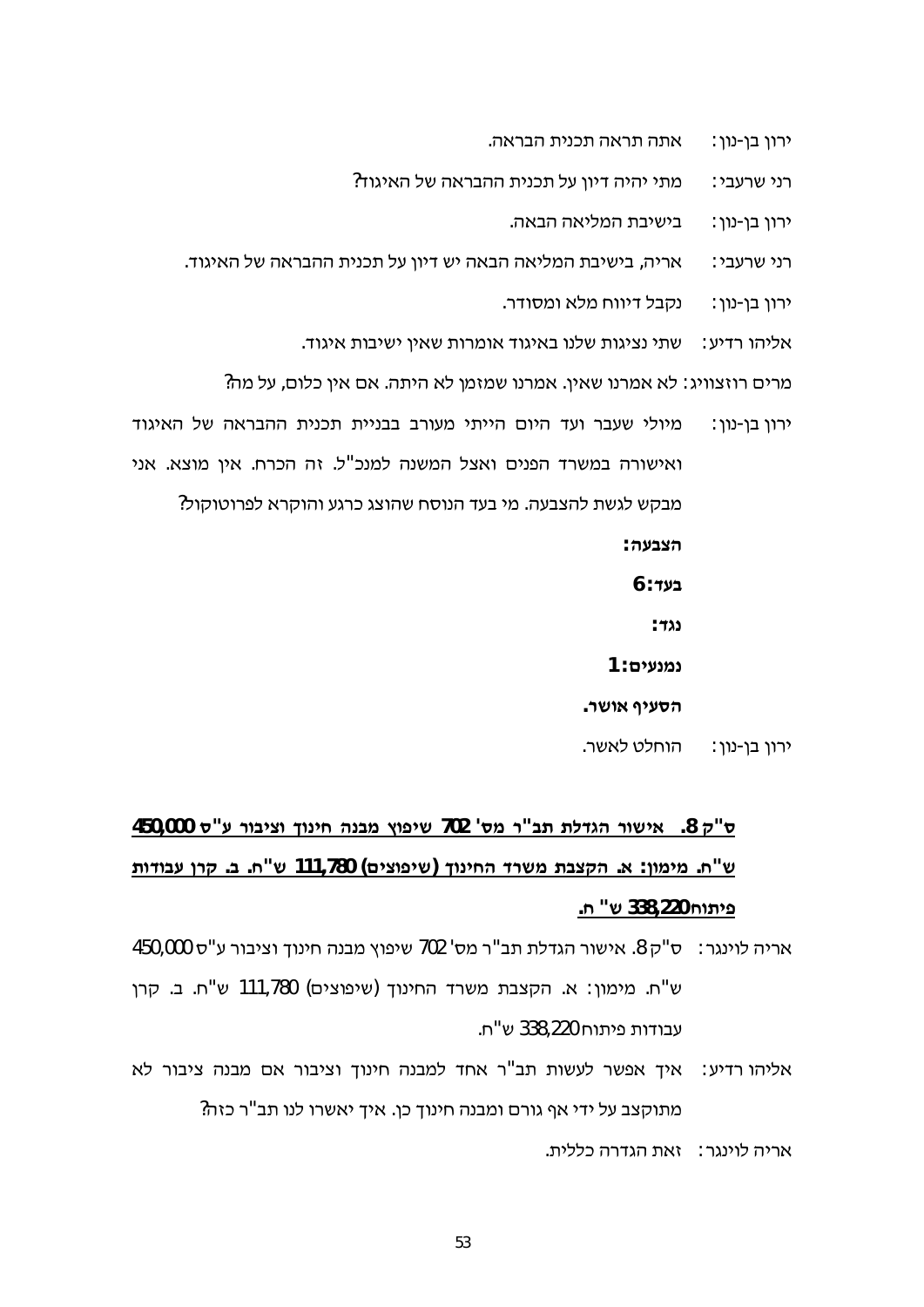אליהו רדיע: אם הכל מקרן עבודות פיתוח זה בסדר.

- אריה לוינגר: הכל מקרו עבודות פיתוח. הקצבת משרד החינוד לשיפוצים הולכת רק למוסדות חינוך.
	- אליהו רדיע: אם כד זה תב"ר אחד.
	- אריה לוינגר: הוא על 450,000 ש"ח. מתוך זה כ 300,000 ש"ח מיועדים לאוהל שלום.
- אליהו רדיע: אם המקורות הם רק שלנו, זה בסדר. אבל אם המקורות הם חיצוניים, אני לא אוהב את זה.
	- אריה לוינגר: זו העברה שמעבירים...
- אליהו רדיע: דבר שני, זה מקרן עבודות פיתוח. מה עושים בשאר? צריך מיליון ש"ח לשיפוצ, מה עושים עם השאר?.
- מול המצב הרעוע מאוד של בית ספר אוהל שלום ומול מצב התכנית העתידית ירוו בו-נוו∶ שלו, אני מבקש בתב"ר הזה להשקיע כ 300,000 ש"ח באוהל שלום באותם מבנים שנשארים אחרי הבניה החדשה. בכל השאר לעשות את אותו שיפוץ קיץ שאנחנו נוהגים לעשות בשאר מוסדות החינוך. לתת עדיפות לאוהל שלום בגלל מצבו. כ 300.000 ש"ח לאוהל שלום.

מרים רוזנצוויג: כלומר, 111,000 ש"ח לשאר המוסדות ו 330,000 ש"ח לאוהל שלום?

- מה היתה החלוקה בשנה קודמת? איך זה יתחלק בין אוהל שלום לשאר בתי רני שרעבי∶ הספר. עשו עבודה בשנה שעברה.
	- יואל גמליאל: בנתיבי נועם.
	- גם באוהל שלום עשו. עשו ריצוף. רני שרעבי∶
- יואל גמליאל: לא עשו כלום באוהל שלום בשנה שעברה. ריצפו כיתה אחת ב 3,000 ש"ח. בנתיבי נועם השקיעו את כל הכסף.
- מרים רוזצוויג: נעשתה בדיקה שלכל שאר המוסדות יספיקו 150,000 ש"ח? להעמיד את שאר המוסדות ברמה להפעלתם?
	- רני שרעבי: איזה היגיון יש בהשקעה בבית ספר שמחר יתפרק?
	- ירון בן-נון : \_\_\_ ההשקעה היא במבנה שנשאר. אני יכול להראות את התכנית.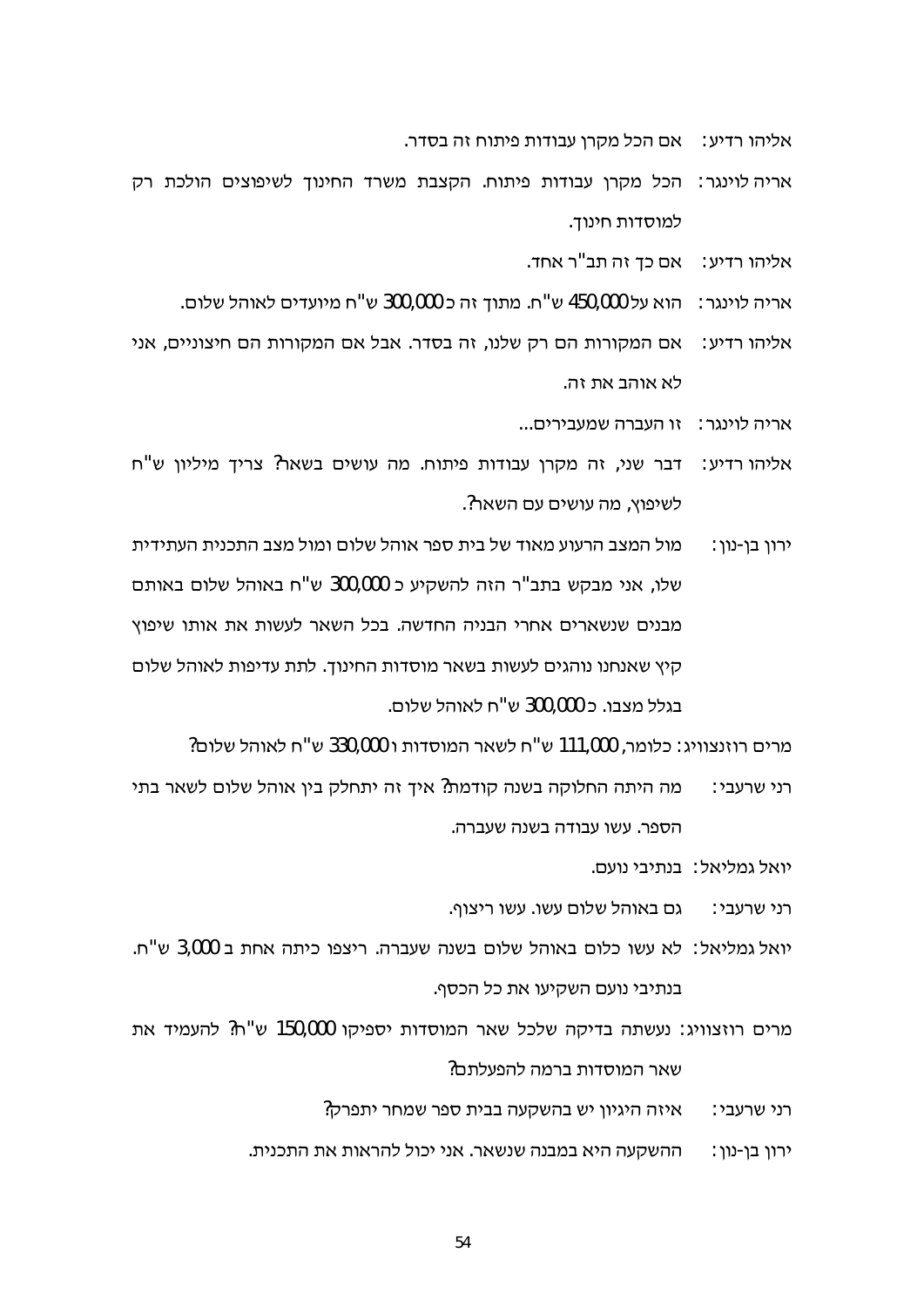340,000 ש"ח במבנה שנשאר? רני שרעבי∶

מרים רוזצוויג: 300,000 ש"ח ו 150,000 ש"ח.

ליאור מדהלה: יש שני מבנים. זה רחוב ויצמן. זה הדרך שנכנסת לנתיבי נועם. בית ספר אוהל שלום הישן זה המבנים האלה.

> קיבלנו עליהם השבוע 631,000 ש"ח. ורון בן-נון:

- קיבלתם עליהם כי הגשתם עליהם. אם הייתם מגישים על משהו אחר הייתם רני שרעבי∶ מקבלים על משהו אחר. אני מדבר על הסדרי התנועה. הכל שאלה לאן מכוונים את הבקשה.
- זו הערה לא נכונה. הגשתי על 4 פרויקטים. מעגל סברדלוב ויצמן, רחוב פינס, ירון בן-נון: מעגל התנועה בנתיבי נועם ואוהל שלום ובן-גוריון. הגשנו 4 פרויקטים למשרד התחבורה. לצערי, אישרו לנו רק את זה. 4 פרויקטים מסודרים.
- ליאור מדהלה: מבנים עם תקרה קשיחה ורצפה קשיחה לא נהרוס במסגרת בניית בית הספר החדש אלא נשתמש בהם. המבנים הישנים נהרסים בשיפוץ. מדברים על ההקצבה של המועצה לשתי כיתות א' ב'. כולל הקומה העליונה והמרתפים. יש 4 כיתות בקומה העליונה ו 2 כיתות בקומה התחתונה.

המבנה חדש, יחסית. עדנה סגל∶

אליהו רדיע∶ מה עם המגרש המקורה?

ליאור מדהלה: זו הקצבה של מפעל הפיס.

אליהו רדיע∶ \_ מה עם זה?

אריה לוינגר: הכל מוקפא.

כי הכל מוקצה לטובת זה. את תקציב בית ספר משרד החינוך לא נותן לנו ירוו בו-נוו∶ ומעביר למשרד הפיס, כ 2 מיליון ש"ח. כל הפרויקטים של הפיס מוקפאים.

ליאור מדהלה : זה המגרש עליו דיברת.

אליהו רדיע: מה עושים במסגרת השיפוץ?

ליאור מדהלה: קיימנו פגישה עם מנהל בית הספר ויואל גמליאל. עשינו פירמידת צרכים מול מנהל בית הספר. העבודות חולקו לתקרה אקוסטית לכיתות, ריצופים,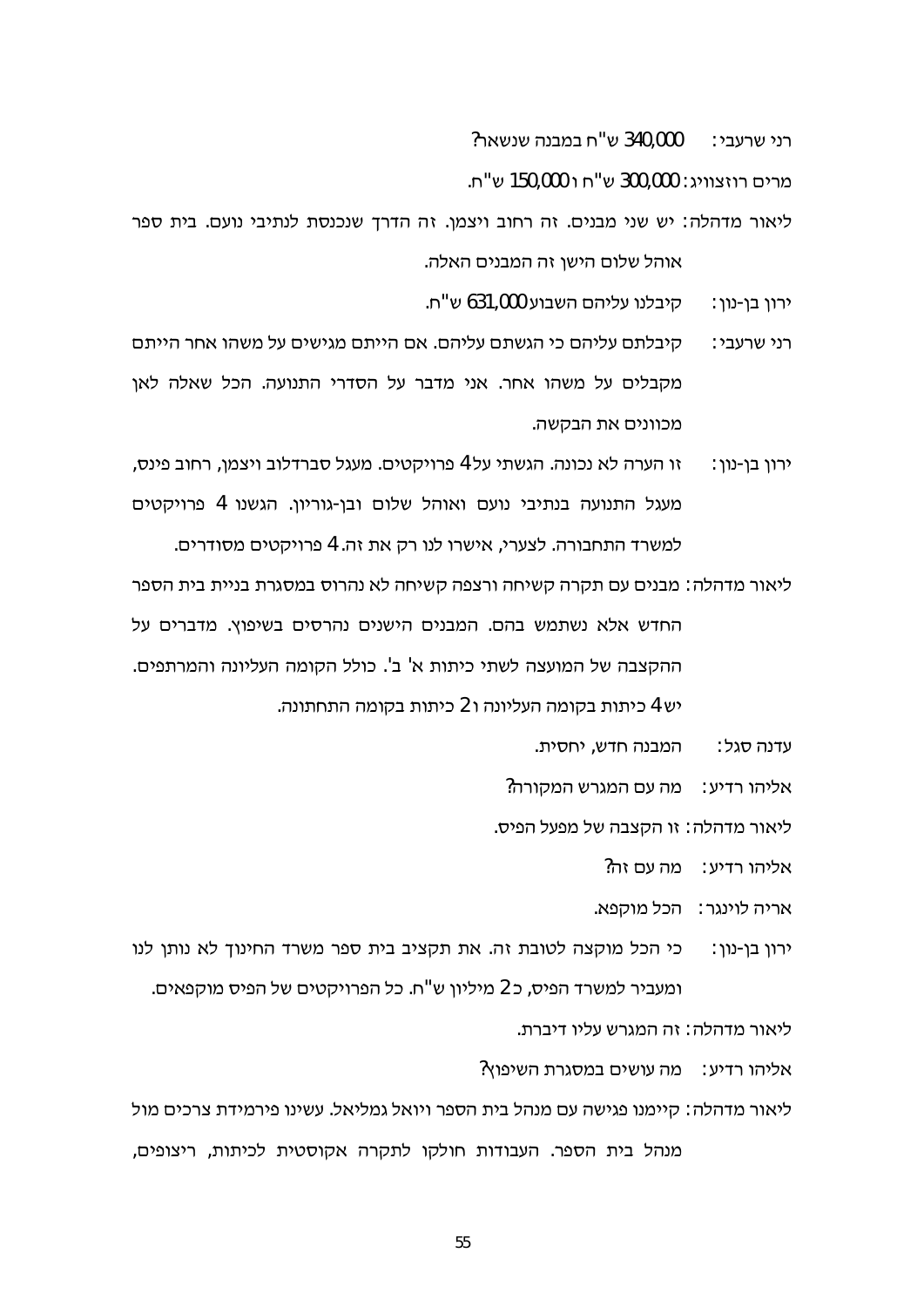חלונות כולל סורגים, צביעה. אם ישאר, ניכנס גם לחלק החיצוני. יש שם . קטע קטו של ריצוף וקרמיקה, השאר טרצו מאד ישו

> אותו דבר נעשה בבתי ספר אחרים? מישהו דאג שיהיו פרופורציות? רני שרעבי∶

> > אנחנו מרצפים בקרמיקה? דודי קוד :

ליאור מדהלה: יש ריצוף קרמיקה שאנחנו מפרקים.

אסור לרצף בקרמיקה בבתי ספר. רני שרעבי∶

ליאור מדהלה : יש ריצוף והדבקת קרמיקה באחת הכיתות.

אסור בבתי ספר לרצף בקרמיקה, זו עבירה על החוק. בלטה רגילה זה הכי דודי קוד : טוב.

יואל גמליאל: מי האדריכל?

ליאור מדהלה: מסילתי.

- אני לא מצר על אוהל שלום. אני חושב שצריך לעשות את אותו תהליך בבתי רני שרעבי∶ ספר אחרים.
- ליאור מדהלה: בשנה שעברה שיפצנו את בית ספר פינס. בשנה שעברה, במסגרת תקציב מיוחד שהגיע ממשרד החינוך, שיפצנו 3 כיתות עם פרוזדור בבית ספר פינס. הכל חדש. הורדנו תקרות רביץ, עשינו תקרות אקוסטיות, עשינו ריצופים, עשינו חלונות, עשינו מערכת גילוי אש.

הקביעה להקציב לאוהל שלום היתה מול המצב בשטח, מול שאר בתי הספר. ירון בן-נון: ליאור מדהלה: גם בסכום של 400,000 ש"ח.

- לא מצרפים את המצב? אם עשיתם בדיקה למה זה לא מצורף? שנדע בדיוק רני שרעבי∶ כמה הושקע בעבר. כמה היה תב"ר 702 שנה שעברה?
	- אריה לוינגר: כ 200,000 ש"ח.
	- יואל גמליאל: 150,000 ש"ח והגדילו ל 200,000 ש"ח.
		- אליהו רדיע: שיפוץ לכיתות היה ב 2003.

אריה לוינגר: הכיתות היה ב 2004.

?ירון בן-נון: מי בעד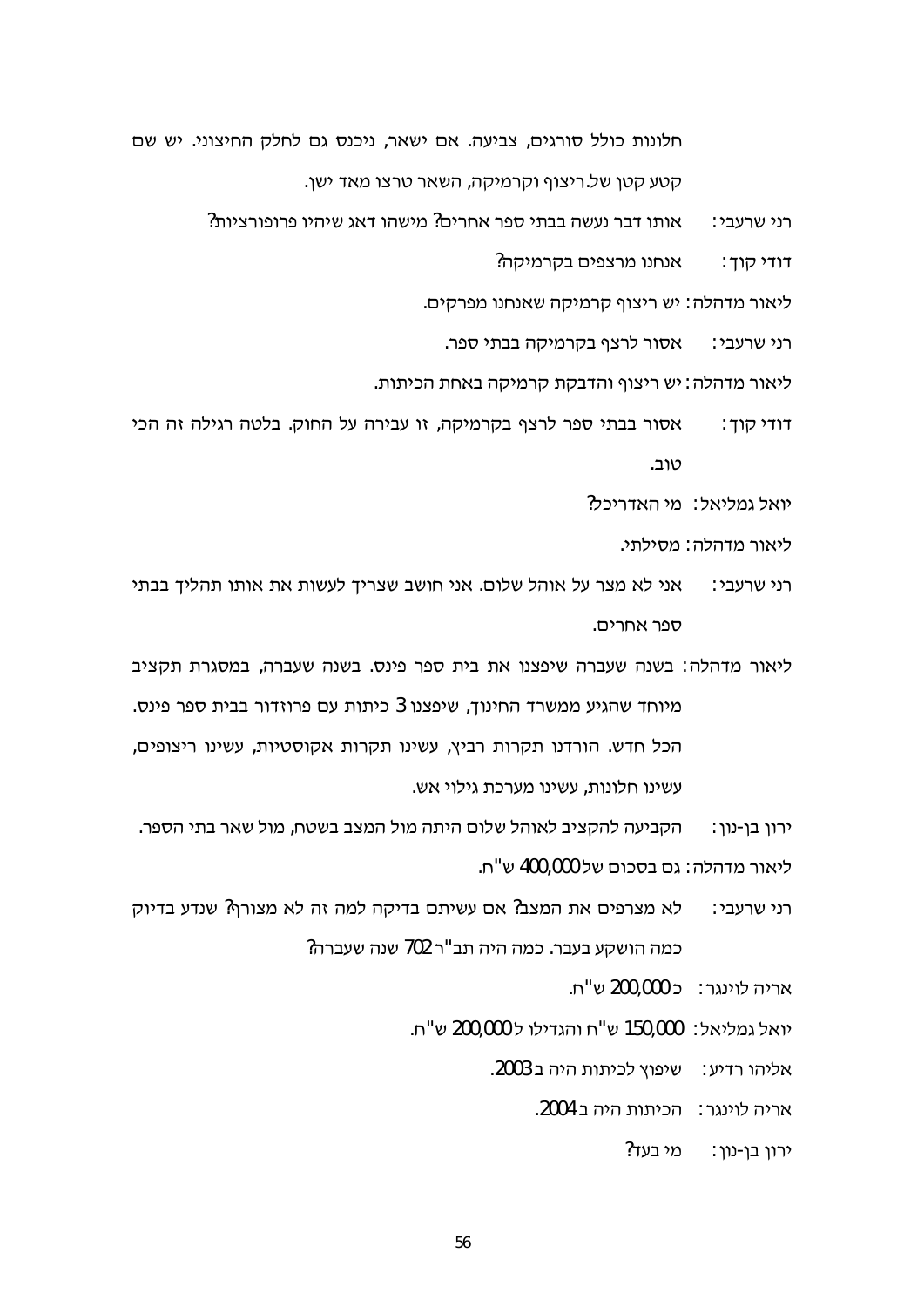הצבעה∶

 $8:$ בעד

: מד

נמנעים:

. הסעיף אושר

ברשותכם, הייתי רוצה לנעול את הישיבה. ירון בן-נון:

מרים רוזנצוויג: אם יש נושאים דחופים, בואו נסיים.

ירון בן-נון: נמשיך את הישיבה, ס"ק 6.

## ס"ק 6. אישור תב"ר ע"ס 250,000 ש"ח שיפוצים והתאמות המחלקה לשירותים חברתיים במועצה. מימון: א. הקצבת משרד הרווחה בסך של 100,000 ש"ח. ב. קרן עבודות פיתוח בסך של 150,000 ש"ח. סה"כ 250,000 ש"ח.

אישור תב"ר ע"ס 250,000 ש"ח שיפוצים והתאמות המחלקה לשירותים ירון בן-נון: חברתיים במועצה. מימון: א. הקצבת משרד הרווחה בסך של 100,000 ש"ח. ב. קרן עבודות פיתוח בסך של 150,000 ש"ח. סה"כ 250,000 ש"ח. יש הערות? ?מי בעד

הצבעה:

בע<del>ו</del> ∶ 7

 $: 722$ 

נמנעים:

. הסעיף אושר

. הסעיף אושר ירון בן-נון :

## ס"ק 9. אישור עו"ד מילי גואטה וייס כתובעת עירונית וייצוג בעבירות קנס וברישוי עסקים.

אישור עו"ד מילי גואטה וייס כתובעת עירונית וייצוג בעבירות קנס וברישוי ירון בן-נון: עסקים.

אליהו רדיע: לגבי הנוהל, בהמשך. דבר שני, מאיזה סעיף נתקצב אותה או שכבר חשבו על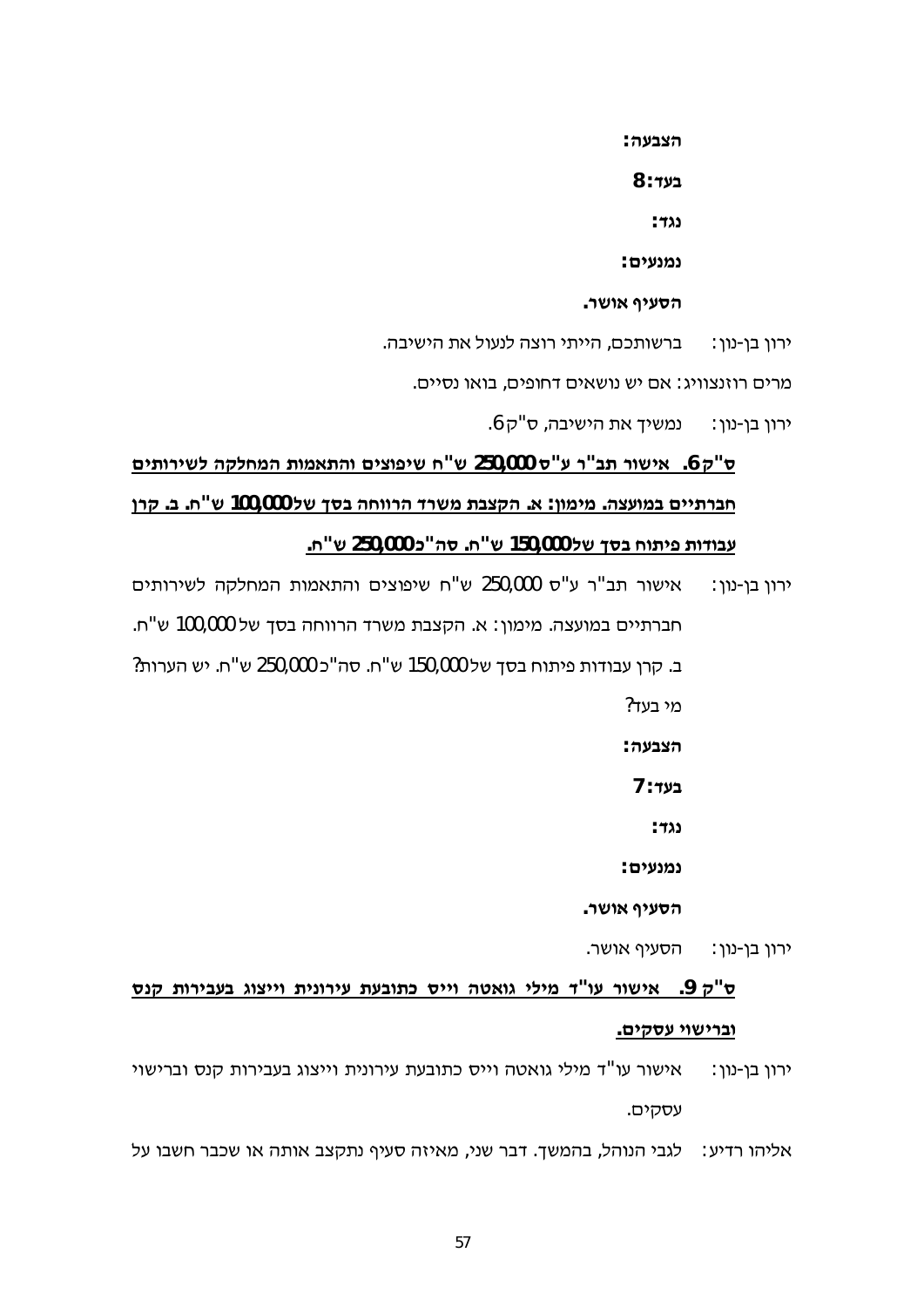זה בהכנת התקציב?

- גדעוו הנקיו∶ נדמה לי שיש לה גם הכנסה מ.
- מיקי צארום חזר. יואל גמליאל עזב. יש לה סעיף תקציבי שאושר במסגרת ירון בן-נון: התקציב. רפי חנינה חזר לישיבה.
- מה נוהל האישור? אחרי שאנחנו מאשרים היא צריכה אישור של היועץ :אליהו רדיע המשפטי לממשלה או שאין צורך?
	- אריה לוינגר: כן. היא קיבלה הסמכה של הפרקליטות.
		- מה פירוש עבירות קנס? של מה? אליהו רדיע∶
	- אריה לוינגר: עבירות קנס שהפקח מטיל קנס לפי חוק עזר שמירת הסדר והניקיון.
		- אליהו רדיע∶ לא כולל חניה?
- לא. אישרנו חוק עזר חניה. כאשר משרד התחבורה ומשרד הפנים יאשרו את אריה לוינגר∶ חוק העזר, נטיל קנסות חניה.
	- מי בעד? ירון בן-נון:
- אני בעד. יש לי הערה לתהליך. אף אחד לא מכיר את מילי גואטה. צריך לצרף רני שרעבי∶ קורות חיים.
	- יש בזה משהו. עדנה סגל∶
		- מי בעד? : ירון בן-נון

הצבעה∶

- בעד∶
- ּנגד∵
- נמנעים:

הסעיף אושר פה אחד.

## . ס"ק 10. אישור תב"ר ע"ס 143,000 ש"ח תכנון מוסד חינוי ממ"ד "אוהל שלום" מימון: הקצבת משרד החינוך.

ס"ק 10. אישור תב"ר ע"ס 143,000 ש"ח תכנון מוסד חינוי ממ"ד "אוהל ירון בן-נון: שלום". מימון: הקצבת משרד החינוך. זה לחלק החדש, לשם התכנון.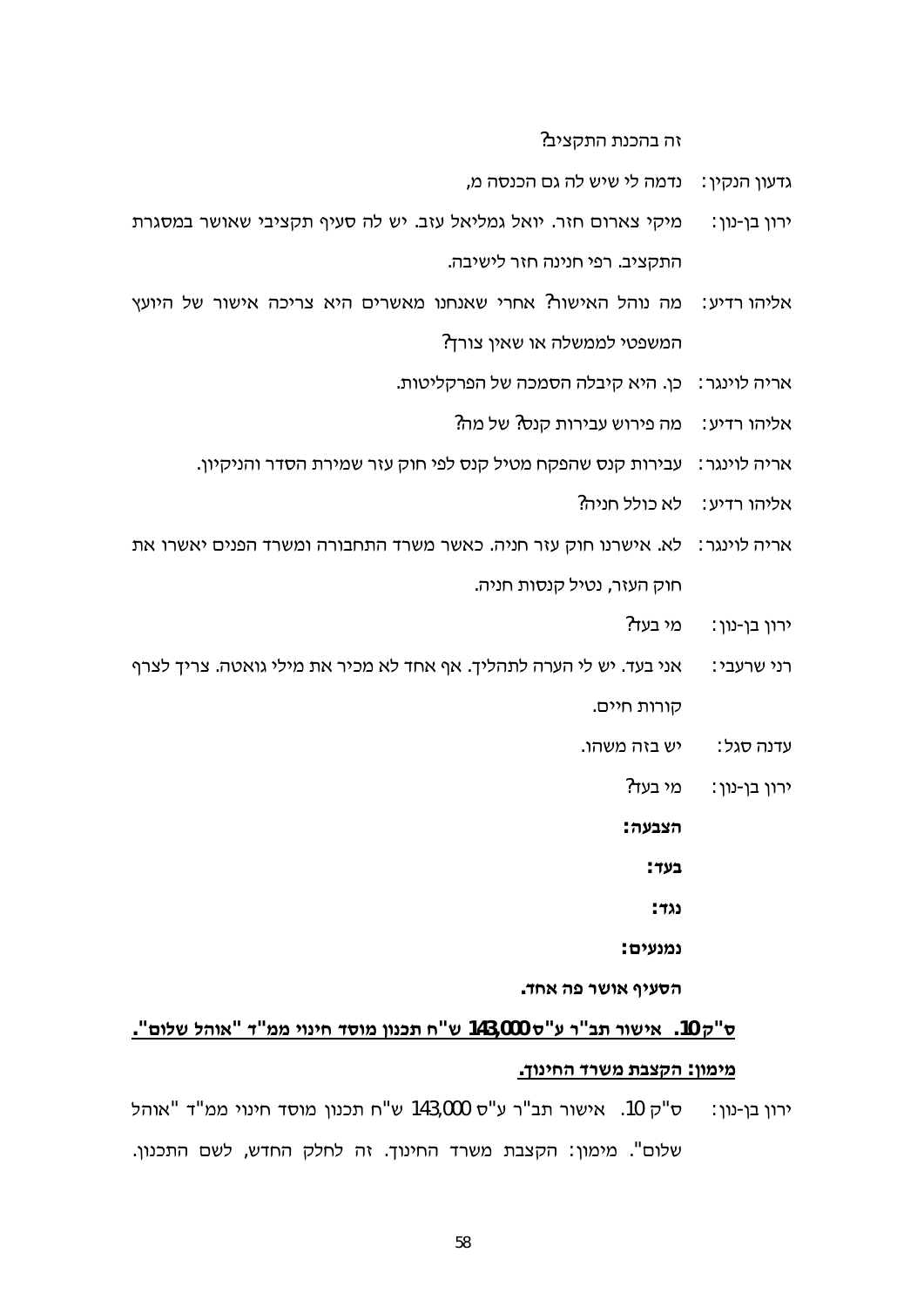הקצבת משרד החינוך. מי בעד?

הצבעה∶

9 : **בעד** 

 $: 722$ 

: נמנעים

הוחלט לאשר.

## ס"ק 11. אישור תב"ר גינון ופיתוח בסך של 600,000 ש"ח. מימון: קרן עבודות פיתוח.

- ס"ק 11. אישור תב"ר גינון ופיתוח בסך של 600,000 ש"ח. מימון: קרן ירון בן-נון: עבודות פיתוח.
	- זה כללי מדי. רני שרעבי∶
- זו עבודה בעיניים. דיברנו על זה מספר פעמים. אנחנו רוצים לאשר. תפסיקו אליהו רדיע∶ עם המשחק הזה.
- לפרוטוקול, הגיע הזמן שיהיה פה דיון במצב התב"רים ובמצב הקרנות. הגיע רני שרעבי∶ הזמו.
- בישיבת ההנהלה הבאה יהיה דיון על תב"רים ולאחר מכן יהיה דיון מסודר ∶ירון בן-נון על נושא התב"רים בישיבת המליאה.
	- מתי נקבל את החומר עצמו? רני שרעבי:
	- לפחות 10 ימים לפני הישיבה כדי שתוכל לבחון. אין כוונה להסתיר. ירון בן-נון:
	- לא אמרנו שיש כוונה להסתיר. מאשרים 600,000 ש"ח ועוד 600,000 ש"ח. רני שרעבי∶
- גם בפרוטוקול של ההנהלה לא כתוב מה זה. גם במליאה לא כתוב מה זה. : אליהו רדיע בפרוטוקול הנהלה כתוב בדיוק מה שכתוב בהזמנה לישיבה. אם לא שואלים בהנהלה זה לא אומר שלא נשאל במליאה. אני מציע להוריד את זה מסדר יום גם אם יש לך רוב.
	- לבוא עם תב"ר מסודר אחרי שנדון על הקרנות. רני שרעבי∶
	- גדעון הנקין: זה נדון בהנהלה. אני לא יודע למה אין את כל הפרטים.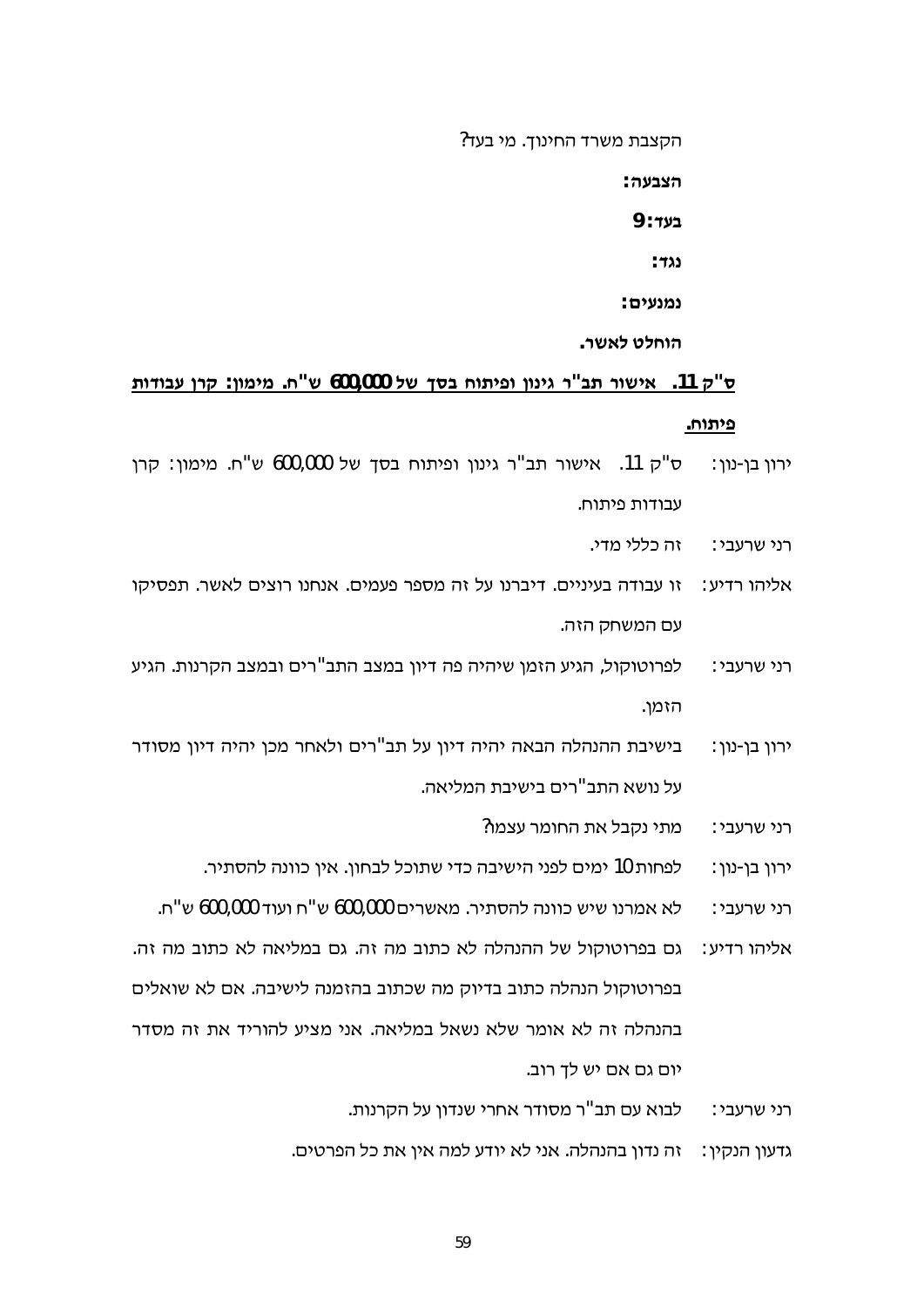למרות שחלק מהאנשים חושבים שאני עושה דברים שלא באישור, אני מקבל ירוו בו-נוו∶ את ההערות שנאמרו כאו. אני מושד את הסעיף מסדר היום. בפעם הבאה זה יוצג באופן מסודר.

ס"ק 12. אישור תב"ר סלילת רח' פוקס בגדרה בסך של 3,065,400 ש"ח. א. קטע בן גוריון – שלדג (חתך מלא) 940,000 ש"ח. ב. קטע שלדג – מאיר הכהן (שכבת אספלט זמנית בלבד) 60,000 ש"ח. ג. קטע יעקב מאיר הכהן הורוביץ - חתך מלא 1,620,000 ש"ח. סה"כ 2,620,000 ש"ח. מע"מ 445,000 ש"ח. סה"כ 3,065,400 .n"ש

ירון בן-נון : = ס"ק 12 תב"ר רח' פוקס.

מרים רוזנצוויג: דנו בסעיף כבר פעם.

- לא דנו עליו, דנו על פיתוח. במסגרת ההנהלה דנו על דמי פיתוח וקבענו סדרי ירוו בו-נוו∶ עדיפויות. אקריא לפרוטוקול את הפירוט וליאור יציג את הדברים. א. קטע בן גוריון - שלדג (חתך מלא) 940,000 ש"ח. ב. קטע שלדג - מאיר הכהן (שכבת אספלט זמנית בלבד) 60,000 ש"ח. ג. קטע יעקב מאיר הכהן הורוביץ – חתד מלא 1,620,000 ש"ח. סה"כ 2,620,000 ש"ח. מע"מ 445,000 ש"ח. סה"כ 3,065,400 ש"ח. כולנו מכירים את רחוב פוקס. ציר רוחב חשוב מאוד. מוביל כל בוקר וצוהריים מעל 180 ילדים מהגבעה וממזרח גדרה ברגל בצורה מאוד לא בטיחותית ומסוכנת. הגיע הזמן שנחבר את הרחוב בצורה מסודרת לשני עורקים של גדרה, בין רח' בן גוריון ורחוב הורוביץ. ליאור יסביר כל חתד וקטע.
- ליאור מדהלה: זה רחוב בן גוריון. היום אנחנו מבצעים את מעגל התנועה. זה רחוב פוקס, שמגיע עד לצומת הורוביץ פוקס. מעגל תנועה חתך מלא, כל המדרכות כולל השלמת סלילה כולל כל הסדרי התנועה שישרתו את בית ספר פינס. תחנות הורדה לתלמידים, תחנות הורדה להסעות. עד למעגל תנועה של רחוב יעקב מאיר הכהן כולל המעגל. עד לכאן חתך מלא כולל גינון, הסדרי תנועה, מפרצי חניה, מעברי חציה ותאורה. מיעקב מאיר הכהן קפלן ועד לקטע הזה תבוצע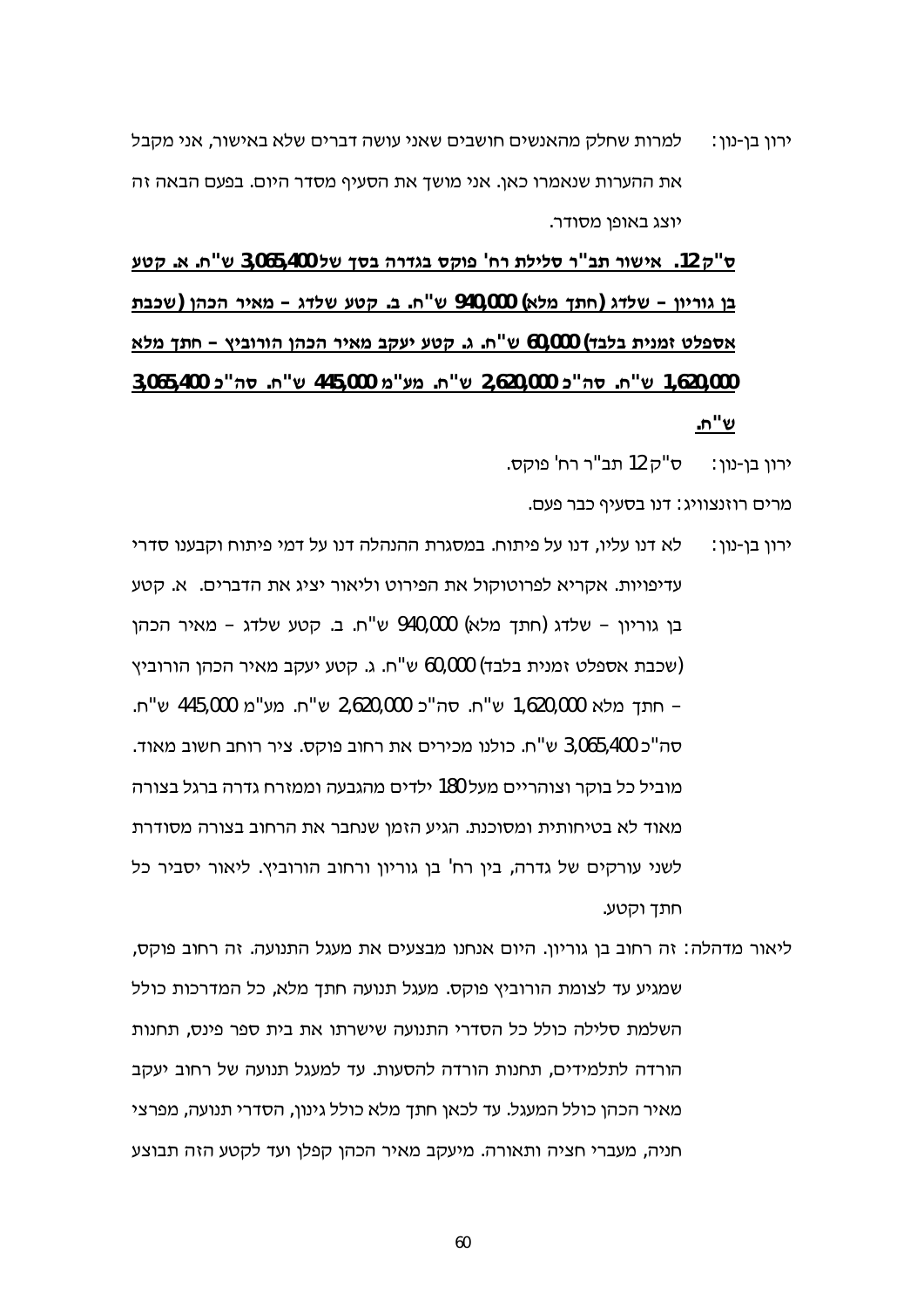סלילת אספלט זמנית עם מדרכה זמנית.

אליהו רדיע: מטעמים תקציביים או מסיבות אחרות?

מרים רוזצוויג: שלדג הוא צדדי.

ליאור מדהלה: עד רח' שלדג.

מרים רוזצוויג: בשלדג כתוב זמני. כל השאר לא זמני.

ליאור מדהלה: מרחוב שלדג עד רחוב קפלן עושים רק. מסדרת.אספלט ומדרכה בטיחותית לתלמידים שבאים מאזור הגבעה בלבד. אין לנו תקציבים ומקורות מימון מהדיירים. הקטע הזה, שברובו מאוכלס, מרחוב השלדג ועד קצה גבול הביצוע של מעגל התנועה ברחוב פוקס, יבוצע מלא, כולל התחברות לרחוב החרוב וכלל מעגל התנועה בשלדג פינת פוקס.

מרים רוזצוויג∶ מה לגבי רחוב שלדג עצמו?

ליאור מדהלה∶ את רח' שלדג מסיימים כאו.

מרים רוזצוויג∶ למה לא ממשיכים? אפילו משהו זמני. אני מכירה באופן אישי תושבים שלא מגיעים לגור שם והבית שלהם מוכן בגלל הגעה לבית הספר בחורף. השאלה

אם לא לעשות משהו זמני כדי שתהיה להם גישה. יש שם תושבים כבר.

הקטע הקטן של שלדג, מאוכלס ויש לך שם אגרות והיטלים. רני שרעבי∶

מרים רוזצוויג: זה קטע קטן שכבר מאוכלס. אנשים מוכנים לשלם את החלק שלהם.

ליאור מדהלה : אין בעיה לסלול. אם מוכנים לעדכן את התב"ר בקטע הזה. הבעיה היא שגם

הקשת של רח' דוכיפת קצת מאוכלסת, נגררים עוד קצת ימינה ועוד קצת שמאלה. עשיתי הערכה ראשונית מבחינת אגרות והיטלים. ברח' שלדג יש כאו עוד 5 בתים.

> ההיטלים יכסו את הכביש? רפי חנינה :

ליאור מדהלה: ההיטלים לא יכסו את עלויות הכביש.

אליהו רדיע: כתוב כאן "הכנסות צפויות נוספות 900,000 ש"ח". זה במצב הקיים? ליאור מדהלה: זה לא המצב הקיים. יהיו עוד אגרות והיטלים בהמשך. נכון להיום, אני יכול

להפיק אגרות והיטלים רק למי שבנה ברחוב פוקס. רק על מרכיב הקרקע,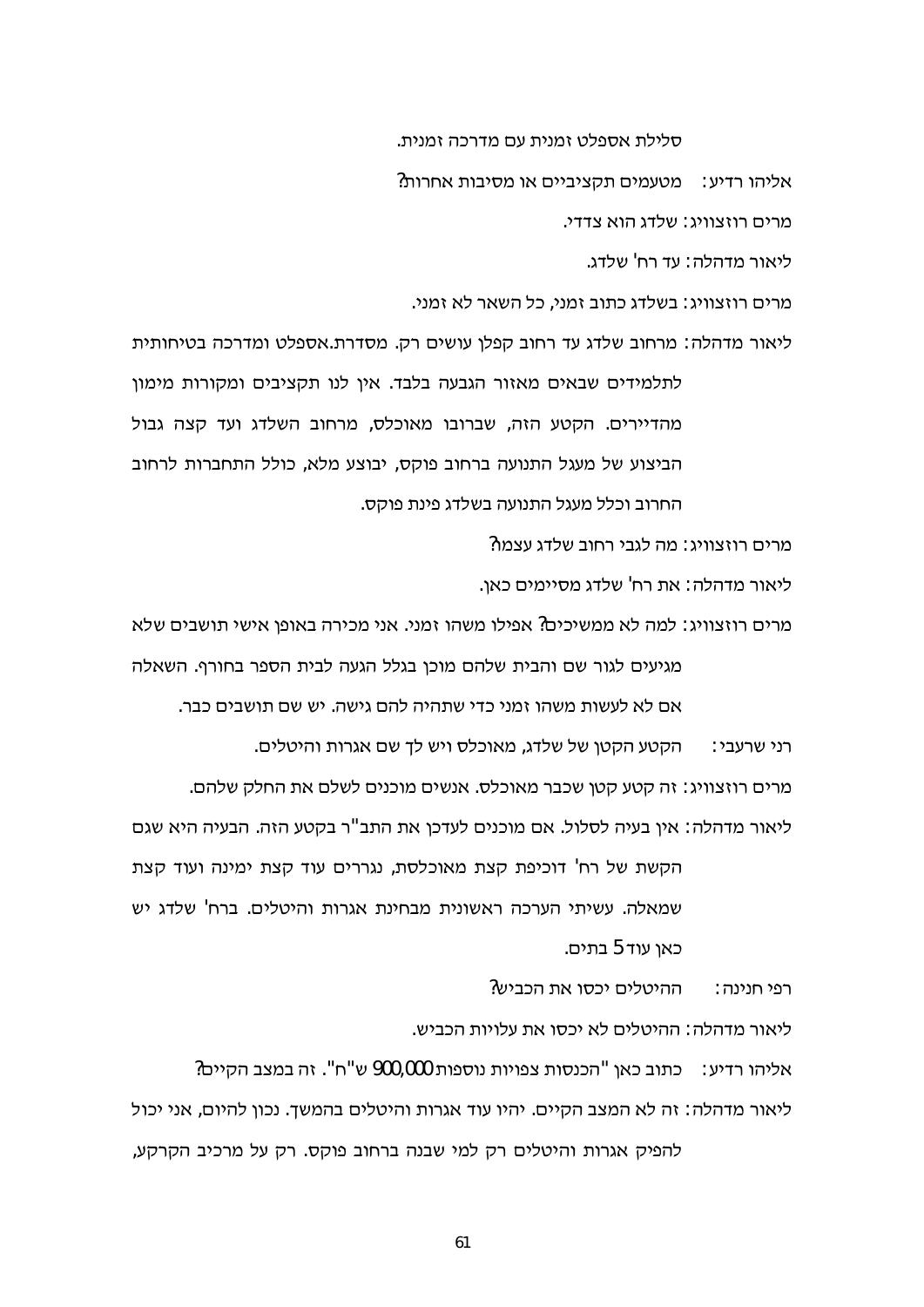אלה שיש להם קרקעות.

- מה עם חוק העזר שאמור לאפשר לנו לגבות לא רק על מרכיב הקרקע? רני שרעבי∶
- אריה לוינגר: אלי יודע שתהליך של אישור חוק עזר במשרד הפנים זה מינימום שנה וחצי. רק בחודש מרץ אישרו לנו חוק עזר אגרת ביוב, שדנו בו בפברואר 2004. תכנון אגרת הביוב היה חיוני לאגרת מכון הטיהור. לוקח זמן במשרד הפנים. החליפו שם יועצים משפטיים. יש עכשיו יועץ משפטי זמני ושר חדש. אני מקווה שיתחילו לטפל בדברים.
	- $\gamma$ מישהו הציג את זה לשר החדש רני שרעבי∶
- אריה לוינגר: הוא היה כאן שלשום. ביקשנו ממנו נושאים אחרים. נראה איך הוא יטפל בהם.
- זה רק ממחיש את הצורך לזרז את זה. כמה שיותר מהר. רק ככה אפשר רני שרעבי∶ לגמור.
	- עוד הערות? מי בעד? ירון בן-נון:

הצבעה∶

בעד∶

∶ גל

: נמנעים

הסעיף אושר פה אחד.

## ס"ק 11. אישור תב"ר גינון ופיתוח בסך של 600,000 ש"ח. מימון: קרן עבודות פיתוח.

ירוו בו-נוו: = ס"ק 11, גינוו.

גדעון הנקין : למרות שאנחנו בתחילת הקדנציה דיברנו על הגינון וכמה חשוב שנעשה את הדברים. נושא הגינון הוא נושא מאוד עקרוני למועצה. אני לא רואה שאנחנו מצליחים להשיג את השטחים. השטחים של הגינון גדלים כל הזמן בכל רחוב חדש שעושים. מזרח גדרה לא קיבלה את המענה שלה. אנחנו נגדיל את הסעיפים האלה ונוכל להיעזר בתב"ר לזה. צמחים גדלים, עצים מתייבשים,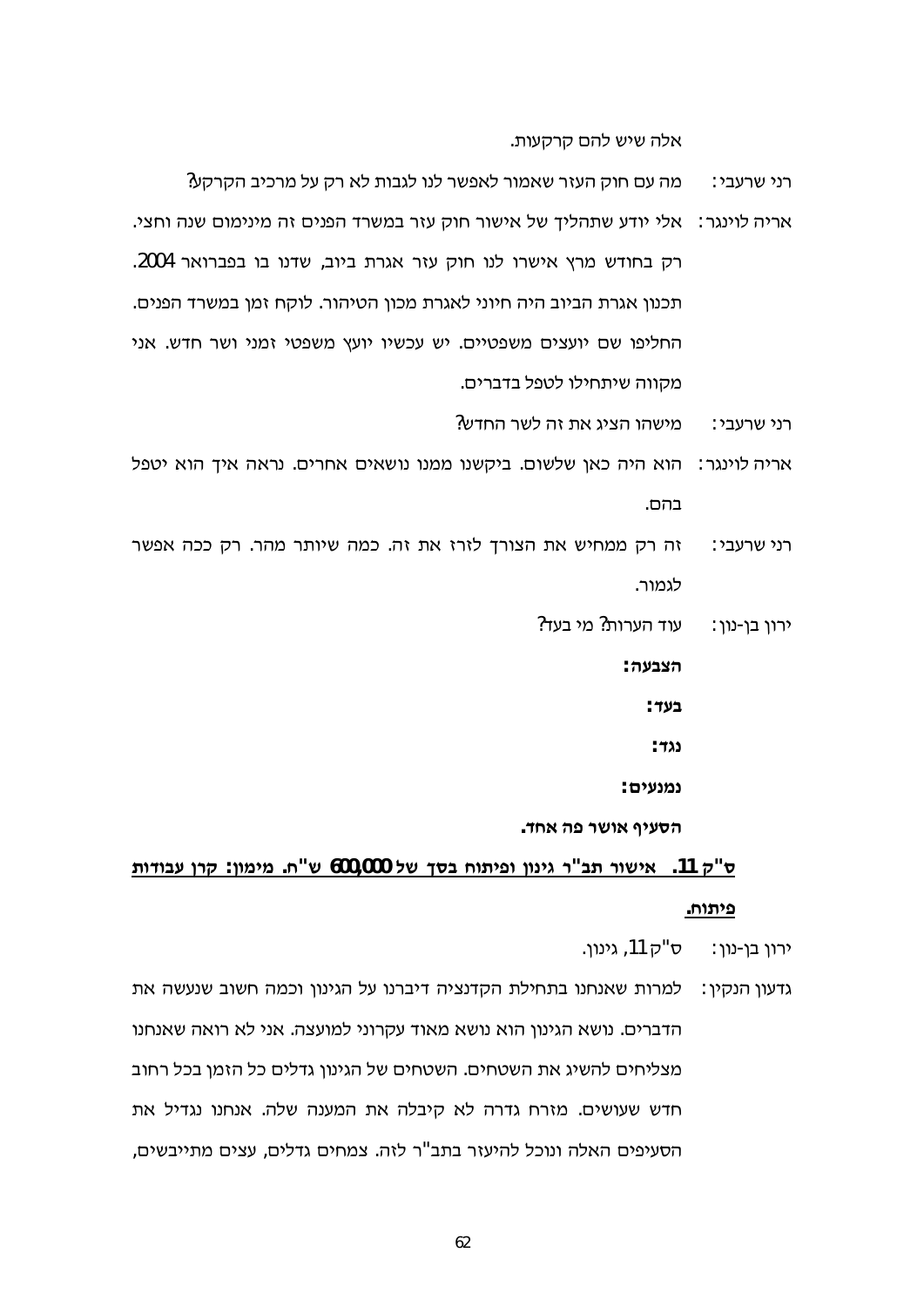מערכות גינון מתיישנות.

- אתה מדבר על שוטף, אתה לא מדבר על חדש. אתה מכשיל את המועצה אליהו רדיע∶ בעניין. אם יגיע פרוטוקול כזה למשרד הפנים לא יאשרו. זה שוטף. אם זה הקמת גינות חדשות, אני מסכים עם גדעון.
- בכל מקרה אני מבקש להצביע. בישיבה הבאה נציג את הנושא. הישיבה ורון בן-נון: הבאה לא תהיה בעוד חודשיים אלא בטווח הרבה יותר קצר מכיוון שיש לנו הרבה דברים נוספים על הפרק. אני מעלה את הסעיף להצבעה.

מרים רוזנצוויג: אפשר להצביע בכפוף לכך שבישיבה הבאה יוצגו הדברים?

- אם מצביעים נגמר הסיפור. אם רוצים 600,000 ש"ח שיציגו בפנינו תכניות. אליהו רדיע∶ אלא אם כן אנחנו בובות.
	- גדעון הנקין: בכל רחוב חדש אנחנו בבעיה מידית של גינון.
	- אתה צודק אבל, אני רוצה לדעת מה הוא עושה. רני שרעבי∶
- אליהו רדיע: | אני לא רוצה לעמת בינד ובין גדעון. קודם שוכנעת מיד. גם אני רוצה להצביע בעד. כשיהיו תכניות, באיזה רחוב, על מיליון ש"ח, אני מתחייב להצביע עבור גינון. גם בהנהלה לא דיברתם על זה. בואו נבדוק קודם את התב"רים. הנה פרוטוקול ההנהלה. גם בפעם שעברה, 600,000 ש"ח ועוד 400,000 ש"ח לטובת השוטף. אני מציע שגדעון ידייק בעניין, על מנת שמשרד הפנים יאשר לנו. הקמת גינות חדשות מול תכניות. כפי שהציג ליאור קודם, תציגו תכניות, אין בעיה. אף אחד לא נגד גדרה.
- צריך להפריד הפרדה אמיתית בין גינות לבין טיפול שוטף. אם חסר כסף רני שרעבי∶ לטיפול בגינות, ויכול להיות שזה המצב, צריך לשנות את התקציב השוטף. אם חסר, למה לעשות תרגילים? אם חסר אז חסר. מראש, כשמסתכלים על התקציב השוטף, המימון לפעילות השוטפת של גינון מגוחך. ברור שלוקחים כסף מהתב"ר.
	- לכל סלילה חדשה בכל מקום, זו גינה חדשה. מנסים לסדר את הדברים. גדעון הנקין∶ אין בעיה, בסלילה חדשה יש במסגרת הפרויקט. רני שרעבי∶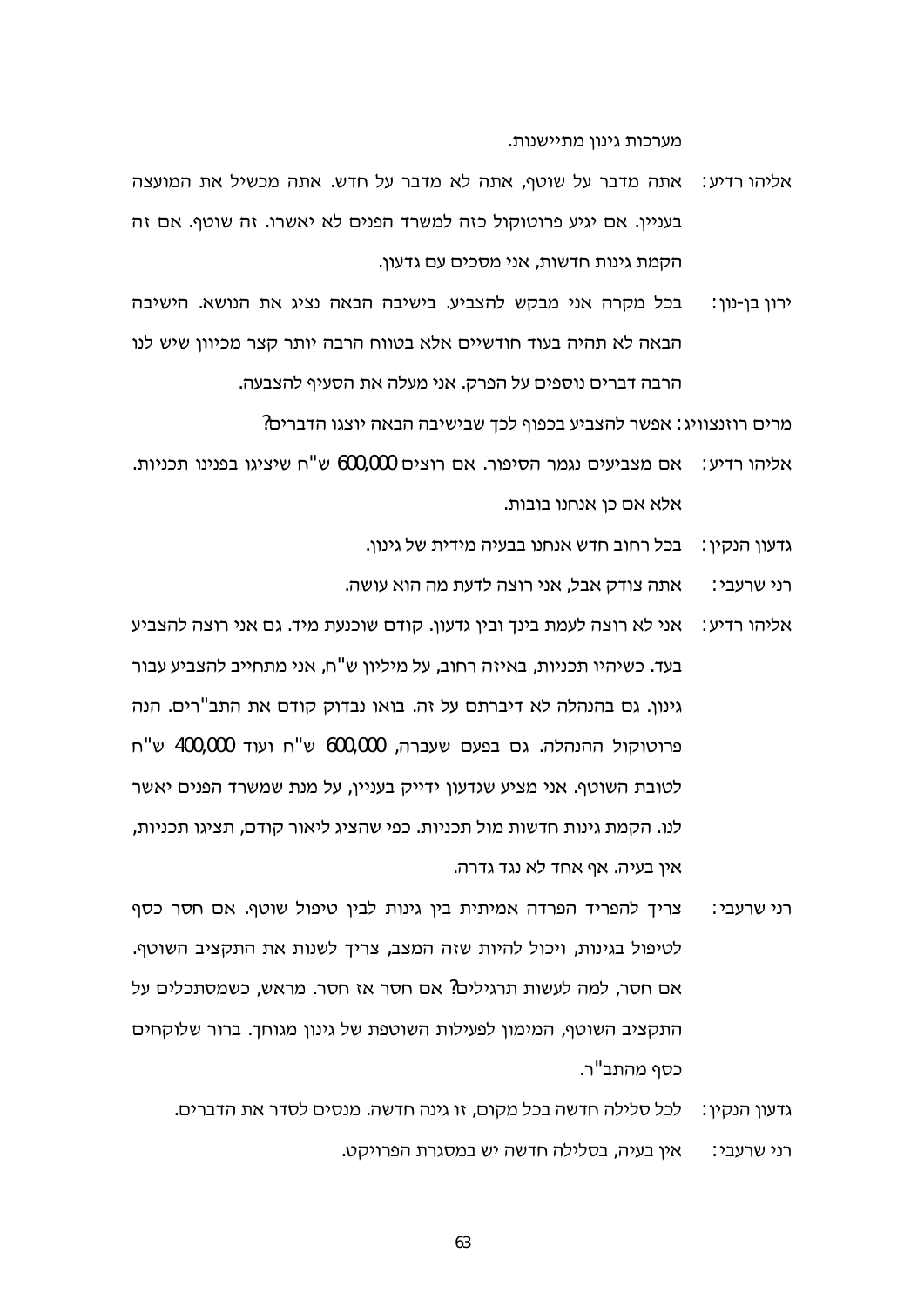- כל רחוב מנחם בגין, כל כביש 14, מדובר בהקמה ופיתוח. היות ואני מכיר את ירוו בו-נוו∶ התכנית. אני אומר לד שהתב"ר הוא לשם הקמה של גינות.
- אנחנו מאמינים לך. תציג תכנית. אפשר גם לא להציג ולאשר. יאשרו לך. אין :אליהו רדיע שום בעיה. לא כדאי להתעקש על העניין. תציג בפנינו תכנית ונאשר את זה. מה הבהילות? הסכמת אתנו בהתחלה.

אני מקבל את דעתד. הסעיף יורד מסדר היום. ירון בן-נון :

## ס"ק 13. אישור תב"ר ע"ס0,000,000 ש"ח, שיקום רח' ראובן. מימון: קרן עבודות פיתוח.

- ּס"ק 13. אישור תב"ר ע"ס1,300,000 ש"ח, שיקום רח' ראובן. מימון∶ קרן ירון בן-נון : עבודות פיתוח.
- ליאור מדהלה: התקציב הזה כולל הכל. רחוב ראובן מתחיל מרחוב וייצמן, גן הבנים, פינת ראובן, הקטע של רחוב דנציגר. זה הסוף של רחוב ראובן. הדבר היחיד שעשיתי היה לבדוק. יש קטע שבוצע בזמנו של רחוב שמעון, אבל צריך להשלים...האספלט מתפרק לחלוטין, צריך לעשות מדרכות חדשות והשלמות ביוב ומים.
- למה דווקא רחוב ראובן? יש רחובות יותר גרועים מרחוב ראובן. למה לא עדנה סגל∶ רחוב וייצמן.

היתה ישיבת הנהלה. ירון בן-נון:

אני מתנגדת. אני חושבת שרחוב וייצמן, שהוא רחוב ראשי, עדיף. אני מוכנ עדנה סגל∶ הלעמוד שם ולספור את המכוניות שנוסעות ברחוב ראובן ואלה שנוסעות ברחוב וייצמו, ותראו מה עדיף. התאורה, זו בושה וחרפה. אני נגד. למה רחוב ראובו?

מרים רוזנצוויג: היתה ישיבה על פיתוח עתידי וסדרי העדיפויות.

- היתה ישיבת הנהלה בנושא של פיתוח עתידי. ∶ירון בן-נון
- אתה, כראש מועצה, תראה מה ההבדל. כמה תנועה יש ברחוב ראובן וכמה עדנה סגל∶ ברחוב וייצמן. רחוב וייצמן הוא רחוב ראשי בלי תאורה כמו שצריך.